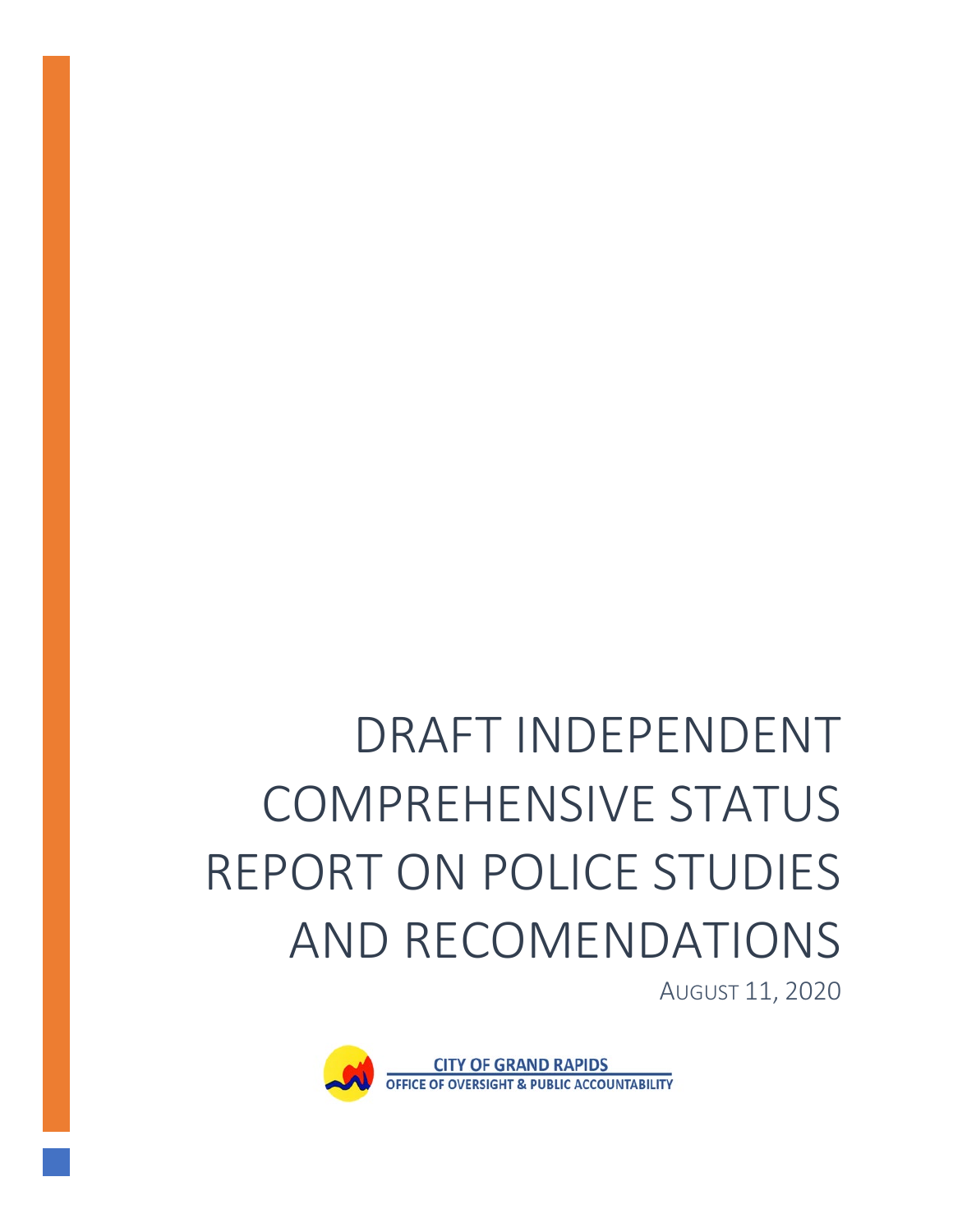## Table of Contents

Letter of Introduction – Page 2

Status update on the 12 Point Plan – Page 5

Status update on the Traffic Stop Study – Page 11

Status update on the GRPD Task Force on Polices & Procedures Report – Page 17

Status update on the Hillard & Heintze Staffing & Deployment Study – Page 30

Status update on the Safe Alliance for Everyone Anti Violence Strategy Report & Recommendations – Page 37

Table of Acronyms – Page 47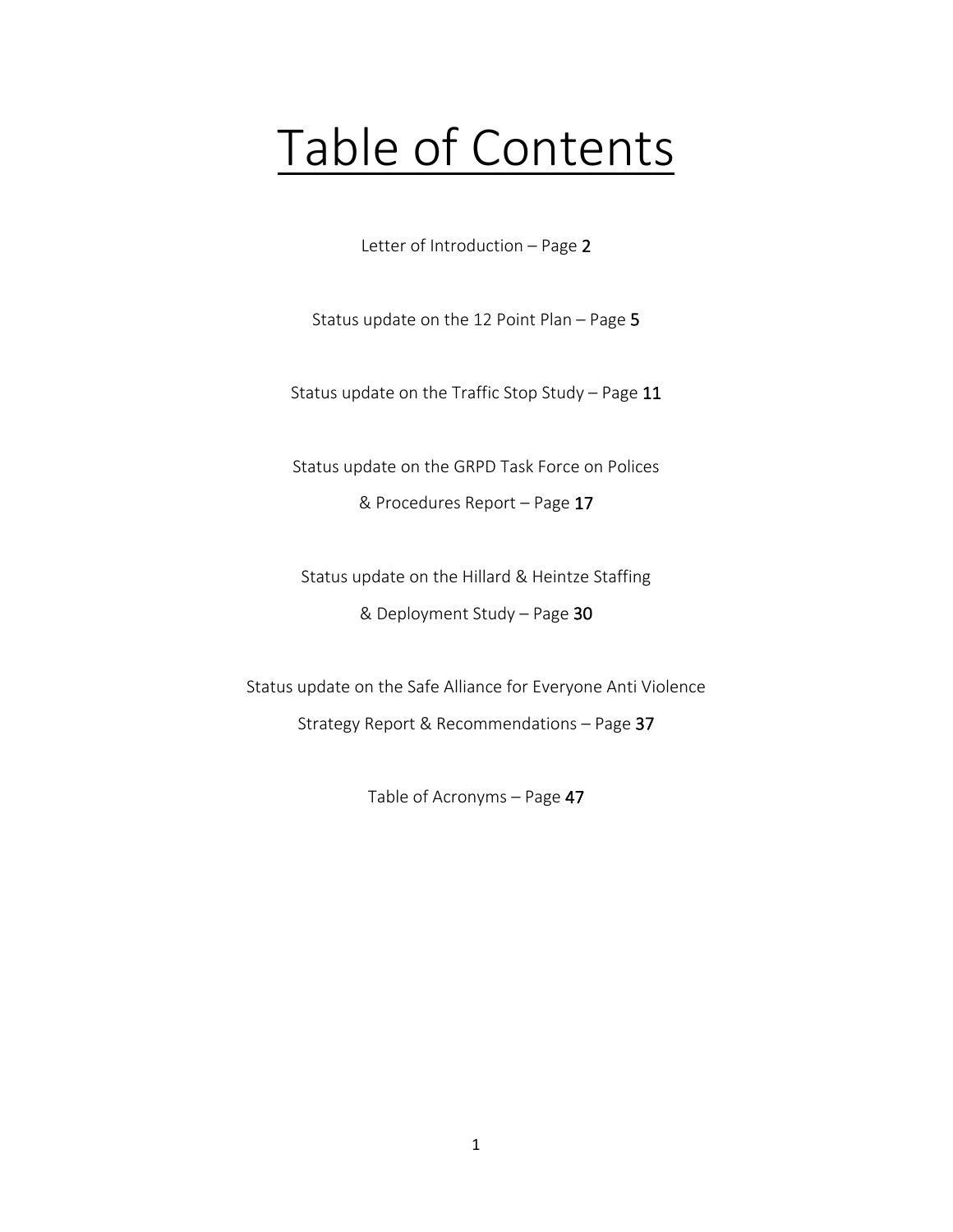Grand Rapidians,

In August of 2019, the Office of Oversight and Public Accountability (OPA) was established to build bridges to trust between community and public safety by increasing transparency and accountability in the City's public safety operations. For many years prior to the establishment of OPA, the City has engaged with community and other stakeholders regarding police and community relations in Grand Rapids. As part of that work several recommendations studies and taskforces were commissioned. The City of Grand Rapids has had the benefit of the following reports, studies, and commitments that were specifically related to policing/community and police relations in Grand Rapids:

- 1. the 12 Point Plan [2015]
- 2. the Grand Rapids Police Department Task Force on Police Policies and Procedures Report [2017] (21CP Report)
- 3. the Lamberth Traffic Stop Study [2017] (Traffic Stop Study)
- 4. the Hillard-Heintze Staffing and Deployment Study [2019] (Deployment Study)

In addition to the four aforementioned studies, reports, and commitments, the City also had the benefit of the Safe Alliances for Everyone Anti-Violence Strategy Report and Recommendations [2015] (SAFE Report) which was a report on recommendations for violence reduction in Grand Rapids. In 2019, the City adopted its Strategic Plan. The City's Strategic Plan is intended to detail the City's priorities and serve as a guide to City investments and operations.

The primary purpose of this report is to provide an update regarding the status of past recommendations. Transparency and accountability are important pillars in building trust. This Independent Comprehensive Status Report on Police Studies and Recommendations (2020 Comprehensive Report) is an important step toward increasing accountability and transparency in our public safety operations.

In the 2020 Comprehensive Report, OPA has made recommendations regarding some of the items in past reports. However, this 2020 Comprehensive Report is not intended to become the GRPD's strategic operational plan. Alternatively, this 2020 Comprehensive Report should be used as a reference point regarding the status of past studies. The information contained therein should be considered, and in many cases, adopted by GRPD.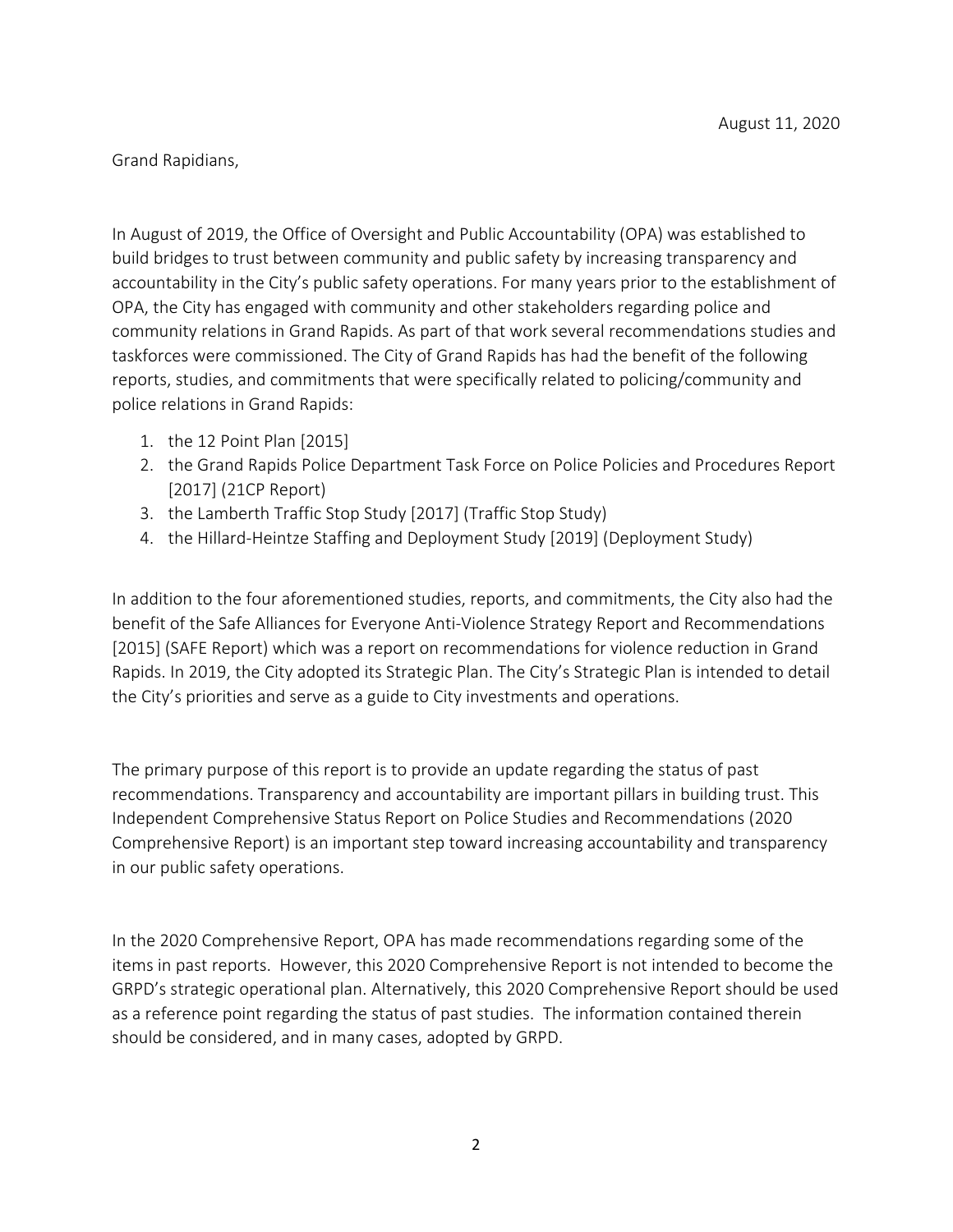With the exception of items contained in the City's Strategic Plan, this 2020 Comprehensive Report lists the recommendations from past studies and recommendations regarding policing, and provides findings related to action taken by the City and a status update. The City's Strategic Plan was specifically designed to guide the operations of the City from FY 2020 – FY 2023. As such, the City will provide an update on the status of the City's Strategic Plan at another time. The status updates in this report are broken down into 5 categories:

- **Completed** This recommendation or similarly purposed actions have been fully implemented in City/Public Safety Operations.
- **Significant Progress** Significant Progress has been made toward the full implementation of this recommendation in City/Public Safety Operations.
- **Some Progress** Some Progress has been made toward the full implementation of this recommendation into City/Public Safety Operations.
- **Minimal Progress** Minimal Progress has been made toward the full implementation of this recommendation into City/Public Safety Operations.
- **Nominal/No Progress** Either no progress or an insignificant amount of progress has been made toward the implementation of this recommendation.

When performing an independent audit or analysis, it is better to produce a report that results in an unqualified opinion. An unqualified analysis indicates that the source data that is needed to produce the analysis/opinion was fairly and accurately presented to the auditor. Alternatively, a qualified audit suggests that there are issues with the data or data control that was used to prepare the report. Unfortunately, the findings and status update contained in this report must be classified as a qualified analysis. There were significant issues with how GRPD has recorded data related to these items. Additionally, I struggled to obtain the necessary information and supporting documentation from GRPD. To some extent, the passage of time played a part in the difficulties presented in obtaining supporting documentation. However, throughout the process of preparing this report, it was abundantly clear that the preparation of this report was not a priority of the GRPD Office of Research and Planning. Eventually, responses were provided to OPA regarding most of the recommendations, however many of those responses were vague, irresponsive to the inquiry, and/or lacking supporting documentation as requested. Grand Rapids Police Department is both the subject of the analysis (recommendations are primarily geared toward GRPD) and the keeper of the record (reporting source). If additional information was provided or greater effort was placed into explaining GRPD's position on many of these recommendations, the ultimate findings and status may have been different. Improved GRPD records management is necessary to ensure greater accountability. For all of these reasons, this Comprehensive Report is a qualified analysis.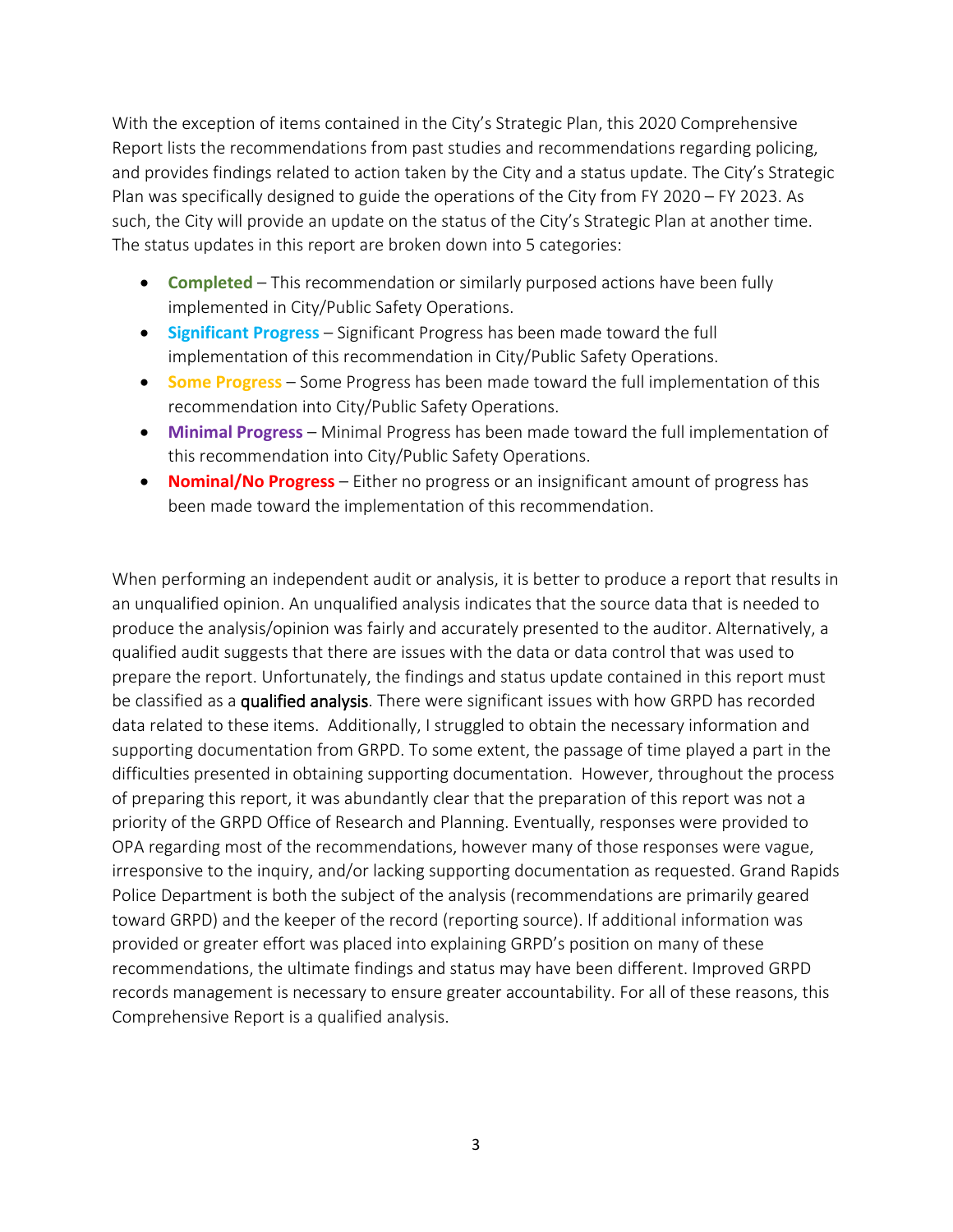The Grand Rapids Police Department continues to be recognized as an excellent police department based on many national standards. GRPD maintains accreditation through the Commission on Accreditation of Law Enforcement Agencies. Only 5% of police departments across the nation have obtained this level of accreditation. While this accreditation evidences GRPD's achievements based on traditional policing standards, it should not be used to undervalue or silence the recommendations that have been provided to GRPD from community through several years of discussion related to police and community relations. Reimagining policing in Grand Rapids will undoubtedly require courageous leadership and innovative approaches to public safety.

Since the commissioning of all of the studies referenced above, there have been significant changes in the leadership of public safety operations. In 2018 City Manager Washington united with the City. In 2019 Chief Payne was appointed as Police Chief. In 2020 I was officially hired to serve as Director of Oversight and Public Accountability. These studies and recommendations have been considered in the creation of the City's Strategic Plan, the GRPD's new Strategic Plan and OPA's Strategic Plan. Those Strategic Plan's will be used to guide public safety operations in both OPA and GRPD, respectively. (This 2020 Comprehensive Report was drafted prior to the release of the GRPD's new Strategic Plan.) I am supportive of Chief Payne's decision to cast his vision for the GRPD and I am supportive of any changes that help increase accountability and transparency and help to make Grand Rapids a place where all people feel safe and are safe at all times. However, before moving forward we must be accountable for the recommendations and commitments of the past. This 2020 Comprehensive Report is an important step in accomplishing that goal.

In Service,

Brandon D. Davis, Esq.

Director of Oversight and Public Accountability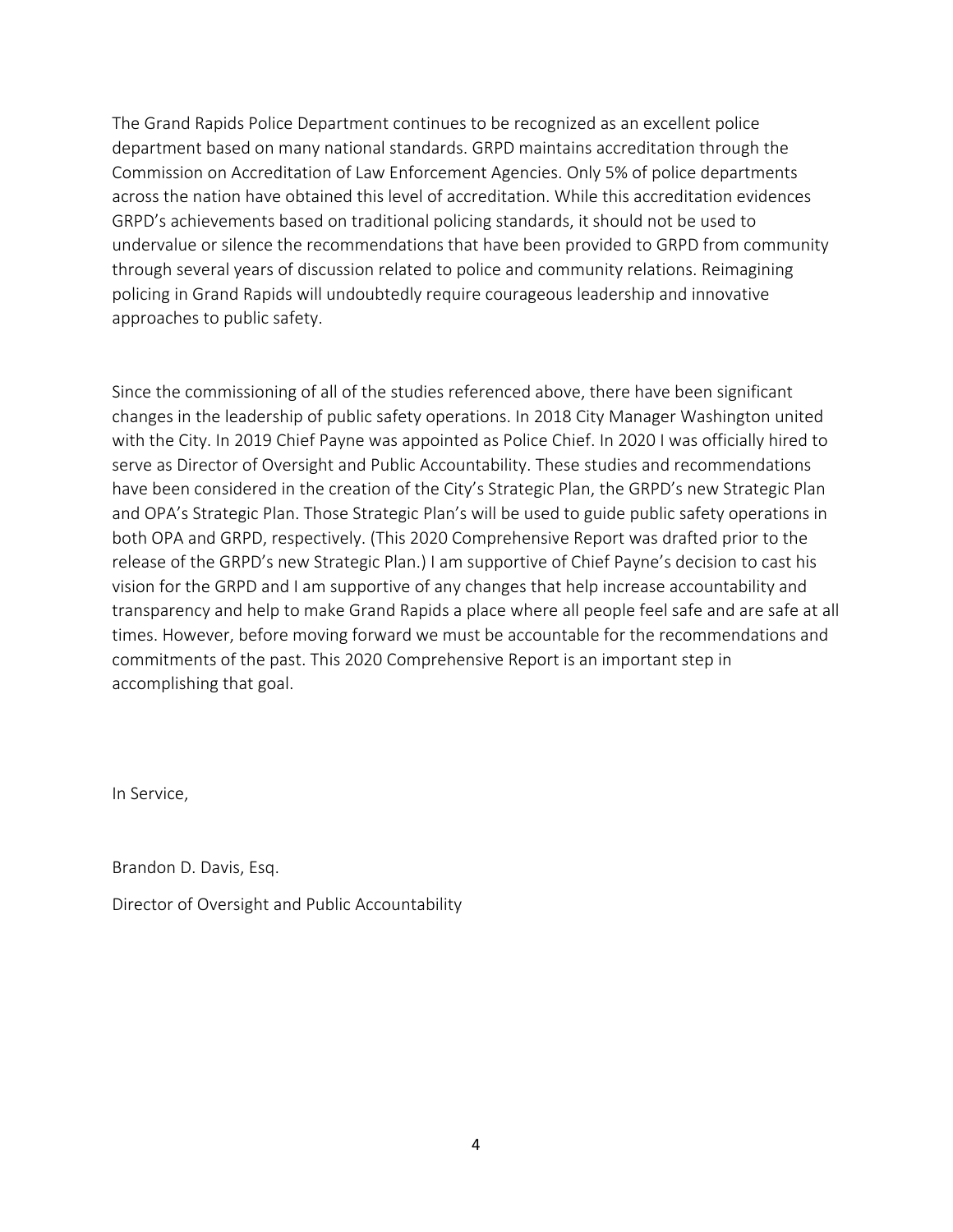Summary: In 2015, The City of Grand Rapids Created its 12 Point Plan. The 12 Point Plan was intended to improve community relations with police. In many ways, this plan was created in response to community concerns related to the death of Michael Brown, a black teenager that was killed by a police officer in Ferguson, MO and the failure of a Missouri grand jury to issue an indictment against the officers that killed him. This killing received national attention and highlighted the need for greater accountability across the nation, including in Grand Rapids. More detailed information regarding this study can be found at www.grandrapidsmi.gov/OPA.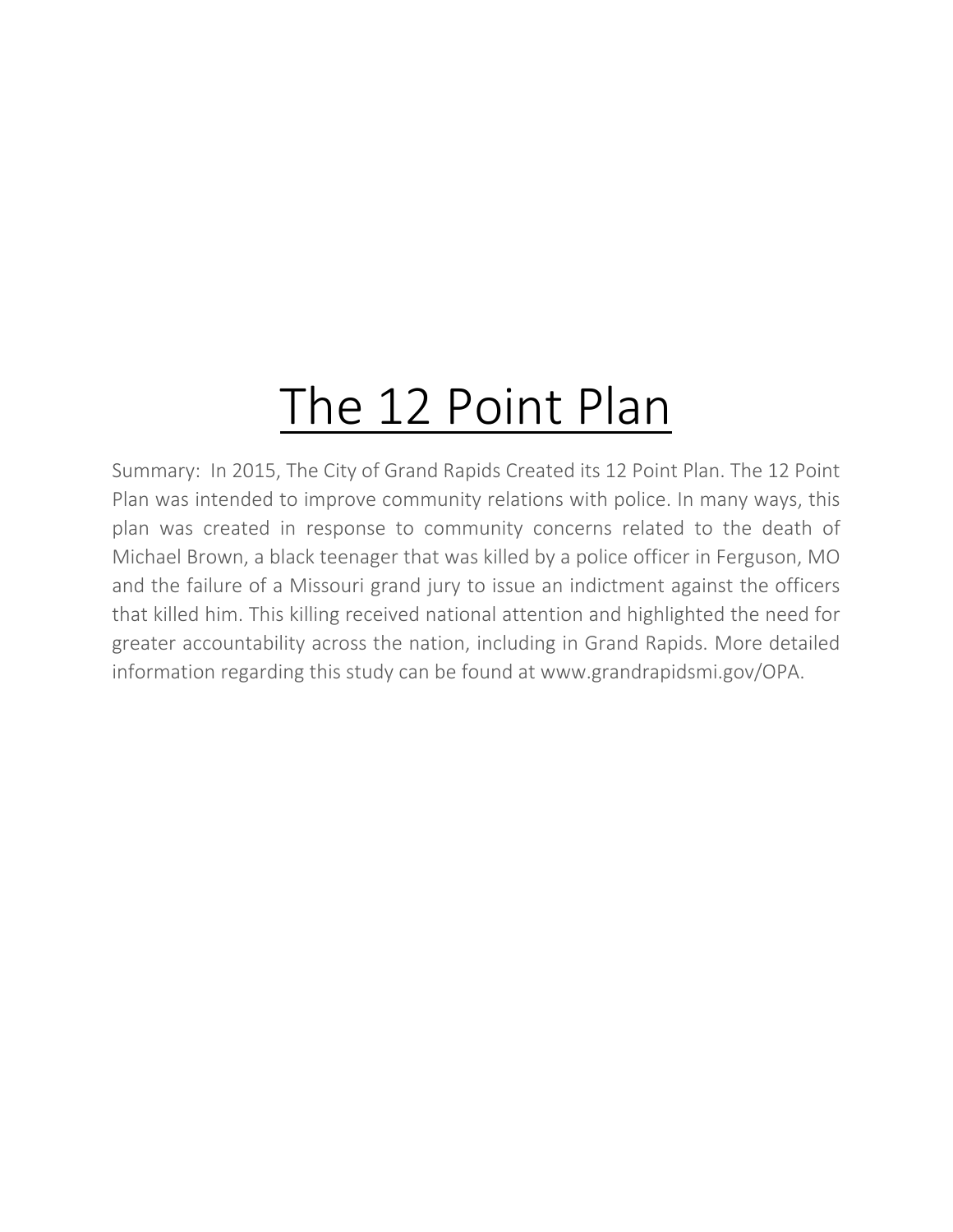#### Recommendation 1 Review all Police and Fire hiring practices to ensure a diverse workforce.

Findings: The GRPD worked with the City's Human Resources department to perform an examination of the GRPD hiring process and remove some of the automatic disqualifiers that were barriers to the hiring of under-represented populations. Since that time, the MCOLES has increased its list of automatic disqualifiers. Through the good work of Lt. Obrien, the Community Engagement Unit, and Human Resources, GRPD has created a recruitment plan and is working to increase diversity in the GRPD.

Since 2017, GRPD has hired 81 police officers. Of the 81 new hires, 28 (34.57%) of those individuals are women. This increase evidences a significant improvement in recruitment and hiring practices of GRPD as it relates to gender diversity. However, the GRPD has not been nearly as successful at hiring racially diverse candidates. Of the 81 new hires, only 2 individuals are Asian (2.47%), 6 (7.41%) are LatinX and 7 (8.64%) individuals are African American. Notably, there have been no African Americans hired in the last 4 hiring classes.

Status: The GRPD has made **Significant Progress** in improving its hiring practices to ensure gender diversity. The GRPD has made **Minimal Progress** in improving its hiring practices to ensure racial diversity.

#### Recommendation 2 Create additional opportunities for Police Chief and service area Captains to regularly engage with community.

Findings: The GRPD created the Community Engagement Unit (CEU) in 2017 to increase and coordinate opportunities for all levels of GRPD personnel to engage in positive, non-enforcement contacts with the public. GRPD participates in approximately 230 non-enforcement activities annually. The CEU is a significant resource that helps to coordinate non-enforcement contacts with the public. It should be noted that since becoming police chief, Chief Payne has been noticeably present at community events in a non-enforcement capacity. Although this progress is promising, significant effort needs to be made in increasing non-enforcement interactions between GRPD and community.

Status: **Significant Progress** has been made in relation to the Police Chief's interactions with community. **Some Progress** has been made in relation to the GRPD's (as a whole) interactions with community.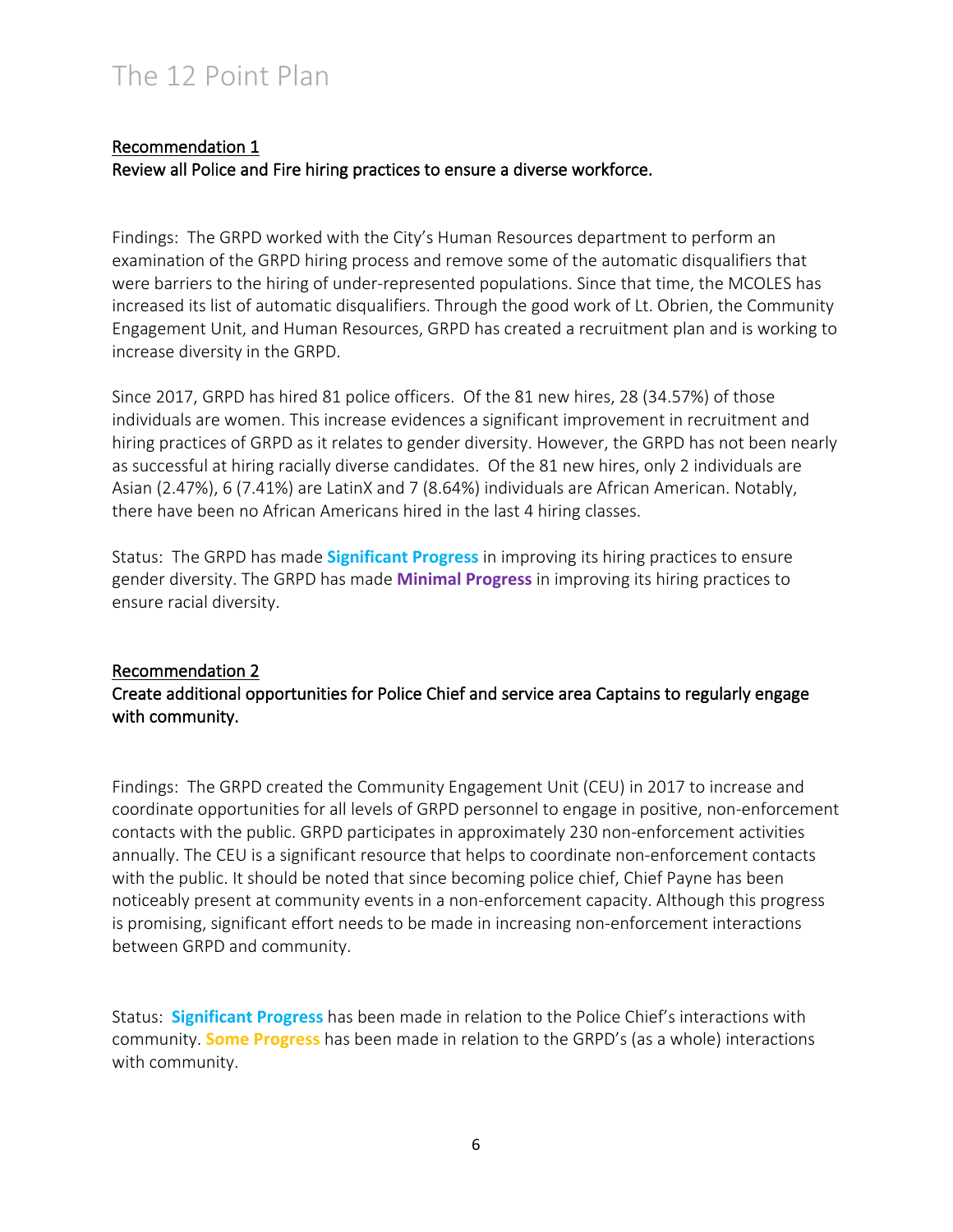#### Recommendation 3 Mandatory cultural competence and implicit bias training for all police officers.

Findings: Since 2016, GRPD has had all personnel trained in implicit bias. Some training has been presented by outside experts, and other training has been provided by GRPD personnel trained by Lamberth Consulting as Implicit Bias instructors and/or by Fair & Impartial Policing to spearhead the department's program and efforts. Officers receive a minimum of 3 hours of training on this topic annually. GRPD was unable to provide the exact amount of training that is given to these topics annually. The amount of training given related to these topics is not significant. The nature of the work performed by GRPD requires extensive training in the area of cultural competency and implicit bias. Officers must confront their biases in order to serve impartially. Recently, the Office of Oversight and Public Accountability (OPA) and the Office of Equity and Engagement (OEE) have been tasked with assisting GRPD in developing/instituting trainings related to implicit bias and other relevant cultural competency topics.

Status: Although implicit bias training is now mandatory, **Minimal Progress** has been made in ensuring that adequate training is given on these topics.

#### Recommendation 4 Develop Police Department Strategic Plan that provides framework for strengthening community and police relations.

Findings: The GRPD is scheduled to release its Draft Strategic Plan on or before August 11, 2020. The completion of the plan will be a significant accomplishment for GRPD. Until very recently, minimal progress had been made on this recommendation. However, GRPD has been working on its strategic plan for the last several months. Based on information and belief, significant work has gone into the creation of the GRPD Strategic Plan. In order for this recommendation to be completed, a thorough review of GRPD's Strategic Plan needs to occur and the plan must be implemented by the department.

Status: **Significant Progress** has been made toward the completion of GRPD's Strategic Plan.

### Recommendation 5

Phased implementation of body worn cameras (BWC) for police officers.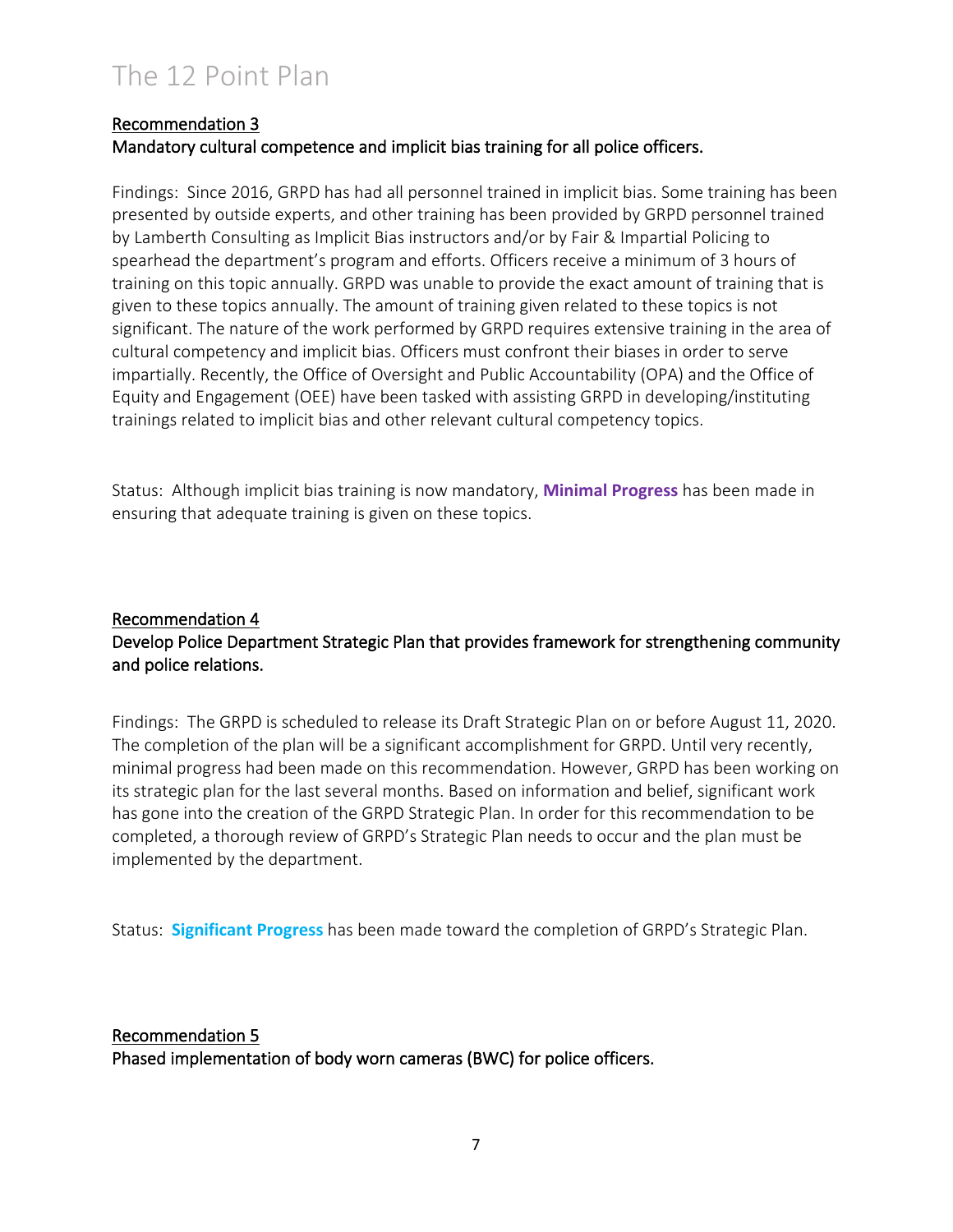Findings: The department has instituted an agency wide BWC program where every sworn officer has their own camera assigned to them. In-car video cameras have also been upgraded so that both cameras are on the same system. The program began in 2016 and is ongoing. This is a significant achievement for the GRPD. Body cameras and in-car video are essential tools in increasing accountability.

#### Status: **Completed**

#### Recommendation 6 Develop protocols for body cameras.

Findings: GRPD has implemented policies and retention schedules related to body worn cameras. Additional steps should be taken to increase transparency with video recordings. Whereas privacy interest of employees should be considered, the safety and trust of Grand Rapidians must be prioritized. GRPD should consider reducing requirements related to obtaining video and should also review its policy related to an officer's ability to turn off the video during tactical conversations with other officers. GRPD should consider pre-release redaction as an alternative strategy.

Status: Protocols for body worn cameras have been **Completed**, but should be revised to promote greater transparency and trust.

#### Recommendation 7 Hire consultant to review disparities in arrests.

Findings: To date, an arrest disparities study has not been commissioned. The Office of Oversight and Public Accountability has recently been charged with reviewing disparities in arrests and will conduct this analysis going forward.

Status: **Nominal/No Progress**

#### Recommendation 8 Hire consultant to conduct race-based review of traffic stops.

Findings: Lamberth Consulting was hired to perform a race-based review of traffic stops in Grand Rapids. The report concluded that when disaggregated by race, there were significant disparate outcomes on traffic stops. Additional information regarding this study is provided in greater detail later in this report. Notably, the Office of Oversight and Public Accountability has recently been charged with reviewing disparities in traffic stops and will conduct this analysis going forward.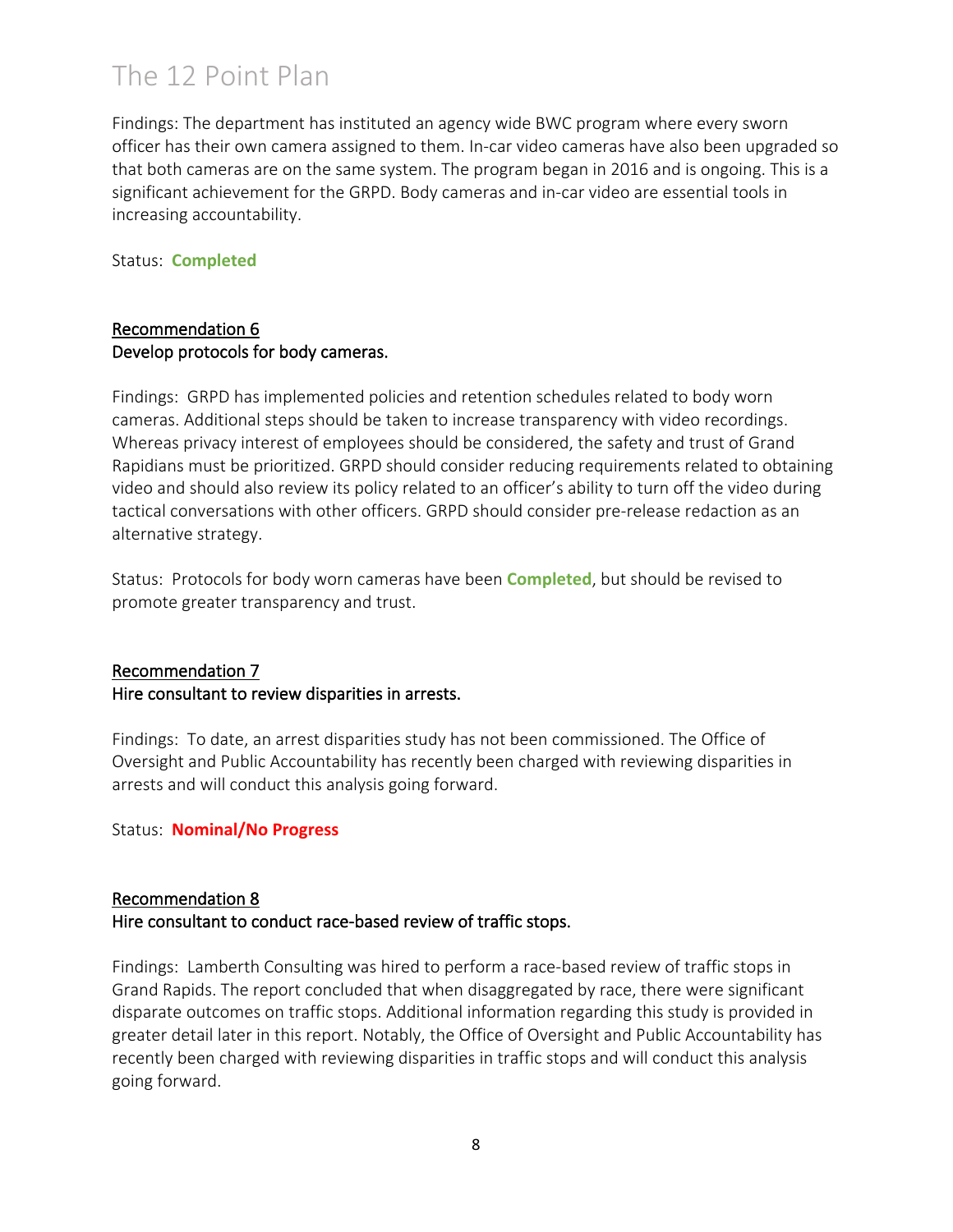#### Status: **Completed**

#### Recommendation 9

#### Work with Community Relations Commission to review City's Diversity and Inclusion policies and practices.

Findings: The Community Relations Commission reviewed the City's Diversity and Inclusion polices and practices. Additionally, GRPD reviewed their policies and procedures based on the standards of the Commission for Accreditation of Law Enforcement Agencies (CALEA). GRPD currently holds CALEA certification.

The Office of Oversight and Public Accountability has recently been tasked with reviewing all of GRPD's policies and procedures including the policies and procedures including, but not limited to GRPD's diversity and inclusion policies.

#### Status: **Some Progress**

#### Recommendation 10

#### Develop Acquisition and Use of Surveillance Equipment policy to protect citizens' privacy amid increased use of new surveillance technology.

Findings: The City instituted Administrative Policy 15-07 regarding electronic surveillance. Before implementing new technology such as, Unmanned Aerial Systems (UAS), GRPD should work in partnership with stakeholders to create strong policies and guidelines regarding the use of that technology.

#### Status: **Completed**

#### Recommendation 11 Develop protocols for outside agencies to investigate any police officer involved shooting.

Findings: The City adopted an administrative policy stating that officer involved shootings will be investigated by the Michigan State Police (MSP). Since the implementation of this policy, five uses of deadly force have been reviewed by MSP. None of those investigations have resulted in criminal charges of police officers. In addition to the investigation by MSP, The Office of Oversight and Public Accountability has recently been tasked with responding to the scene of all officer involved shootings and monitoring those investigations to ensure greater transparency and accountability.

#### Status: **Completed**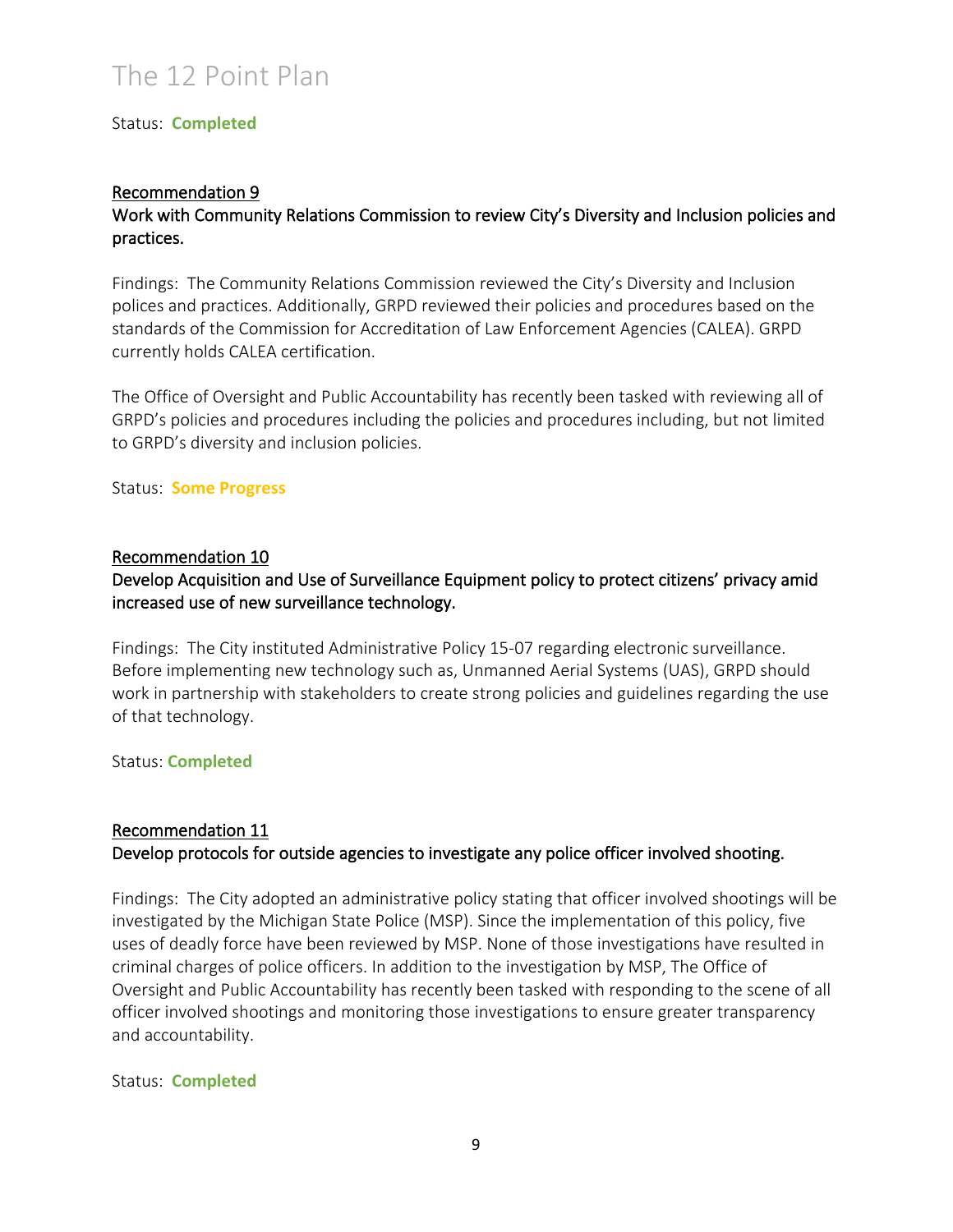#### Recommendation 12

#### Launch public education campaign about citizens' right to use internal investigative process and Civilian Appeals Board.

Findings: Pamphlets and online information have been prepared and provided to the public regarding the Civilian Appeal Board and its role in City operations. The pamphlets and online information were important first steps, but it does not constitute a public education campaign. The Office of Oversight and Public Accountability was recently tasked with evaluating Civilian Appeal Board operations and developing a comprehensive public safety community engagement strategy which will include Civilian Appeal Board operations.

Status: **Minimal Progress**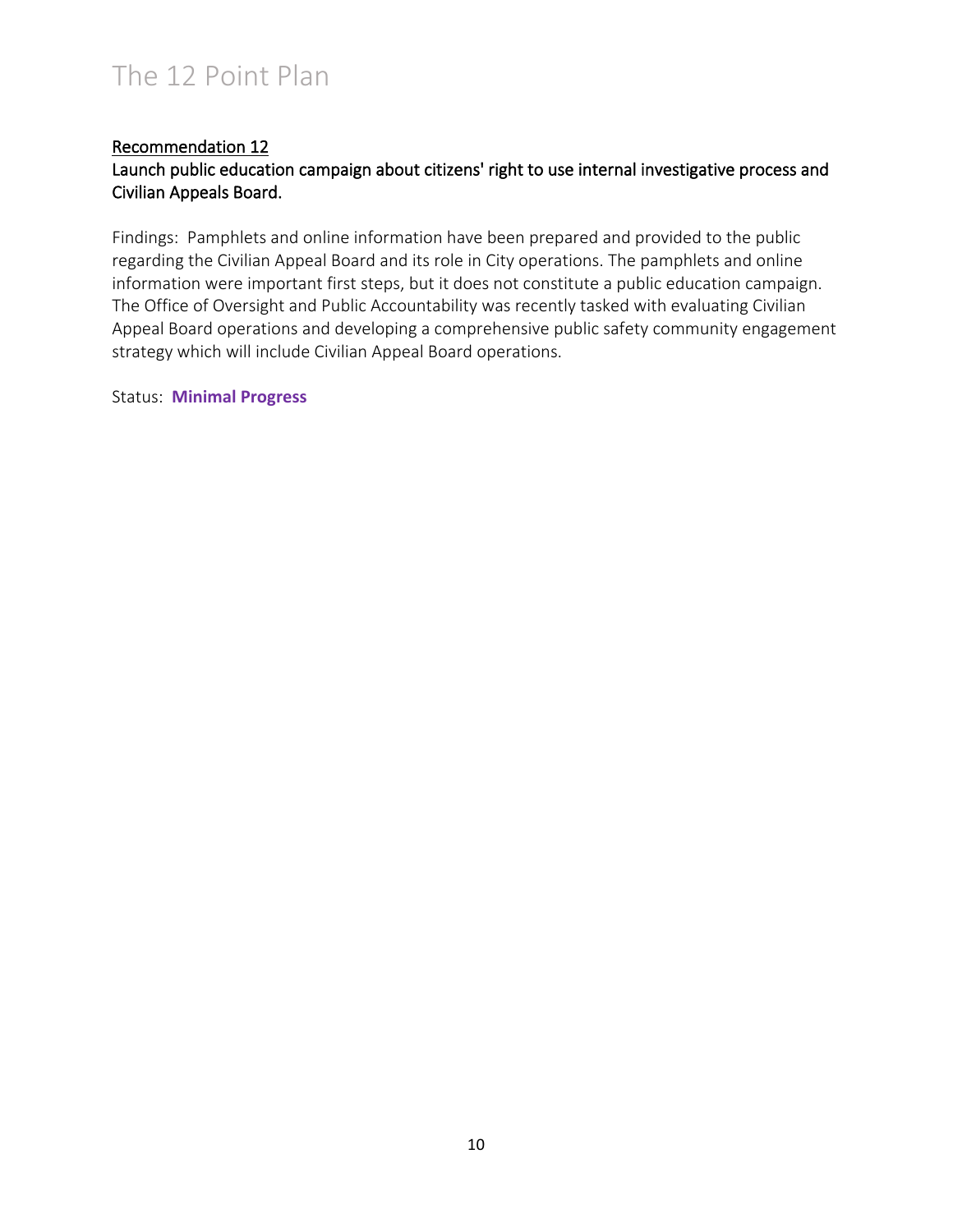## The Lamberth Traffic Stop Study

Summary: After being contracted by the City of Grand Rapids, in 2017 Lamberth Consulting released a report evaluating racial disparities in Grand Rapids traffic stops. To put it plainly, the study found that Black motorist were stopped more frequently than would be expected based on the number of Black drivers in the traffic stream. The study also found that Black drivers are over-searched during traffic stops. More detailed information regarding this study can be found at www.grandrapidsmi.gov/OPA.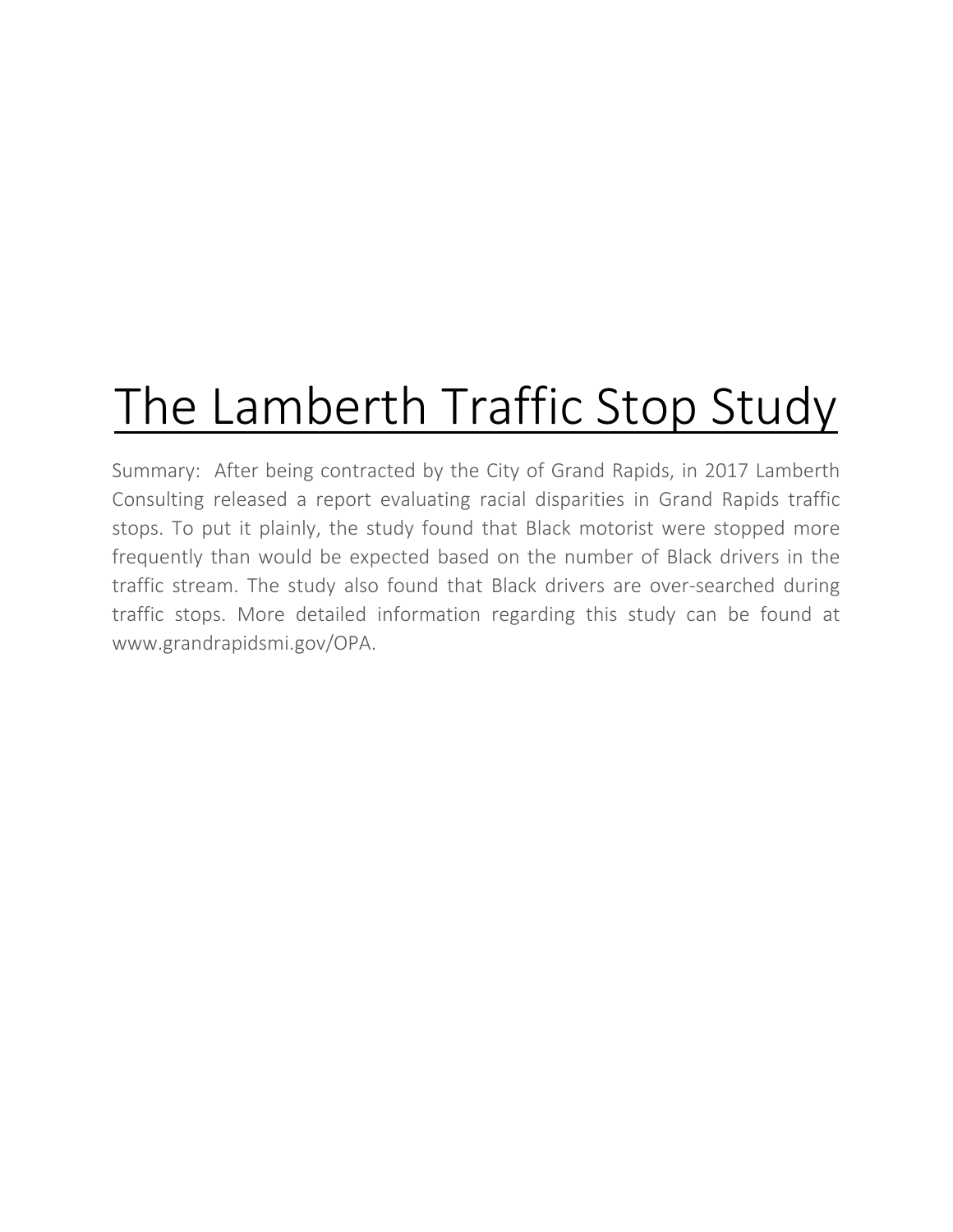#### Recommendation 1

GRPD should have the stop and search data for 2016 analyzed as soon as possible to determine whether:

- A. The increases in stops of Black motorists continued during that year.
- B. There is any evidence that the City Mangers 12 point plan appeared to influence GRPD officers to reduce searches as posited by a GRPD spokesman for 2015.
- C. There were any other changes from earlier years in the stopping patterns of GRPD.

Findings: This recommendation was not prioritized by GRPD. An arrest disparities study has not been commissioned. The Office of Oversight and Public Accountability has recently been charged with reviewing disparities in arrests and will conduct this analysis going forward.

#### Status: **Nominal/No Progress**

#### Recommendation 2

GRPD should make public their stop data with an analysis each year for at least the next 4 years. The existing benchmarks should not present a problem. Our previous experience leads us to believe that the benchmarks used in this report are good for the next 4 to 5 years.

Findings: GRPD annually provides information regarding stop data as part of the process of maintaining CALEA certification. Although some data regarding the number of traffic stops conducted is available in GRPD's Annual Reports, significant analysis is needed regarding racialized outcomes in order to properly quantify any progress that has occurred since the last Traffic Stop Study. Additionally, data needs to be provided to the public in a manner that is readily accessible and understandable. The Office of Oversight and Public Accountability has recently been charged with reviewing disparities in traffic stops and will conduct this analysis going forward.

#### Status: **Nominal/No Progress**

#### Recommendation 3

GRPD should immediately begin a comprehensive review of its policies and procedures to determine whether any of these administrative tools contribute to the over stopping of Black motorists.

- A. The review should be conducted by a group that consists of the Chief, Command Staff, representatives, other supervisory levels and officers as well as at least one external policing expert. In addition, this group should include one or more members of the Grand Rapids community.
- B. Being cognizant of the unintended consequences of an earlier policy decision, changing the recording of race/ethnicity to simply race as was detailed in this report, all policies and procedures should be scrutinized to determine their effect on minority motorists.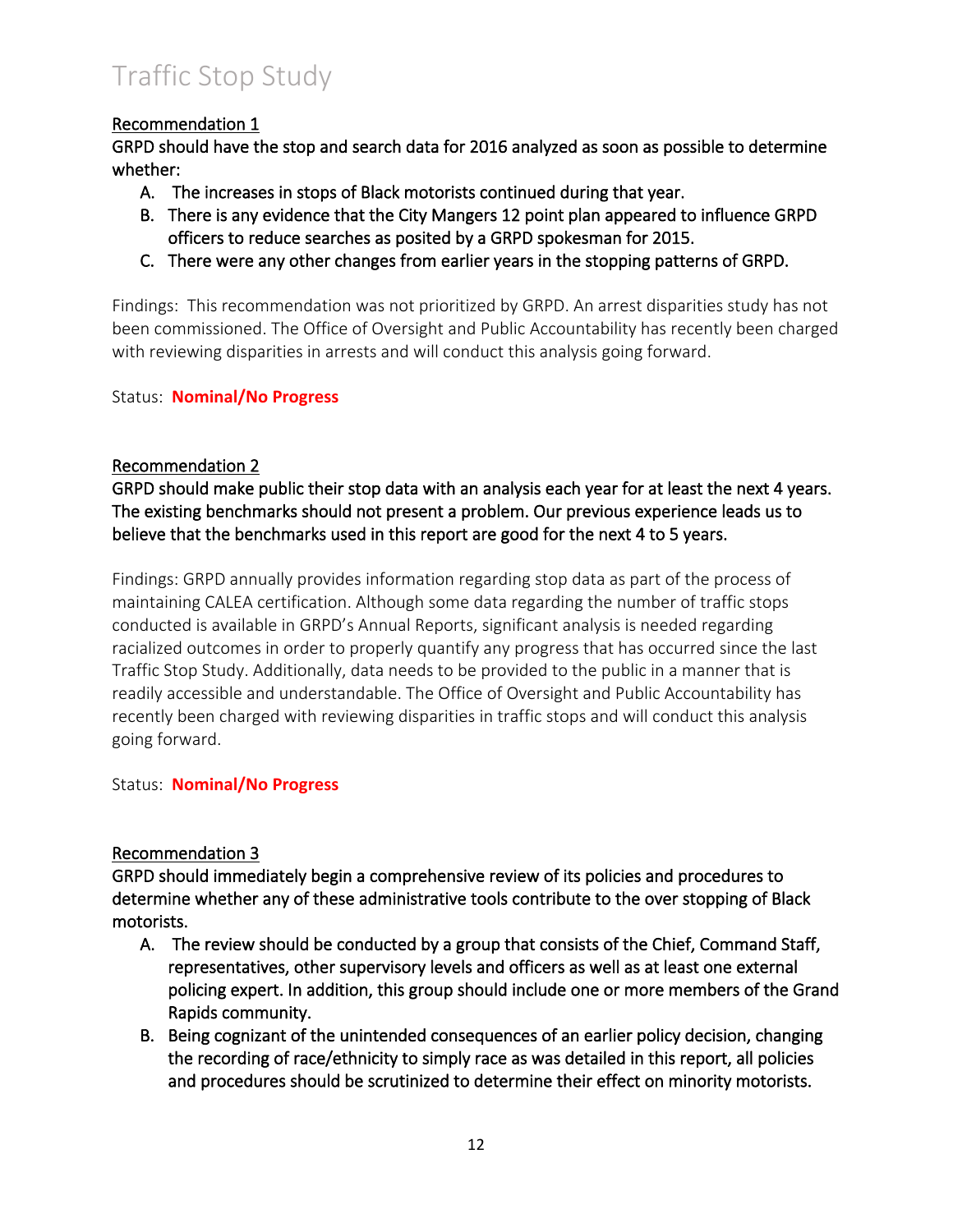Findings: The City contracted C1CP, a consultant, to work with a taskforce comprised of GRPD Staff and community members to examine all GRPD policies to determine if any administrative tools contribute to the overstoping of Black motorist. The GRPD Taskforce on Police Policies and Procedures made 38 recommendations to improve policing in Grand Rapids. However, this report did not directly answer the question of whether or not polices and procedures contribute to the over stopping of Black motorists. The Office of Oversight and Public Accountability has recently been charged with reviewing GRPD polices and procedures to evaluate the racial equity impacts of all public safety policies and initiatives.

#### Status: **Significant Progress**

#### Recommendation 4

The GRPD Should carefully review its data collection efforts to assure that relevant data is accurately recorded. These efforts should attend to the following:

- A. Accurately recording race and ethnicity of motorist
- B. Collecting more data on post stop activity, e.g. were motorist asked to exit their vehicles and/or were they handcuffed
- C. Revising the type of stop data to be more inclusive of the type of moving or equipment violations recorded.
- D. When the motorist, passenger of vehicle is searched, the results of these searches should be recorded.

Findings: The GRPD collects some relevant data. However, additional data and disaggregation should be gathered. Based on information and belief, GRPD is aware of the need to collect additional data and is currently working on improvements to its Records Management System. The inability to retrieve this data in the form of a report or as supporting documentation to prepare this Comprehensive Report evidences a lack of progress in this area.

#### Status: **Minimal Progress**

#### Recommendation 5

GRPD should assess and evaluate its training offerings for ensuring that their staff engage in bias free policing. All levels of GRPD sworn and unsworn personnel should have regular bias free policing training that incorporates implicit bias subject matter.

- A. All officers should receive the full training session(s) within their first year of employment with GRPD and participate in a "re-fresher" session at least once every 2 years.
- B. Included in the training sessions should be a discussion on the GRPD's hit rate (instances where contraband is located incident to a search) for GRPD for all motorists to assure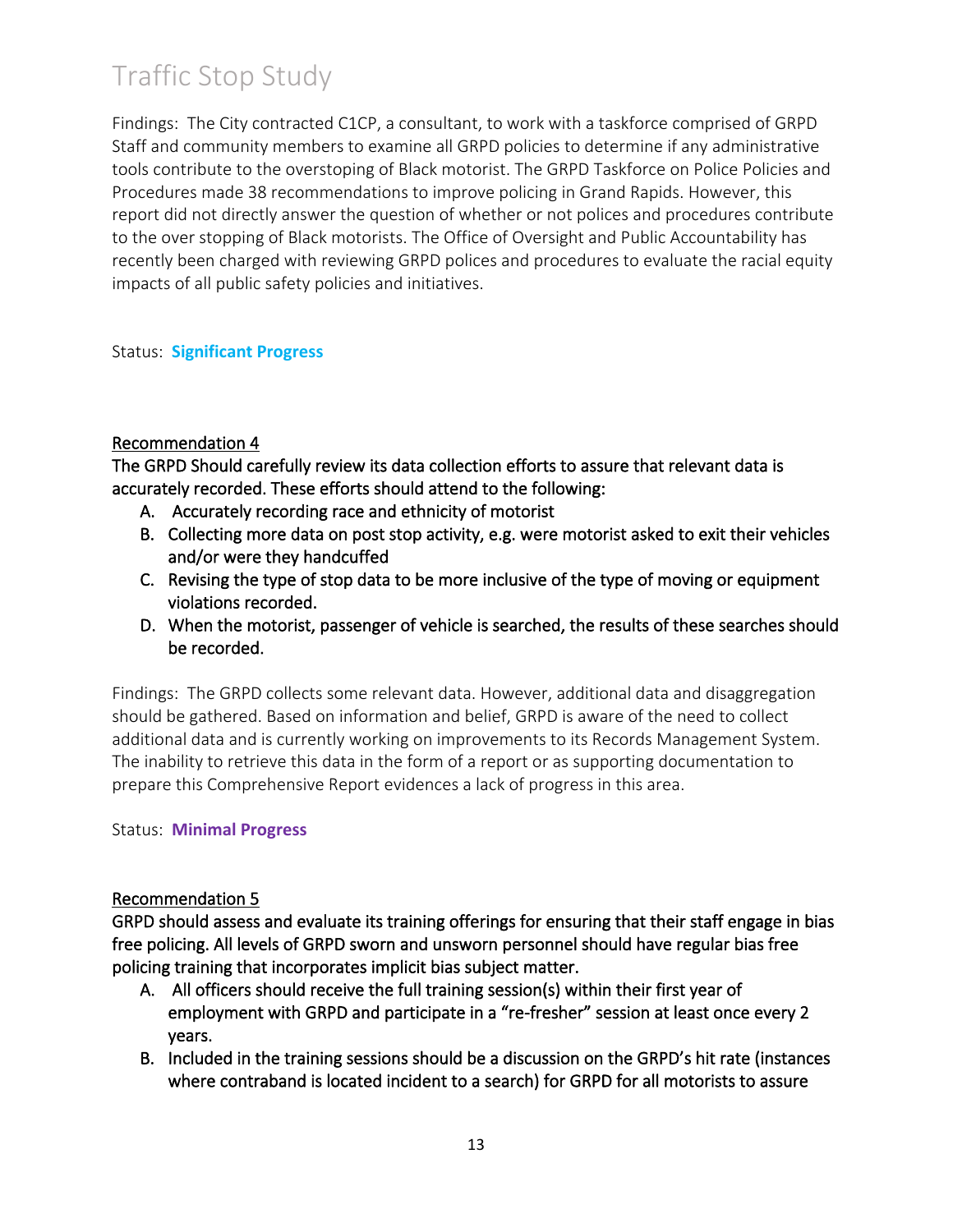that officers understand that over stopping/over searching either Black or Hispanic motorist does not increase the rate that contraband is found.

C. The training should emphasize that biased based policing, including the targeting of minority motorist is deleterious to efforts to achieve cooperation between community members and GRPD.

Findings: Since 2016, GRPD has had all personnel trained in Implicit Bias. Some training has been presented by outside experts, and other training has been provided by GRPD personnel trained by Lamberth Consulting as Implicit Bias instructors and/or by Fair & Impartial Policing to spearhead the department's program and efforts. Although it is difficult to quantify, officers receive a minimum of 3 hours of training on this topic annually. The amount of training given related to these topics is not significant. The nature of the work performed by GRPD requires extensive training in the area of cultural competency and implicit bias. Officers must confront their bias in order to serve impartially. Recently, the Office of Oversight and Public Accountability (OPA) and the Office of Equity and Engagement (OEE) have been tasked with assisting GRPD in developing/instituting trainings related to implicit bias and other relevant cultural competency topics.

Status: Although implicit bias training is now mandatory, **Minimal Progress** has been made in ensuring that adequate training is given on these topics.

#### Recommendation 6

GRPD should assess and evaluate its staff reward and recognition program as well as their promotion practices to determine if they have a practice of promoting and or honoring individuals whose behavior and performance support outcomes that result in disparate treatment of racial/ethnic or gender minorities.

When asked about this recommendation, GRPD indicated that the department entered into an agreement with the Unions to allow personnel who pass promotional exams to remain on the list for three years instead of having to retake the promotional exam every time that the exam is offered. Additional evaluation of GRPD's reward and promotional policies is warranted. GRPD should employ efforts to diversify its Command Staff.

#### Status: **Minimal Progress**

#### Recommendation 7

GRPD should assess and evaluate its Field Training Officers (FTOs) to assure that they are not avertedly or inadvertently training new officers in practices that result in the targeting of minority motorist.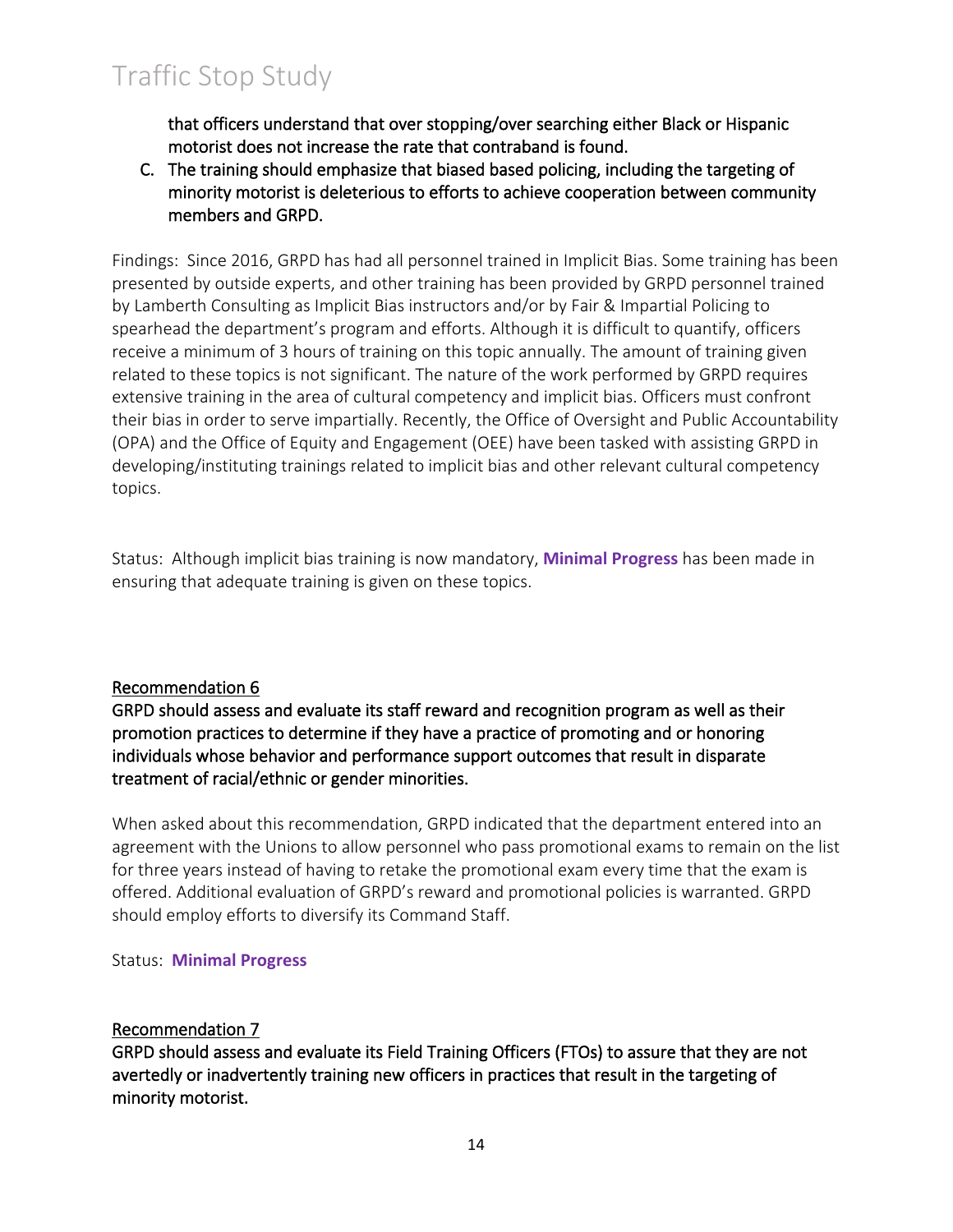The GRPD evaluated its Field Training Officers based on the standards of the Sokolove Field Training Officer program. GRPD follows the FTO Training program administered by Sokolove. Additionally, the GRPD conducts FTO development training every 3 years. GRPD did not provide detailed information that explains how GRPD avoids avertedly or inadvertently training new officers in practices that result in the targeting of minority motorists.

Status: The amount of documented progress related to this recommendation is insufficient, however **Some Progress** has occurred.

#### Recommendation 8

#### GRPD should assess and evaluate the training given to FTOs to assure that these officers are aware of the need to protect against bias based policing.

The GRPD evaluated its Field Training Officers based on the standards of the Sokolove Field Training Officer program. GRPD follows the FTO Training program administered by Sokolove. Additionally, the GRPD conducts FTO development training every 3 years. GRPD did not provide detailed information that explains how GRPD avoid avertedly or inadvertently training new officers in practices that result in the targeting of minority motorists.

Status: The amount of documented progress related to this recommendation is insufficient, however **Some Progress** has occurred.

#### Recommendation 9

GRPD should assess and evaluate its early warning system to determine which officers are stopping and/or searching minority motorist at higher rate than their peers.

Findings: To date, this recommendation has not been implemented.

Status: **Nominal/No Progress**

#### Recommendation 10

GRPD should immediately begin a process of bringing officers and citizens together to discuss this report and the larger issue of minority and police relations. This is a difficult conversation and should be conducted by trained facilitators who have facilitated these types of engagement efforts previously.

Findings: After the completion of the Lamberth Report, the GRPD participated in discussions with community and other City leaders regarding the Lamberth report. These conversations were in the form of listening sessions. Sometime later, GRPD attempted additional engagement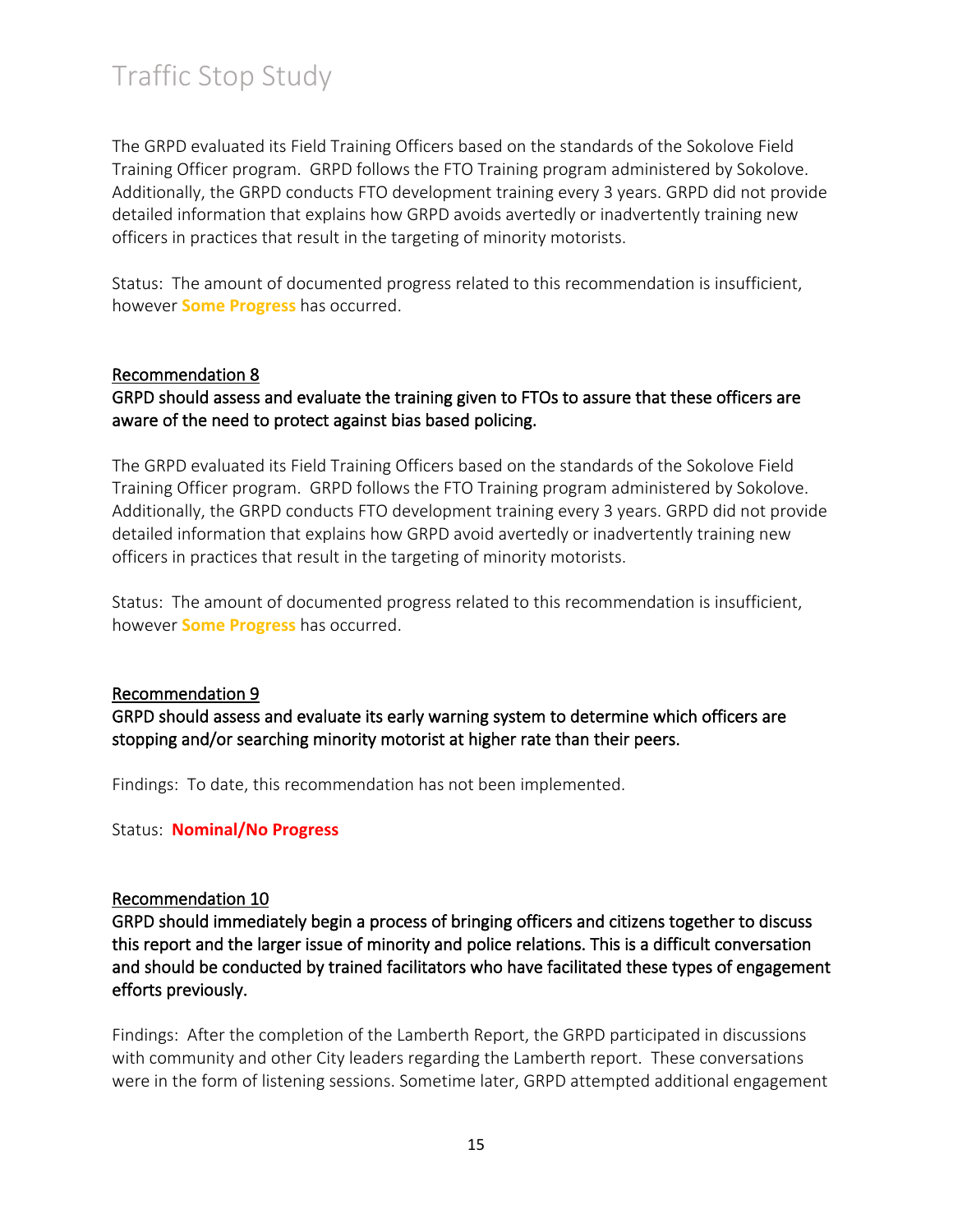with its Policing at the Speed of Trust Program. While well intentioned, the Speed of Trust program did very little to address the issues that exist between police and minority motorist. Status: **Some Progress**

#### Recommendation 11

GRPD should, in cooperation with a local group with expertise in community surveying, begin to survey the community on a regular basis to obtain feedback from citizens. This effort should be carefully designed to tap both positive and negative opinions and to reach all portions of the community but with special emphasis on minority groups. This should include oversampling of those groups that are hard to reach and using a Spanish language survey where appropriate.

Findings: In 2019, the GRPD contracted with ELUCD to conduct a survey to determine community sentiment regarding trust and safety. Additionally, in 2019 the City conducted a community survey that among other things, measured residents' feelings of safety. The results of these studies is available of the City's website. The City will continue to conduct community surveys.

Status: **Completed**

#### Recommendation 12

Within 6 months of the release of this report GRPD should inform the Grand Rapids community which of these recommendations they intend to follow and report to the community the basis for their decision and when the results of the recommendation will be made public where appropriate. Every 6 months thereafter, the City should report to the community the outcomes of their efforts.

Findings: This recommendation was not implemented.

Status: **Nominal/No Progress.**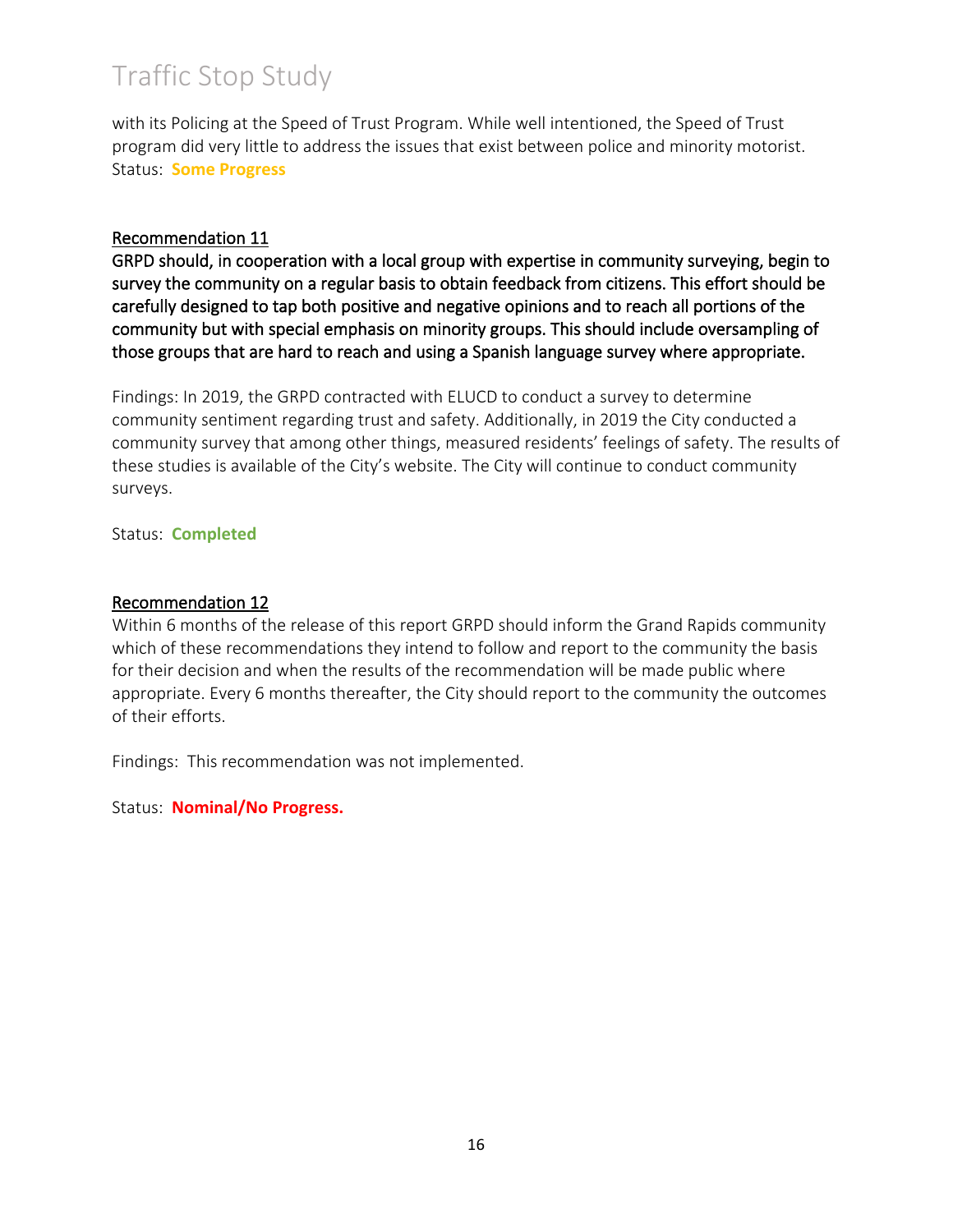# The GRPD Task Force on Police Policies and Procedures Report

Summary: In 2017, the Grand Rapids Police Department Task Force on Police Policies and Procedures released a report containing 38 recommendations to improve policing in Grand Rapids. The GRPD took those recommendations under advisement and implemented some of the recommended changes. More detailed information regarding this report can be found at www.grandrapidsmi.gov/OPA.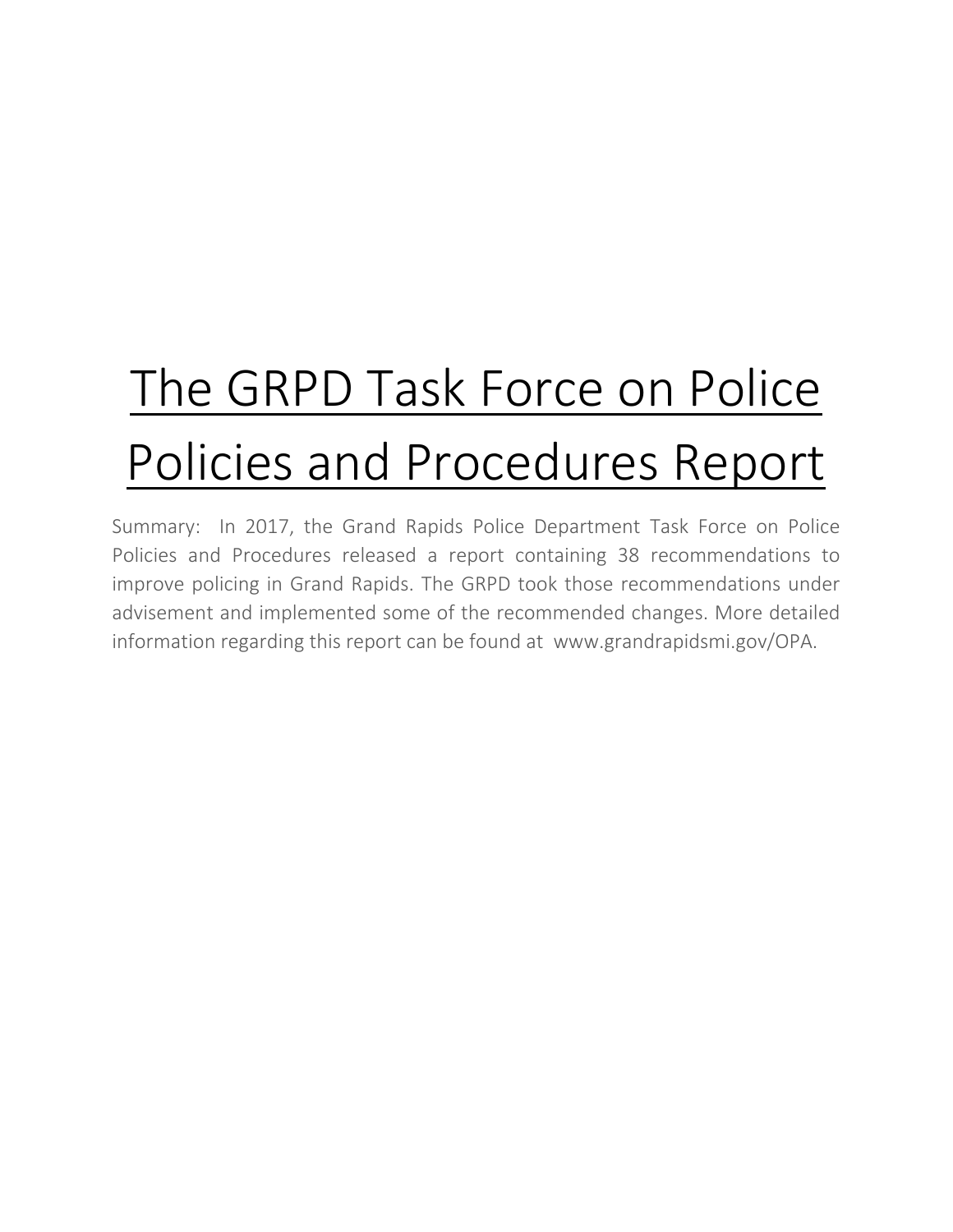#### Recommendation 1.1

GRPD should conduct a comprehensive staffing and deployment analysis, including but not limited to the evaluation of the current Beat configuration, and an assessment of the current and future staffing needs (both sworn and civilian) of the Department based on service demands and the comprehensive adoption of community policing.

Findings: The City hired Hillard-Heintze to perform a comprehensive staffing & deployment study that included evaluation of GRPD's sworn and civilian staffing needs. The study was completed in April of 2019.

Status: **Completed**

#### Recommendation 1.2

GRPD should develop policies that provide clear guidance to officers regarding their expected duties and responsibilities when deployed to proactive patrols and while participating in specific crime initiatives and responses.

Findings: The GRPD utilizes its Manual of Procedures to provide guidance to officers regarding their expected duties and responsibilities. Relevant policies include the Field Interrogation Policy, the Impartial Policing Policy, and the Manual of Conduct. The GRPD also utilizes a records management system (RMS) to provide officers with Service Area Referrals that provide enforcement expectations, directions, and limitations. The GRPD should consider enacting a specific policy regarding the use of Service Area Referrals.

Status: **Completed**

#### Recommendation 1.3

Prior to the increasing sustained enforcement activities in a Beat or area and when it does not compromise officer safety, GRPD should conduct a public meeting in that impacted Beat or area, give the community notice of these activities, and identify expected outcomes.

Findings: In mid-2019, GRPD began making efforts to announce sustained enforcement activities by sharing information at neighborhood meetings, and in some instances even going door-todoor. GRPD should expand its system of providing notification by utilizing social media, and other communication platforms. The goal of sustained enforcement must be to reduce occurrences. Additional notice will likely aid in reducing occurrences during the sustained enforcement activity.

Status: **Some Progress**

#### Recommendation 1.4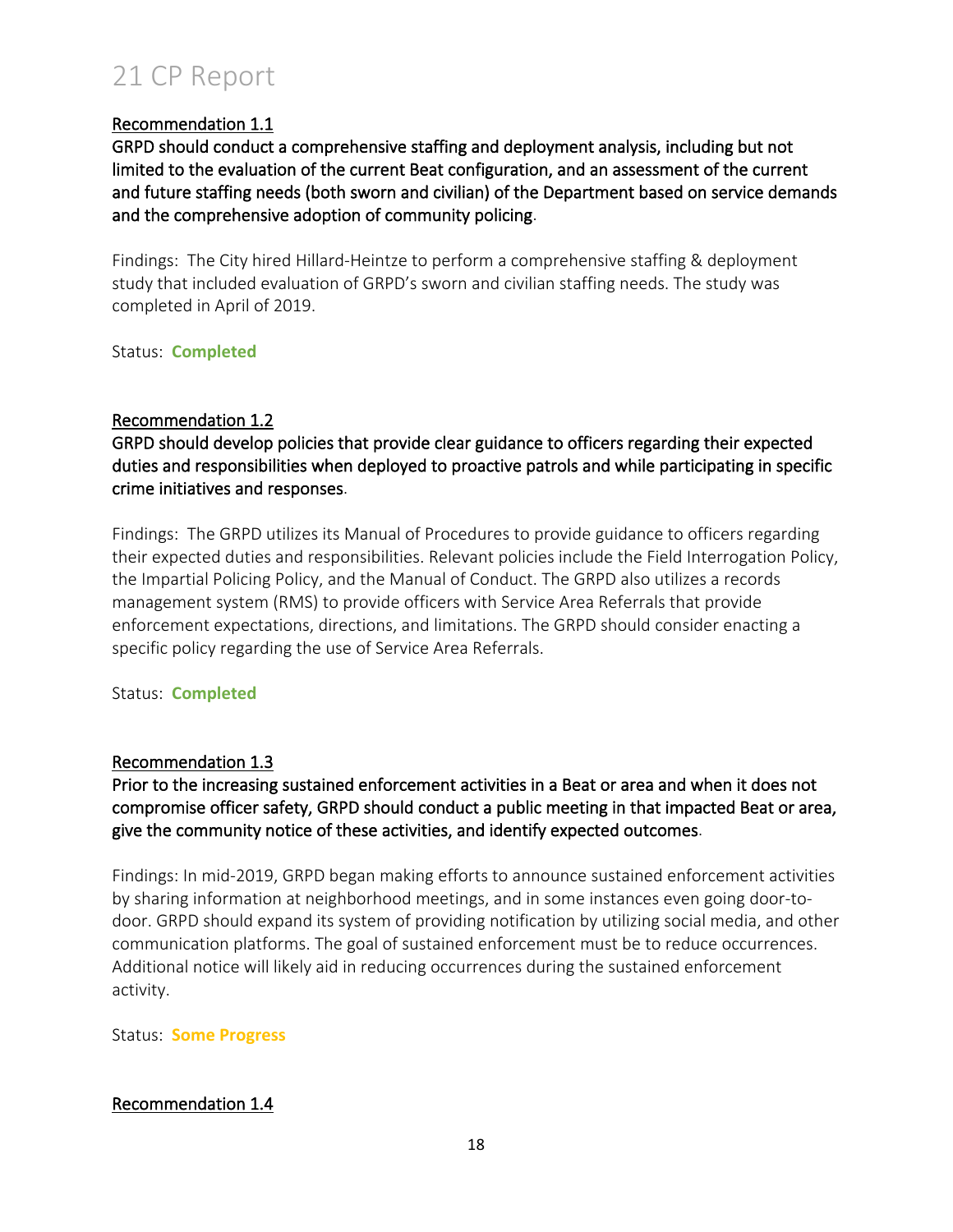Whenever GRPD initiates a new crime strategy or deploys additional enforcement resources, for a sustained period of time, to a Beat or specific area, GRPD should conduct a monthly evaluation – including a review of stop, search and arrests data – to identify if the activities are resulting in disparate effects by race.

Findings: Prior to the release of the 21CP Report, GRPD Command personnel attended weekly Intelligence and Operational Summary (IOS) meetings to review activity, arrests, and other pertinent information. To date, those meetings have continued. However, this weekly IOS meeting does not include a review of stop, search, and arrest data with a focus on racial disparities. The latter was a key component of this recommendation.

#### Status: **Nominal/No Progress**

#### Recommendation 1.5

#### As recommended in the Lamberth report, GRPD should immediately conduct an analysis of its 2016 stop data.

To date, this recommendation has not been implemented. The Office of Oversight and Public Accountability has recently been charged with reviewing disparities in traffic stops and will conduct this analysis going forward.

#### Status: **Nominal/No Progress**

#### Recommendation 1.6

As recommended in the Lamberth report, GRPD should expand its stop data collection in the following areas (Lambert, p. 73):

- **A.** Accurately record race and ethnicity of motorists;
- **B.** Collect more data on post stop activity, e.g. were motorists asked to exit their vehicles and/or were they handcuffed;
- **C.** Revise the type of stop data to be more inclusive of the type of moving or equipment violations recorded; and
- D. When the motorist, passenger or vehicle is searched, record the results of these searches.

Findings: The GRPD collects some relevant data. However, additional data and disaggregation should be gathered. Based on information and belief, GRPD is aware of the need to collect additional data and is currently working on improvements to its Records Management System. The inability to retrieve this data in the form of a report or as supporting documentation to prepare the Comprehensive Report evidences a lack of progress in this area.

#### Status: **Minimal Progress**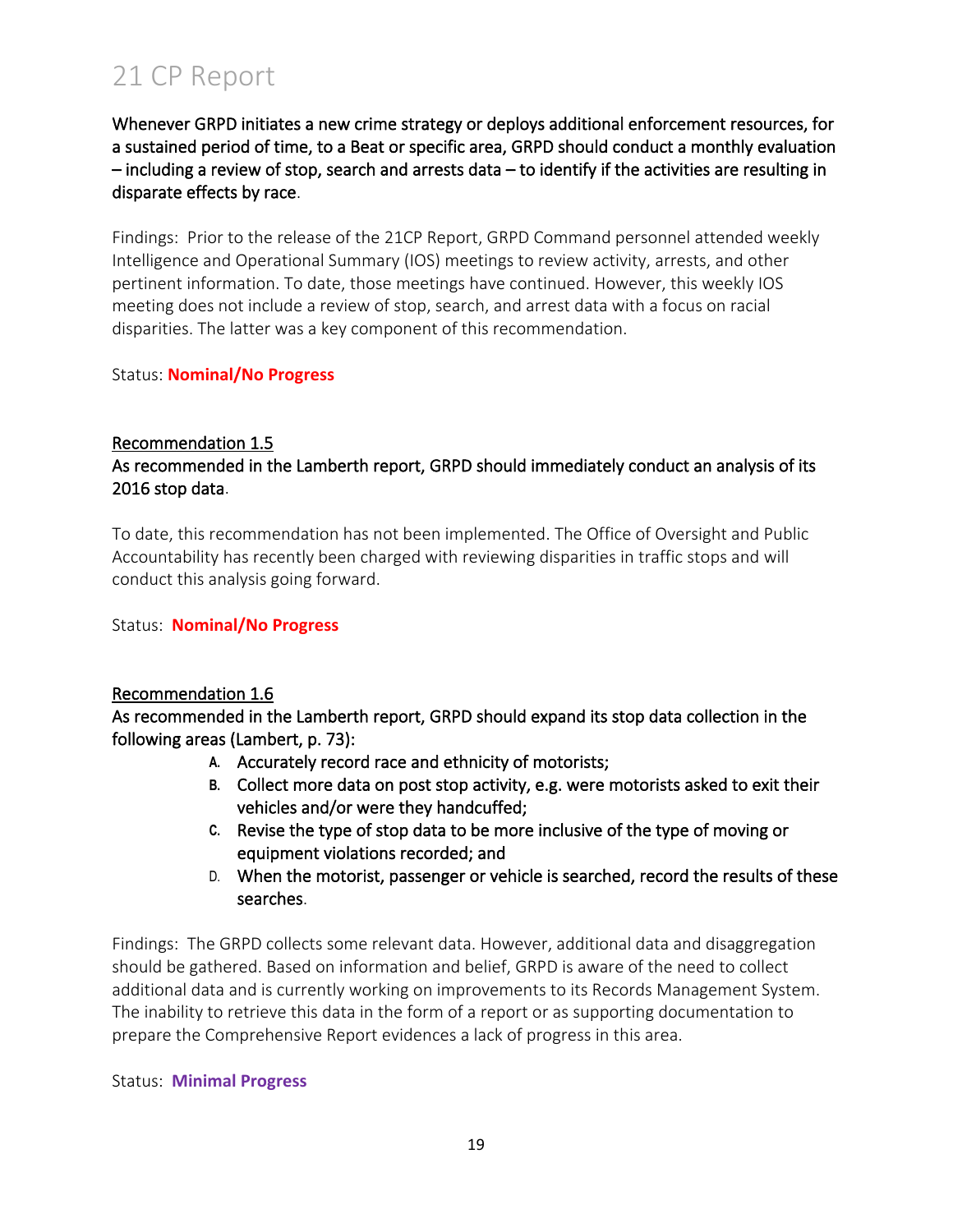#### Recommendation 1.7

GRPD should conduct regular analyses of its stop data – both at the aggregate and individual officer's level to ensure deployment patterns and crime strategies are not resulting in racially disparate effects.

Findings: The GRPD has not conducted regular analysis of its stop data. The Office of Oversight and Public Accountability has recently been charged with reviewing disparities in traffic stops and will conduct an analysis regarding stop data going forward.

Status: **Nominal/No Progress**

#### Recommendation 1.8

GRPD should partner with a local academic institution to assist with its ongoing stop-data collection and analysis to ensure all analysis is based on credible methodologies and benchmarks.

Findings: The GRPD has not conducted regular analysis of its stop data. The Office of Oversight and Public Accountability has recently been charged with reviewing disparities in traffic stops and will conduct an analysis regarding stop data going forward.

Status: **Nominal/No Progress**

#### Recommendation 1.9

GRPD should participate in the "Police Open Data Initiative" facilitated by the Police Foundation and post all stop and search data and analysis publicly.

Findings: The GRPD has participated in the open data initiative, however the National Police Open Data Initiative website has not been updated to reflect the current information about GRPD. The City's Socrata software and Police Dashboard are great tools that can be used to ensure that police/safety data is regularly accessible to the public.

Status: GRPD **Completed** the action that it needed to take regarding this item.

#### Recommendation 2.1: GRPD should add clear prohibitions against conflicts of interests to existing policies.

Findings: GRPD added language in its Internal Affairs Unit policy that forbids an investigator from handling a case if there is a conflict of interest, including a close relationship. To date, there has not been an instance in which an Internal Affairs staff member recused themselves from an investigation based on a close relationship with another officer. The subjectivizes of the conflict policy can still be the cause of significant concern. The Office of Oversight and Public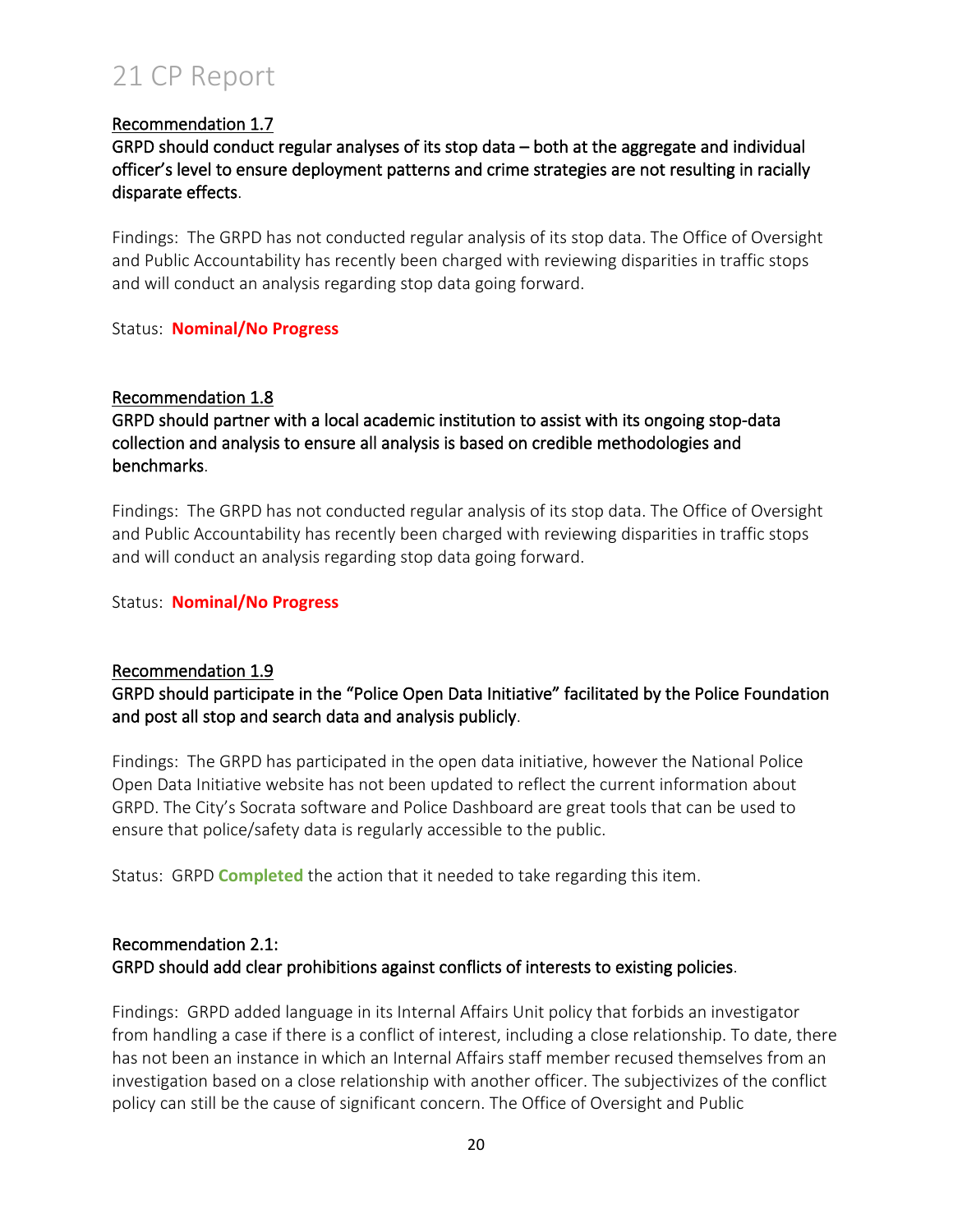Accountability will work to monitor and review Internal Affairs investigations in order to increase accountability and transparency.

Status: **Completed**

#### Recommendation 2.2

Complaint Filing Procedure E.2 should be modified to require that police personnel who are notified by a community member that they want to file a complaint against a member must direct that complaint to Internal Affairs or an on-duty supervisor to initiate the complaint process.

Findings: GRPD's Internal Affairs Policy was modified to allow on duty supervisors to take complaints and forward the complaints to internal affairs for investigation. The Office of Oversight and Public Accountability will also have the ability to receive complaints and forward those complaints to Internal Affairs for investigation.

#### Status: **Completed**

#### Recommendation 2.3

#### Filing Procedure E.2 should be revised to allow an on-duty supervisor to complete the Complaint Intake Report and, when necessary, advise Internal Affairs of any situation that requires an IA response.

Findings: GRPD's Internal Affairs Policy was modified to allow on duty supervisors to take complaints and forward the complaints to internal affairs for investigation. The Office of Oversight and Public Accountability will also have the ability to receive complaints and forward those complaints to Internal Affairs for investigation.

#### Status: **Completed**

#### Recommendation 2.4

#### GRPD should develop and widely distribute across the community a "Complaint Brochure" that describes the complaint and appeal processes in a clear, concise, and accessible manner.

Findings: A brochure was created and was made available to the public both online and at locations in community. A new complaint brochure and videos that explains the role of the Office of Oversight and Public Accountability and its role in police complaint investigations will be created and disseminated in community.

#### Status: **Completed**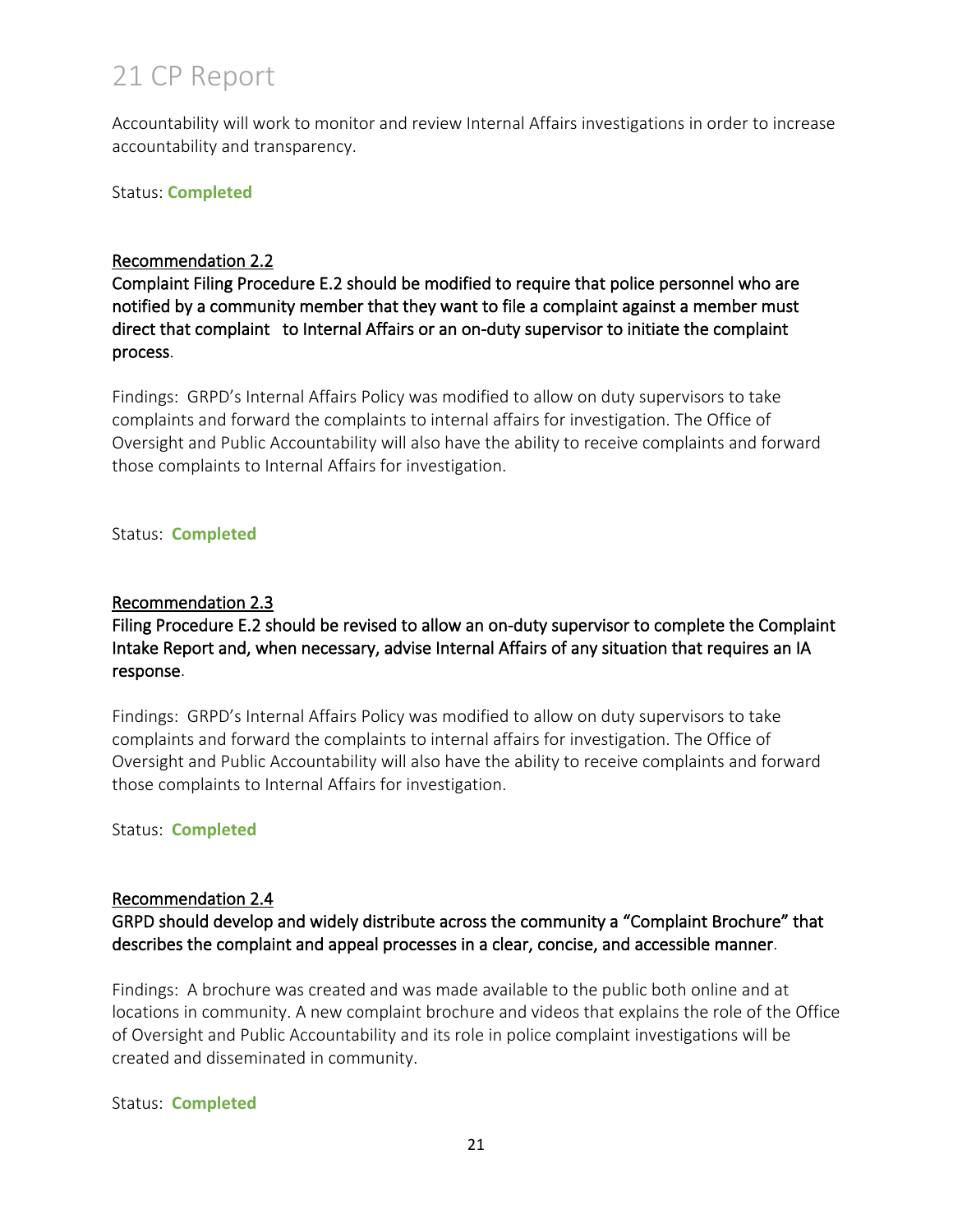#### Recommendation 2.5

#### GRPD should conduct an analysis of community complaints for the past 5 years to identify any patterns and trends.

Findings: The GRPD evaluates its community complaints in order to comply with CALEA requirements and to examine the results for possible patterns and trends. The GRPD does not disaggregate the data based on the race of the complainant. The disaggregation of that data is an essential component of analyzing patterns or trends.

#### Status: **Minimal Progress**

#### Recommendation 2.6

#### GRPD should complete and publish a complaint summary report on an annual basis that provides a comprehensive report and analysis of the aggregate data on complaint patterns and trends.

Findings: The GRPD evaluates its community complaints in order to comply with CALEA requirements and to examine the results for possible patterns and trends. A complaint summary report is included in some of GRPDs Annual Reports. The GRPD does not disaggregate the data based on the race of the complainant. The disaggregation of that data is an essential component of analyzing patterns or trends. GRPD should take additional action to improve its outcomes related to this recommendation.

#### Status: **Minimal Progress**

#### Recommendation 2.7 GRPD should expand its Early Intervention System (EIS) to include stop and search data.

Findings: GRPD reports that they are currently evaluating this recommendation to determine if it is feasible. However, no action has been taken to seek Requests for Proposals or quotes regarding the expansion of the EIS.

Status: **Nominal/No Progress**

#### Recommendation 3.1

GRPD should conduct an annual training needs assessment to identify continual professional training courses that includes consideration of information (and lessons learned) from community complaints and feedback, stop and search data analysis, uses of force, and assaults against officers.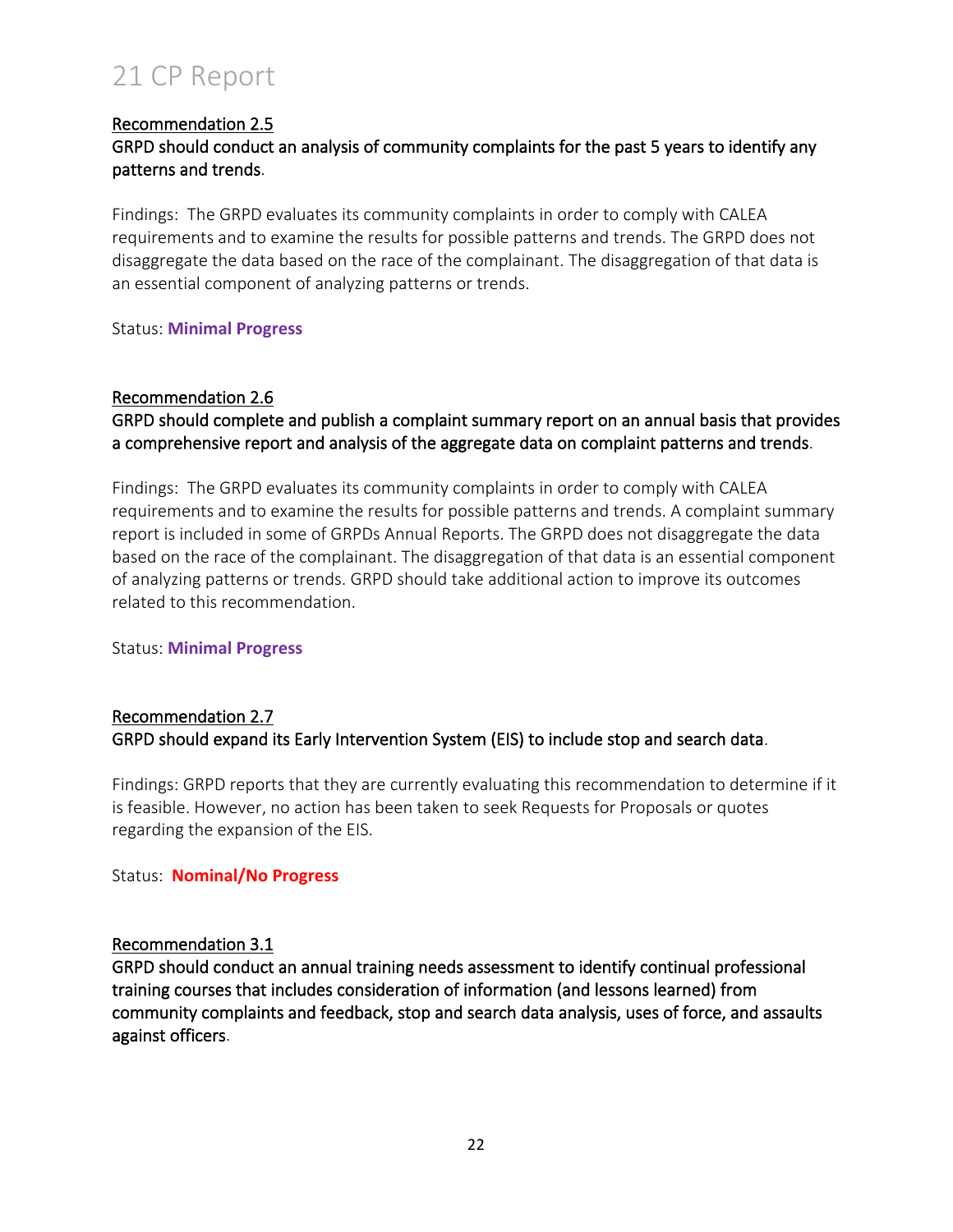Findings: The GRPD Training Unit compiles a list of annual training opportunities (both mandatory and optional) for GRPD staff. Internal Affairs Unit trends are considered, but a thorough analysis of community complaints is necessary. Since the release of the 21 CP Report, stop and search data has not been properly analyzed by GRPD. The GRPD should regularly report how community feedback is incorporated into departmental training. Officers receive a minimum of 3 hours of training on this topic annually. The amount of training given related to these topics is not significant. The nature of the work performed by GRPD requires extensive training in the area of cultural competency and implicit bias. Officers must confront their bias in order to serve impartially. Recently, the Office of Oversight and Public Accountability (OPA) and the Office of Equity and Engagement (OEE) have been tasked with assisting GRPD in developing/instituting trainings related to implicit bias and other relevant cultural competency topics.

#### Status: **Minimal Progress**

#### Recommendation 3.2

#### GRPD should include community members and relevant stakeholder groups in the development and presentation of officer training.

Findings: Community input has been obtained to address community concerns resulting in the creation of the Youth Interaction Policy and the Foreign Nationals Policy. Those policies resulted in additional officer training; however, community members did not participate in the development or presentation of that training. The Chief has recently announced the creation of the Chief's Advisory Board that can be used as a resource in this area. Additionally, the Office of Oversight and Public Accountability (OPA) and the Office of Equity and Engagement (OEE) have recently been tasked with assisting GRPD in developing/instituting trainings related to implicit bias and other relevant cultural competency topics.

#### Status: **Minimal Progress**

#### Recommendation 3.3

GRPD should, in partnership with the community, develop and provide training on "cultural competency" with a focus on communities that have been historically disenfranchised by law enforcement, and typically have generational mistrust with the police. These groups include, but are not limited to, immigrants, LGBTQ, and communities of color.

Findings: Since 2016, GRPD has had all personnel trained in Implicit Bias. Some training has been presented by outside experts, and other training has been provided by GRPD personnel trained by Lamberth Consulting as Implicit Bias instructors and/or by Fair & Impartial Policing to spearhead the department's program and efforts. Although it is difficult to quantify, officers receive a minimum of 3 hours of training on this topic annually. The amount of training given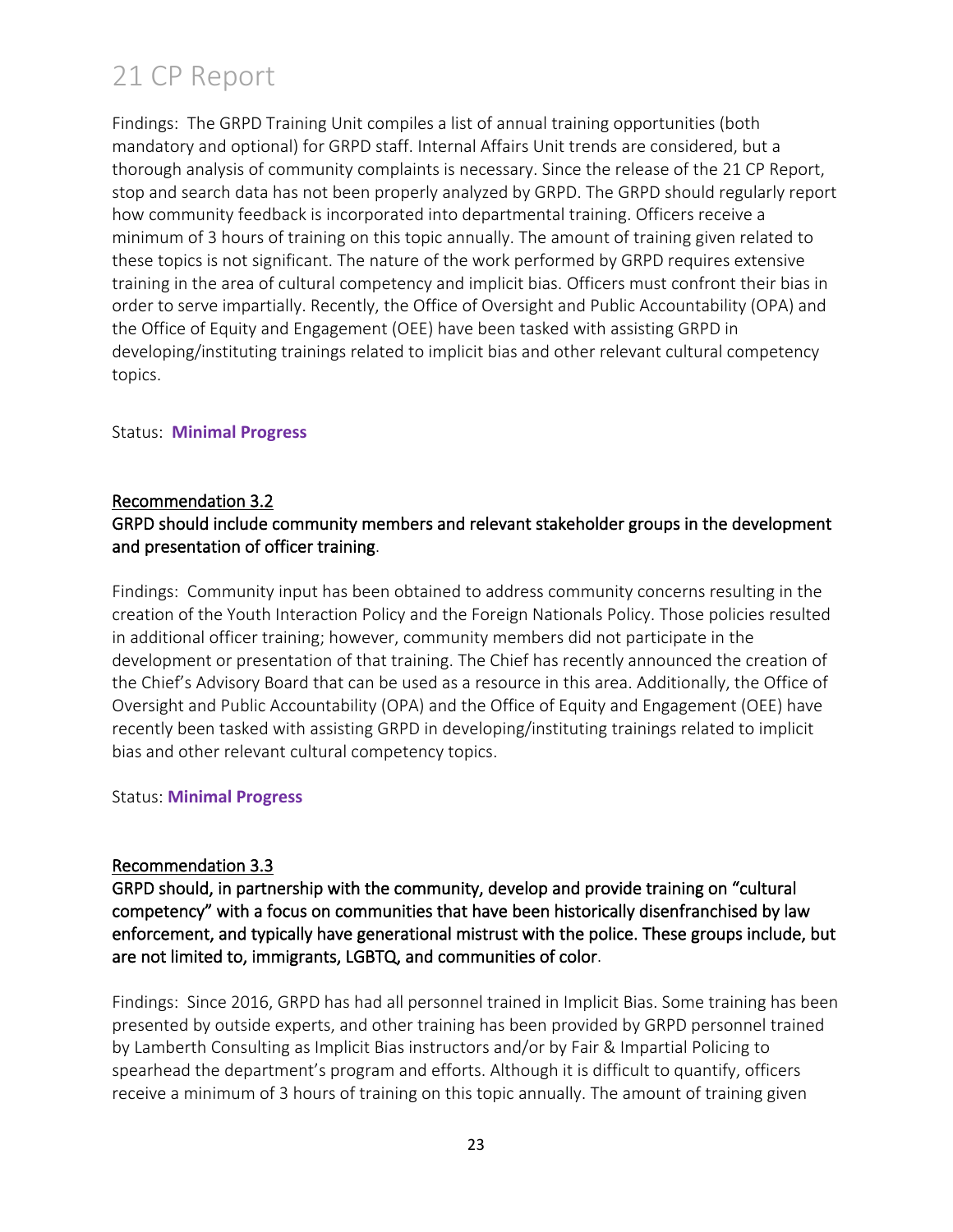related to these topics is not significant. The nature of the work performed by GRPD requires extensive training in the area of cultural competency and implicit bias. Officers must confront their bias in order to serve impartially. Notably, the GRPD made efforts to increase cultural competency through it Policing at the Speed of Trust Program. However, the aim of the Speed of Trust Program was toward developing core skills used to build trust as opposed to working to address issues that have eroded trust between police and community. In that regard, the program was unsuccessful. Recently, the Office of Oversight and Public Accountability (OPA) and the Office of Equity and Engagement (OEE) have been tasked with assisting GRPD in developing/instituting trainings related to implicit bias and other relevant cultural competency topics.

Status: **Minimal Progress**

#### Recommendation 4.1

The policy should contain a statement that states:

- **A.** A recognition that juveniles are still in the stage of developing and learning and may have already experienced trauma that is shaping their behavioral response.
- **B.** The formal juvenile justice process is to be avoided unless clearly indicated by the juvenile's behaviors and unless alternatives do not exist.
- **C.** The least restrictive alternative is used to address the juvenile problems.
- **D.** All juveniles are to be treated fairly regardless of race, gender, sexual orientation, ethnic and religious background, etc.

Findings: In 2019, The GRPD created and implemented its Youth Interaction Policy. The Youth Interaction Policy is a strong policy that clearly provides guidance related to interactions involving youth and police.

#### Status: **Completed**

#### Recommendation 4.2

Prohibit the handcuffing of a child under the age of 12 unless exigent circumstances are present such as violent behavior, possession of a firearm, etc. It is important for officers to determine the context and situation when they handcuff a youth.

Findings: Although not implemented, the GRPD did thoroughly consider implementing this recommendation. Based on information and belief, the GRPD engaged in discussions with members of the community on the Policy Review Committee and determined that creating a bottom-line age was not in the best interest of youth or the policy. GRPD expressed concern regarding violating the Elliot-Larson Civil Rights Act based on age discrimination.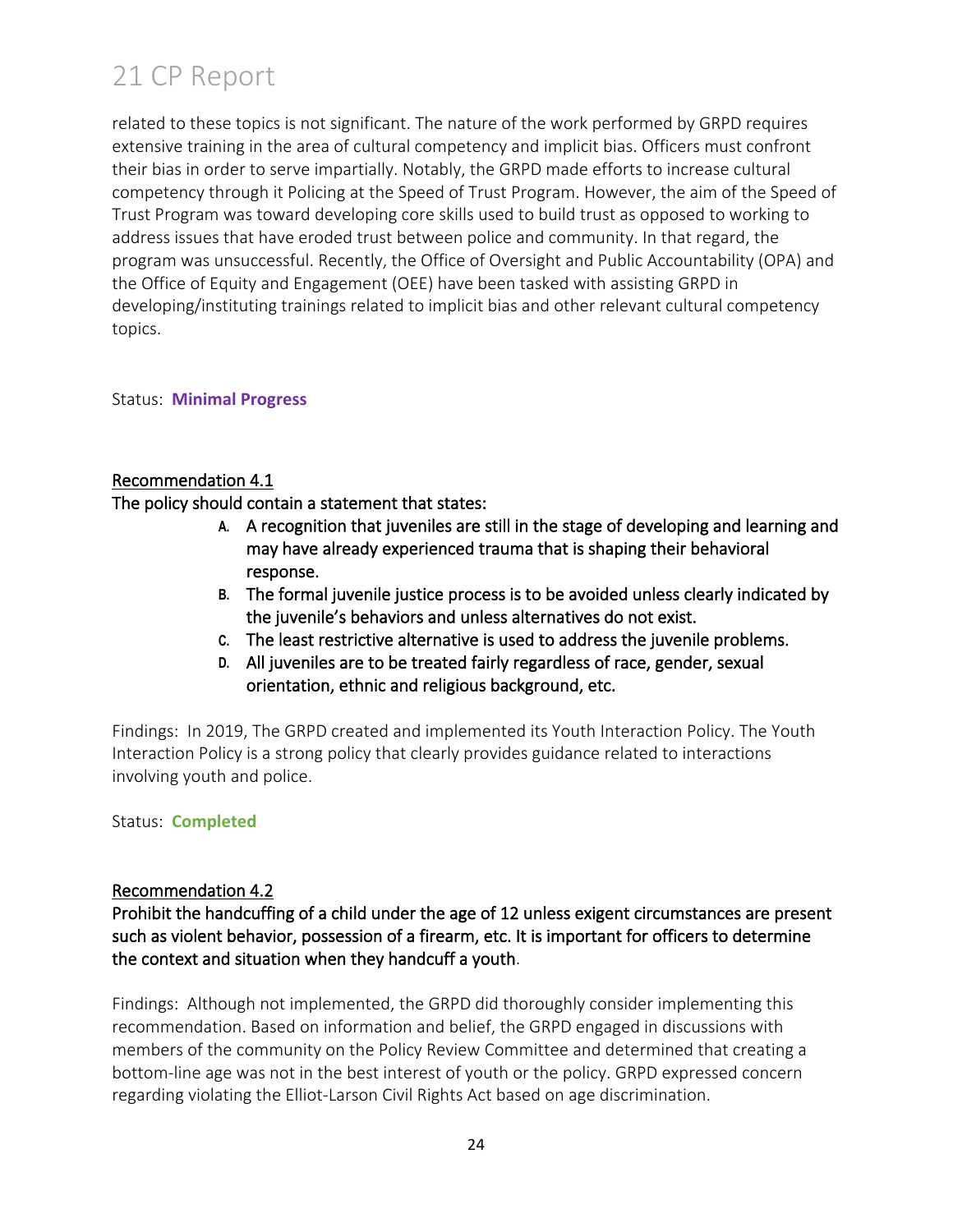Status: Although not specifically implemented, the intended result of this recommendation was accomplished through the implementation of the Youth Interaction Policy. As such, this item should be considered **Completed**

#### Recommendation 4.3:

The policy should require supervisors respond to the scene whenever a minor 12 or under is handcuffed.

Findings: This recommendation was implemented as part of GRPD's Youth Interaction Policy.

#### Status: **Completed**

#### Recommendation 4.4:

If a youth has been frisked or searched, officers shall notify the youth's parent or guardian. This notification should be made within 24 hours.

Findings: This recommendation has been implemented. Guidance related to these topics can be found in both the Youth Interaction Policy and the Field Interrogation Policies.

#### Status: **Completed**

#### Recommendation 4.5:

Policy should require officers receive cohesive training that enable officers to understand adolescent development; cultural differences among youth; mental health and trauma issues; and effective strategies for youth engagement, intervention, and crisis response.

Findings: Officers are required to receive bi-annual training in mental health issues and ethics. GRPD failed to provide sufficient support that anything more than minimal progress has been made toward the completion of this recommendation.

Status: **Minimal Progress**

#### Recommendation 4.6

Clarification on how officers interact with youth, what levels of intervention they use, especially in school settings, and recognizing that police interactions can lead to trauma in children (trauma exposed children).

Findings: The implementation of GRPD's Youth Interaction Policy has addressed many of the concerns contained in this recommendation.

Status: **Significant Progress**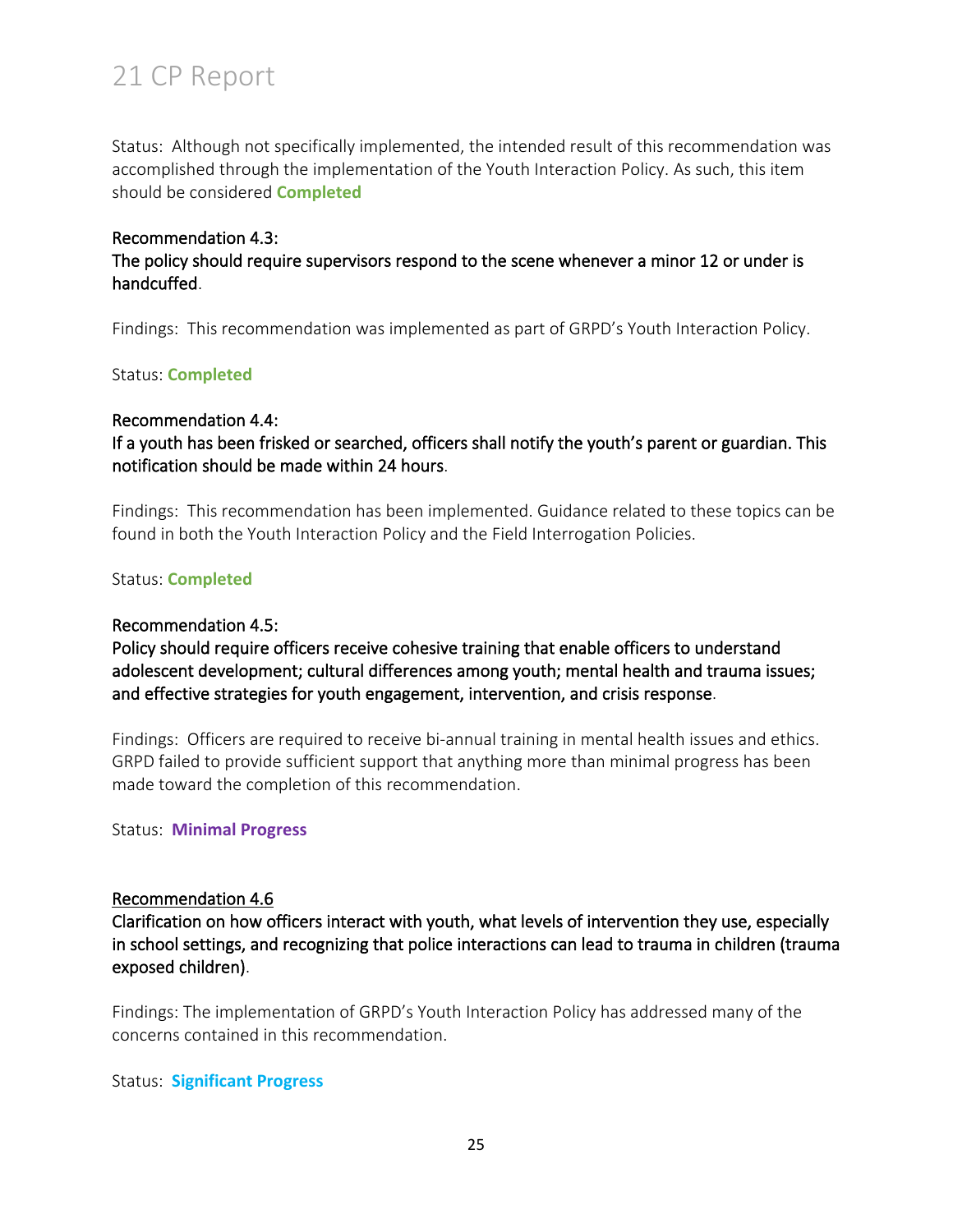#### Recommendation 4.7

Referencing General Procedures Sec. 5, Line B, "Utilizing appropriate resources, such as CPS or DART." This needs stronger language than just "using."

- GRPD should consider putting into place a strategy that focuses on chronic youth offenders, regardless of age. A community-team approach that involves Child Protective Services, Schools/Education/and PD. This strategy has been very effective in communities that face repeat offenders or chronic or habitual youth offenders.
- Engagement and partnership with Child Protective Services is crucial. This has been a major lesson and practice as a result of the work of the National Alliance for Drug-Endangered- Children.
- Having CPS on the ground when children are involved in an arrest environment is a proactive intervention.

Findings: GRPD reports that increased interaction and partnership with CPS has been established to address these concerns. The Youth Interaction discusses "utilizing appropriate resources, such as CPS or DART," however no additional information has been provided to support further implementation of this item.

#### Results: **Minimal Progress**

#### Recommendation 5.1

Recognizing that community policing works best when it is supported by elected leaders and is a subset of community-based governance; the Mayor and City Commission should adopt a Resolution that mandates community policing as the operating philosophy of the police department and require all city departments to contribute to enhance public safety through community collaboration.

Findings: The City's Strategic Plan evidences the City's commitment to Community Policing. Based on information and belief, the GRPD Strategic Plan will reinforce and expand the departments commitment to community policing.

#### Status: **Some Progress**

#### Recommendation 5.2

GRPD should develop a citywide community policing plan that incorporates crime reduction strategies, community engagement and partnerships, and police department oversight.

Findings: The Office of Oversight and Public Accountability was created to increase transparency and accountability and provide oversight to the Grand Rapids Police Department. The City's Strategic Plan evidences the City's commitment to Community Policing. Based on information and belief, the GRPD Strategic Plan will reinforce and expand the departments commitment to community policing and improvement of crime reduction strategies. The Strategic Plan of the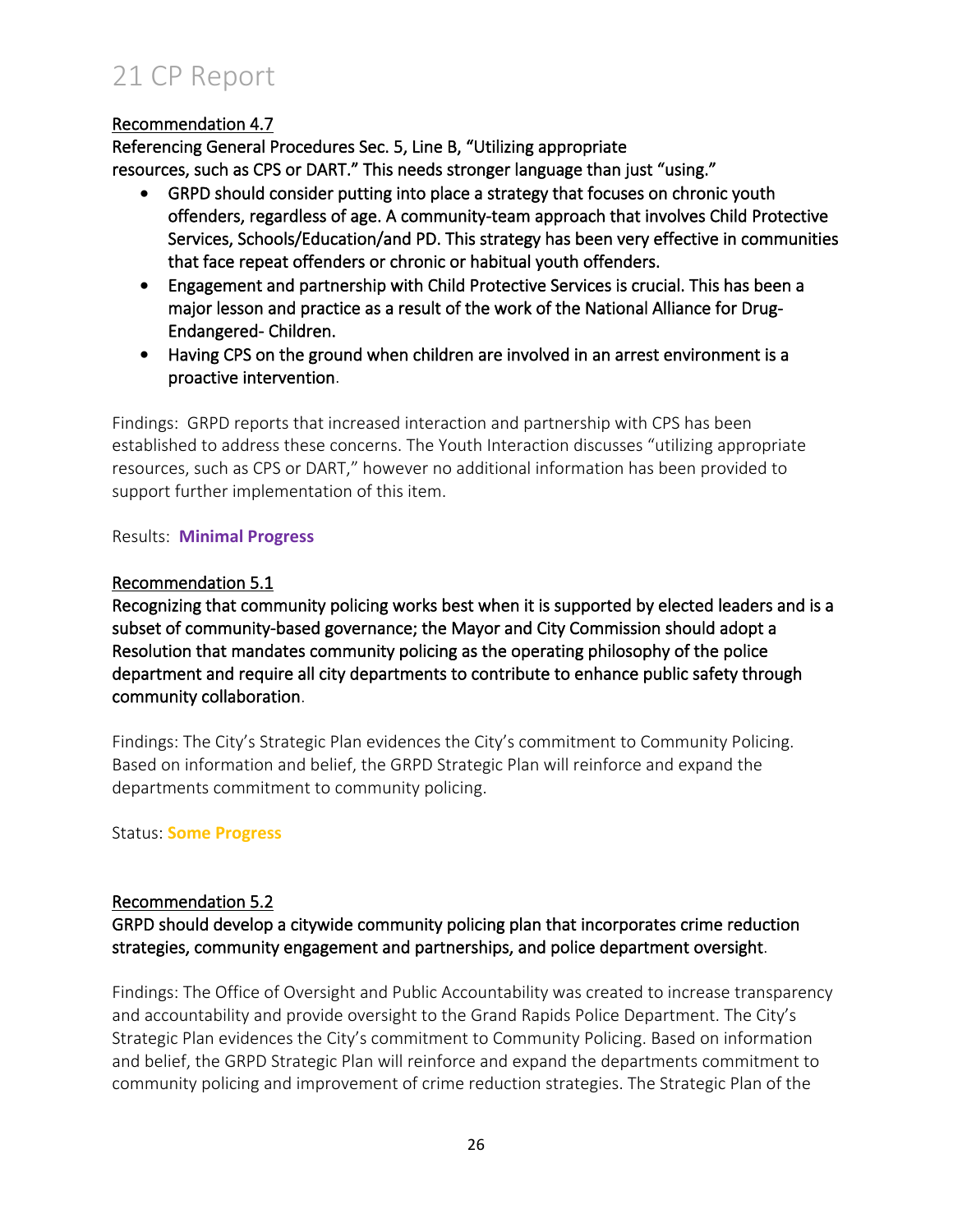Office of Oversight and Public Accountability addresses both community engagement and creating crime reduction strategies.

Status: **Some Progress**

#### Recommendation 5.3 GRPD should include community members in its ComStat process.

Finding: This recommendation has not been implemented. Although the laws and guidelines regarding information governed by the Criminal Justice Information System (CJIS) limit what can be discussed publicly, GRPD should examine the possibility of meetings with community members that do not include discussions that contain CJIS information.

#### Status: **Nominal/No Progress**

#### Recommendation 5.4

#### Develop a patrol strategy that allows Beat officers time to engage with the community in nonenforcement activities (e.g., foot and bicycle patrols).

Findings: The City's Strategic Plan evidences the City's commitment to Community Policing. Based on information and belief, the GRPD Strategic Plan will reinforce and expand the departments commitment to community policing.

Status: **Some Progress**

#### Recommendation 5.5

#### Require Problem-Oriented Policing (POP) training to all sworn officers. This training teaches officers how to solve community problems in partnership with the community and through a mode that is comprehensive and evidence-based.

Findings: GRPD Community Policing Specialists currently receive problem-oriented policing training. However, problem oriented policing training is not provided to all of GRPD's sworn officers.

Status: **Minimal Progress**

#### Recommendation 5.6

Incorporate the core principles of community policing – engagement, collaboration, problemsolving, and building trust and legitimacy in annual performance evaluations for all officers.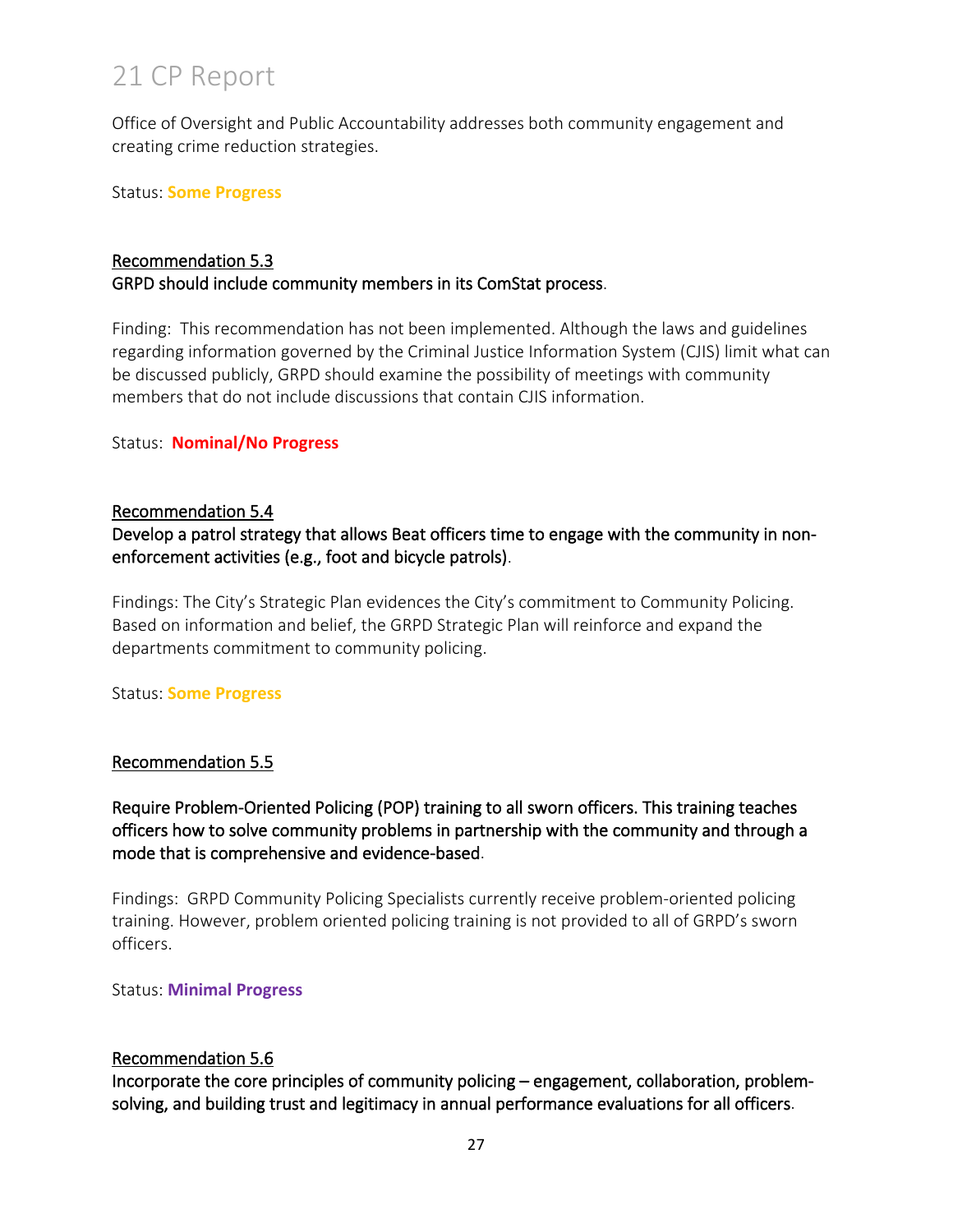Findings: The GRPD officer evaluation form broadly addresses community collaboration, community knowledge, and prevention activities. The evaluation process should specifically evaluate and reward the categories listed in this recommendation with a focus on positive individual interaction with Grand Rapidians.

#### Status: **Minimal Progress**

#### Recommendation 5.7

#### GRPD Beat officers should be required, and given the time, to initiate and complete at least one POP project on a quarterly basis.

Findings: Currently, GRPD officers are not required to initiate and complete at least one POP project per quarter.

Status: **Nominal/No Progress**

#### Recommendation 5.8

GRPD should develop a specific POP incentive program(s) that recognizes and highlights GRPD staff - both sworn and civilian - in problem-solving with the community.

Findings: To date, this recommendation has not been implemented.

#### Status: **Nominal/No Progress**

Recommendation 6.1

#### The City and GRPD continue its recruitment outreach efforts with a specific focus on minority recruitment and retention.

Findings: The GRPD and City have adopted the "Grow Your Own" philosophy to recruit local talent with a mind for service and works in partnership with the Boys & Girls Club on the Pathways to Policing Program in order to recruit from within the community. The department has also obtained greater success in obtaining diverse candidates by sponsoring police academy attendees.

Since 2017, GRPD has hired 81 police officers. Of the 81 new hires, 28 (34.57%) of those individuals are women. This increase evidences a significant improvement in recruitment and hiring practices of GRPD as it relates to gender diversity. However, the GRPD has not been nearly as successful at hiring racially diverse candidates. Of the 81 new hires, only 2 individuals are Asian (2.47%), 6 (7.41%) are LatinX and 7 (8.64%) individuals are African American. Notably, there have been no African Americans hired in the last 4 hiring classes.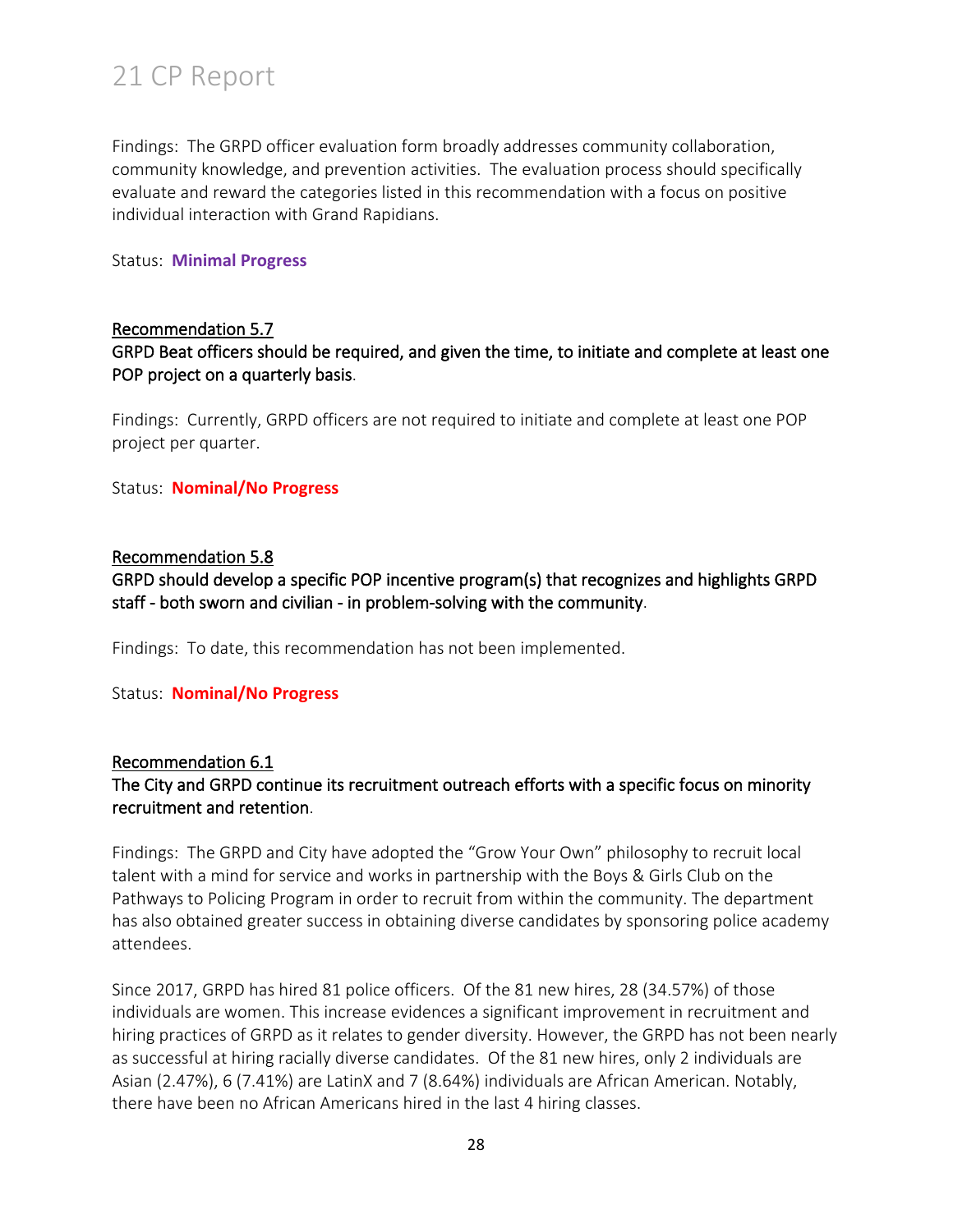Status: The GRPD has made **Significant Progress** in improving its hiring practices to ensure gender diversity. The GRPD has made **Minimal Progress** in improving its hiring practices to ensure racial diversity.

#### Recommendation 6.2

#### The City and GRPD continue the "Intern" program and provide sufficient resources to increase participation.

Findings: GRPD continues its intern program. Recent budget cuts have resulted in a reduction in the number of GRPD interns.

Status: **Completed**

#### Recommendation 6.3

The City continues to use community members as part of the interview process of applicants.

Findings: GRPD interview panels continue to include GRPD employees, City employees, and community members.

Status: **Completed**

#### Recommendation 6.4

The City consider engaging in a national recruitment effort to increase the diversity pool and outreach efforts.

Findings: This recommendation was implemented.

Status: **Completed**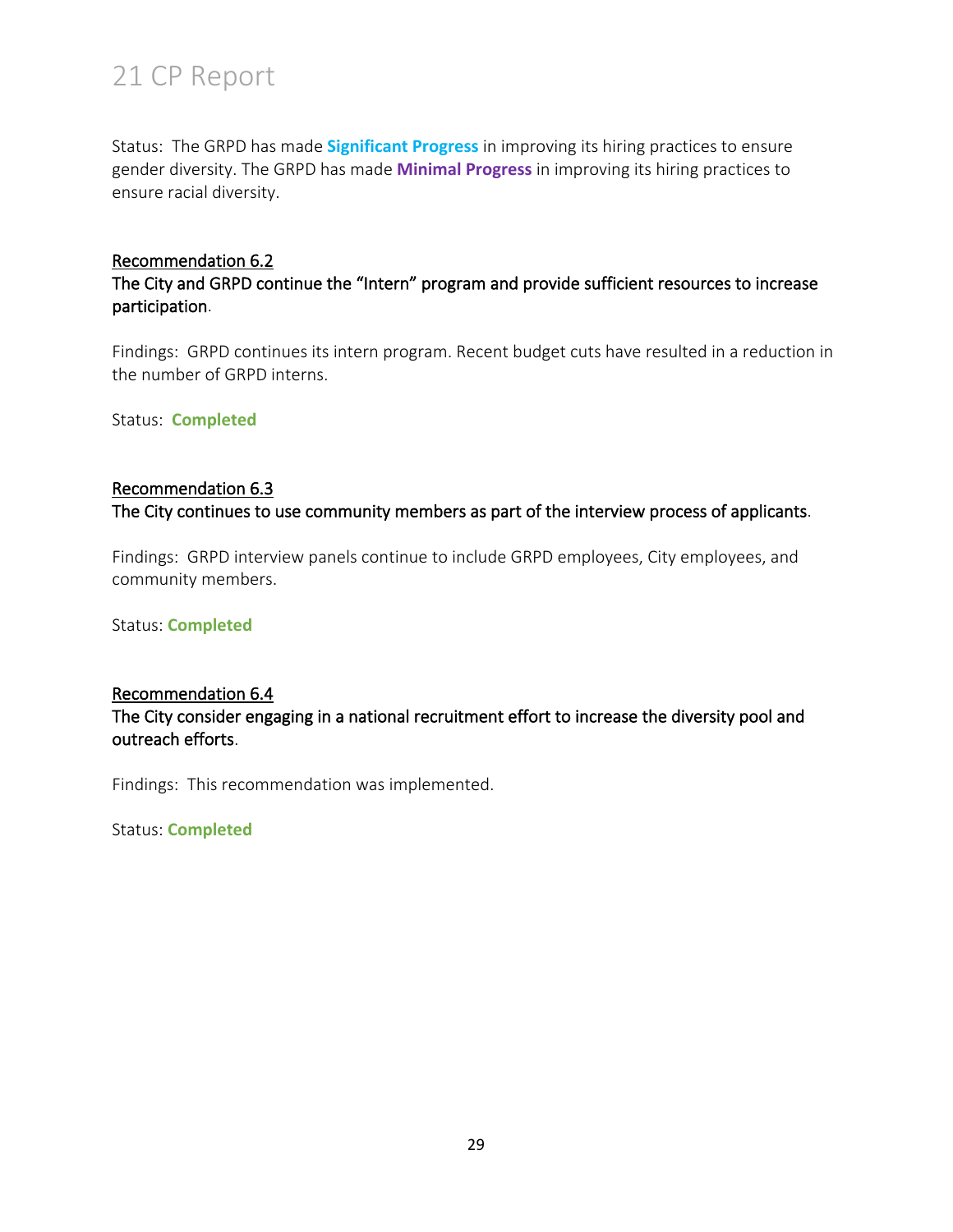# Hillard-Heintze Staffing and Deployment Study

Summary: After being contracted by the City of Grand Rapids, in 2019 Hillard-Heintze released an assessment of the staffing of the Grand Rapids Police Departments staffing levels and deployment strategy. The assessment found that GRPD's 2019 sworn staffing levels were sufficient to meet current demand. However, the study also found that limited administrative support and the absence of usable data to direct resource allocation contributes to the pressures felt by officers and mangers within GRPD. The analysis recommends providing additional support through administrative staffing in order to allow officers to engage in proactive policing activities. It is reasonable to expect GRPD to have made some progress on the recommendations contained in this report. However, given the short period of time since the recommendations have been made, it is unreasonable to expect that all of the recommendations would be fully implemented at this time.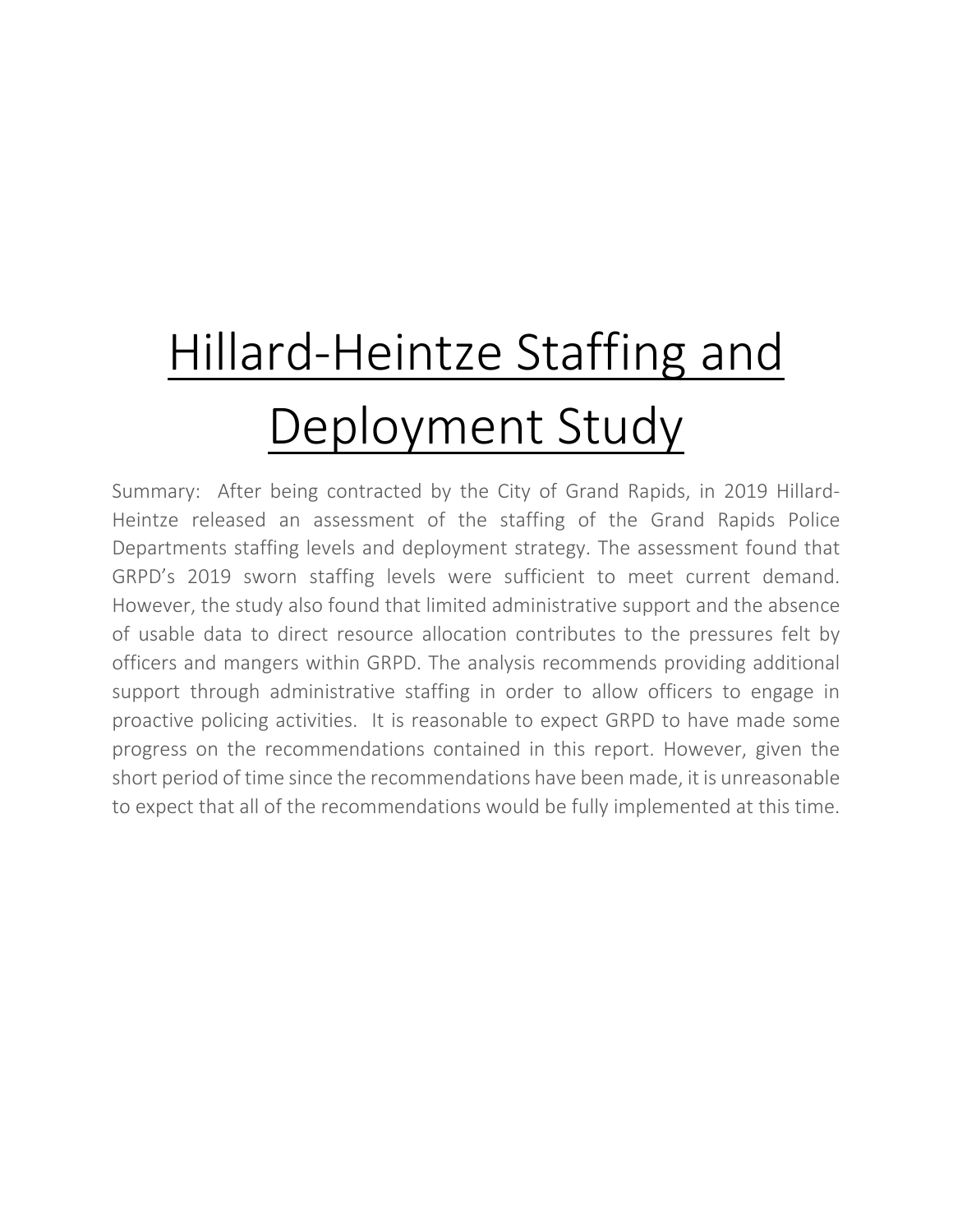#### Recommendation 1.1

Develop a formal policing strategy that aligns resources to organizational vision. Task officers to help drive strategic goals and measure the progress towards goals under the strategic vision.

Identify core processes, such as traffic, community policing, community engagement and crime prevention and align resources to meet the strategy. Evaluate outcomes through ongoing data analysis and process improvement to drive the best allocation of resources for service delivery.

Findings: Based on information and belief, GRPD has recently begun the process of evaluating the adoption of this strategy and implementing it within its Strategic Plan. However, to date this has not been implemented.

Status: **Minimal Progress**

#### Recommendation 1.2

Formalize the tasking and expectations for officers on a daily basis to maximize use of unallocated time. The GRPD is response ready, meaning that officers prioritize dispatch assignments over other tasking. Creating formal tasking plans will help to maximize officer allocation.

Findings: The GRPD utilizes a records management system (RMS) to provide officers with Service Area Referrals that provide enforcement expectations, directions, and limitations. The GRPD should consider enacting a specific policy regarding the use of Service Area Referrals.

#### Status: **Completed**

#### Recommendation 1.3

Review calls for service to ensure officers are being sent to calls where their response supports strategic vision. The GRPD should evaluate whether assigning officers to traffic crashes that are property damage only is an effective use of police officers' time.

Findings: GRPD has researched options regarding outsourcing property damage accidents and alarms in order to reduce time on non-priority calls. However, to date no change has been made to operations in this area.

Status: **Minimal Progress**

#### Recommendation 1.4

Provide civilian support staff to process traffic citations, City violation citations, and other administrative records to allow sworn officers currently doing this work the time to address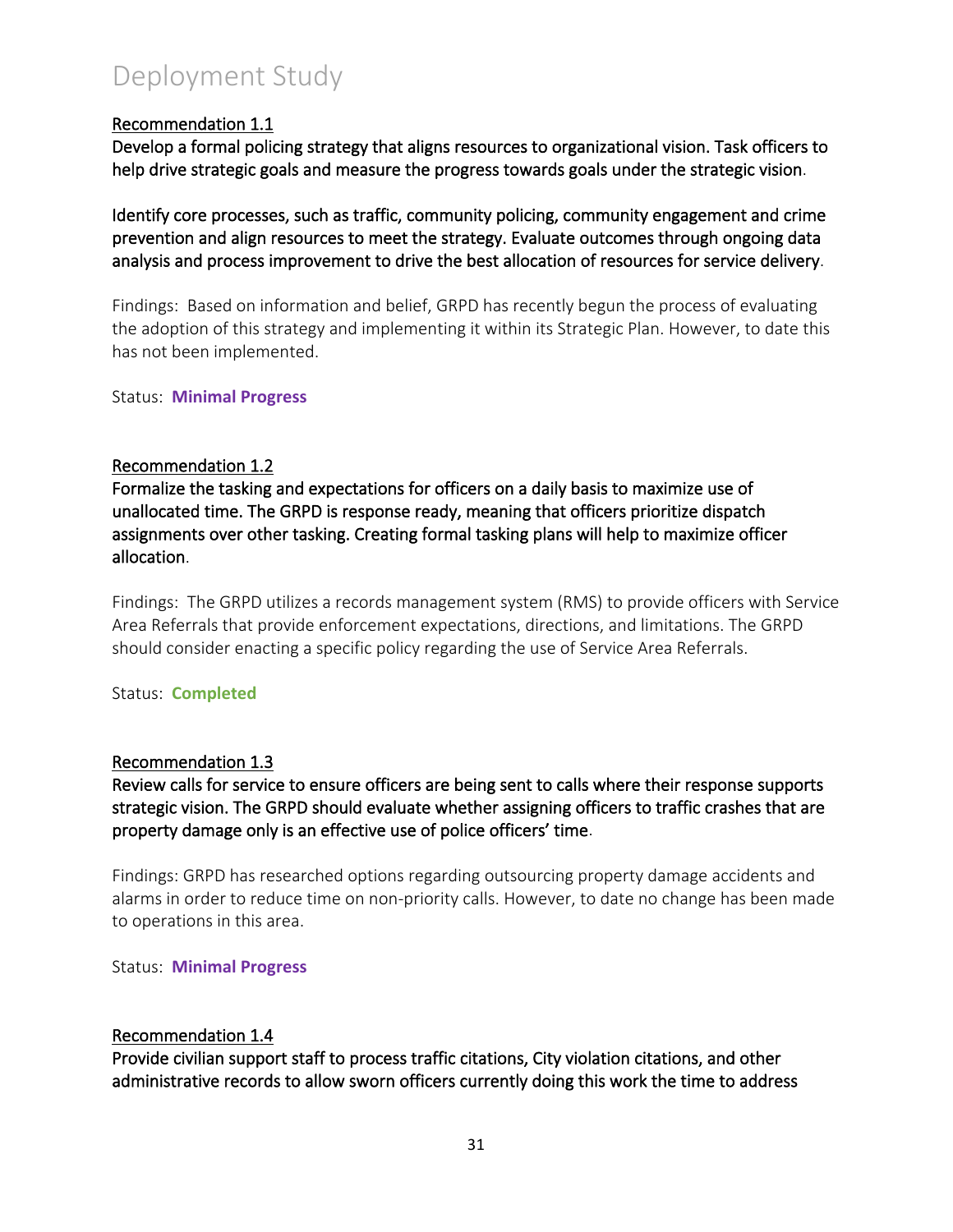#### situations that require sworn posers. This will have significant benefit in both the Traffic Unit and the Detective Unit.

Findings: One non-sworn employee has been hired to process subpoenas and allow a sworn position to be reallocated to duties that can only be performed by sworn officers. GRPD is evaluating the use of other non-sworn positions in order to reallocate other positions to that can only be performed by sworn officers.

Status: **Some Progress**

#### Recommendation 1.5

#### Align civilian support staff with service areas to provide appropriate data management and analysis to inform management's decision making on resource allocation, implementation of crime strategies and other administrative and operational needs.

Findings: GRPD recently hired a non-sworn data analyst to assist with crime analysis, resource allocation and deployment strategies. It is too early to determine the benefits or results of hiring this position.

Status: **Significant Progress**

#### Recommendation 1.6

Consider implementing a continuous improvement approach to policing that identifies objectives and key results for the units under Operations and ensures shared responsibility for success, particularly around community engagement and community policing. Use management meetings to develop shared strategies and tasks and define measurements for success.

Findings: Prior to the release of this Report, GRPD Command personnel attended weekly Intelligence and Operational Summary (IOS) meetings to review activity, arrests, and other pertinent information including creating shared strategies and tasks and define measurements for success. GRPD does maintain CALEA certification which requires department wide goal setting. Notably, GRPD was unable to provide evidence of goals that were set or evidence of how those goals, objectives, and key results are monitored. If implemented correctly, GRPD's new Strategic Plan should aid in accomplishing this recommendation.

Status: **Minimal Progress**

#### Recommendation 1.7

Expand the use of civilian parking enforcement aides, consistent with other similar police departments, to issue parking citations and to accept parking citation assignments, as this type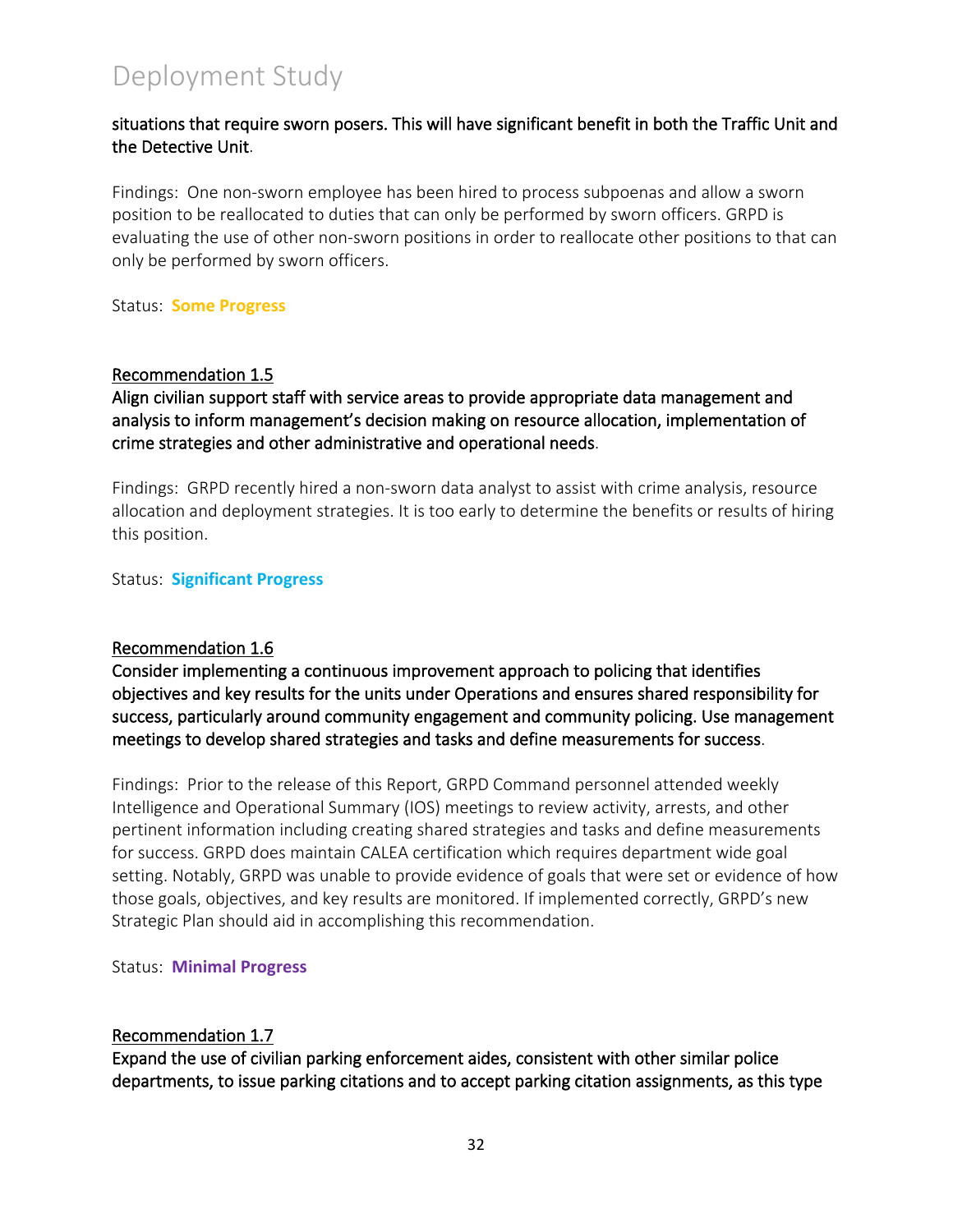#### of professional staff can manage such actions effectively and allow officers to engage in direct traffic enforcement.

Findings: GRPD has worked with the City Attorney's Office and MobileGR to increase the parking enforcement authority given to Parking Services. Additional research regarding expanding the authority of Parking Services is being conducted by the City Attorney's Office.

Status: **Some Progress**

#### Recommendation 1.8

Develop a staffing plan for the Records Unit to establish a Department data manager responsible for ensuring the accuracy, sufficiency, and consistency of data reporting across the department.

Findings: While this recommendation has been considered, it has not been implemented.

#### Status: **Nominal/No Progress**

#### Recommendation 1.9

Create a Crime Analysis Unit that is staffed with sufficient resources, starting with a minimum of two or three individuals who can supply crime intelligence and analytics products across the department on a regular basis Use this unit to help inform management regarding trends, resource allocation and effectiveness of strategy.

Findings: While not formally classified as a unit, at the start of this study the GRPD had one nonsworn crime analyst. GRPD now has three non-sworn crime analysts.

Status: **Completed**

#### Recommendation 1.10

#### Review the detective unit schedule to ensure that it aligns with organizational needs relative to demand for investigative services.

Findings: A review of the Detective Unit schedule was completed and GRPD determined that the current schedule provides the best service for the department and the community. GRPD indicated that GRPD detectives do not regularly work weekend shifts because courts are closed on weekends. GRPD should reconsider assigning detectives to weekend shifts. Whereas courts are closed- unfortunately, crime still occurs on weekends.

#### Status: **Completed**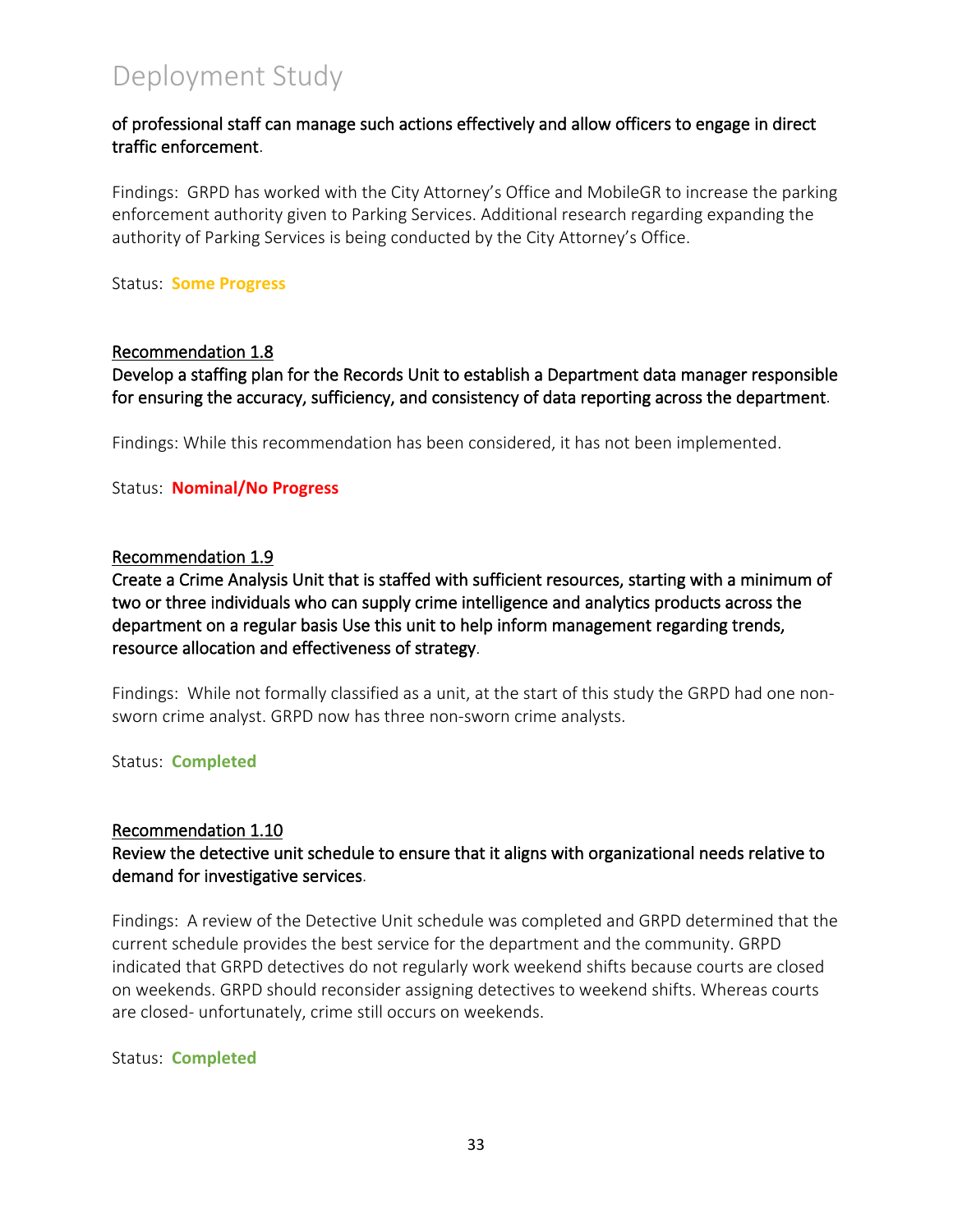#### Recommendation 1.11

Revise policy and procedures to ensure that patrol officers are not writing unnecessary reports that do not provide any policing or other value. If a report is not reviewed by anyone, that is a good indicator that it is not a necessary action for an officer to take.

Findings: This recommendation has not been implemented.

Status: **Nominal/No Progress**

#### Recommendation 1.12

Determine whether the assignment of an officer to every call for service is a strategic goal. If it is, establish the resources and tasking to support this goal. If it is not, establish parameters for officer assignment and educate the community and the officers on how these services will be supplied.

Findings: GRPD did not provide a response as to whether or not it is a strategic goal for officers to respond to every call for service. GRPD utilizes interns at the front desk take many nonemergency calls and reports over the phone. Community has not been educated related to GRPD's strategic priorities.

Status: **Minimal Progress**

#### Recommendation 1.13

Establish a staffing plan that accounts for the upcoming gaps in existing staff. Work to expand the current hiring goals to match the anticipated retirements. Consider an incentive by which officers announce a year in advance that they will retire to facilitate a hiring plan.

Findings: The GRPD Community Engagement Unit works with Human Resources to match hiring classes with anticipated departmental needs. Command staff regularly reaches out to retirement eligible officers to inquire about their retirement plans. No evidence was provided by GRPD to suggest that an incentive program has been created to encourage officers to announce a year in advance that they will retire to facilitate a hiring plan.

Status: **Some Progress**

#### Recommendation 1.14

Conduct a skills gap analysis to ensure that officers positioned to be future leaders are trained and receive professional development.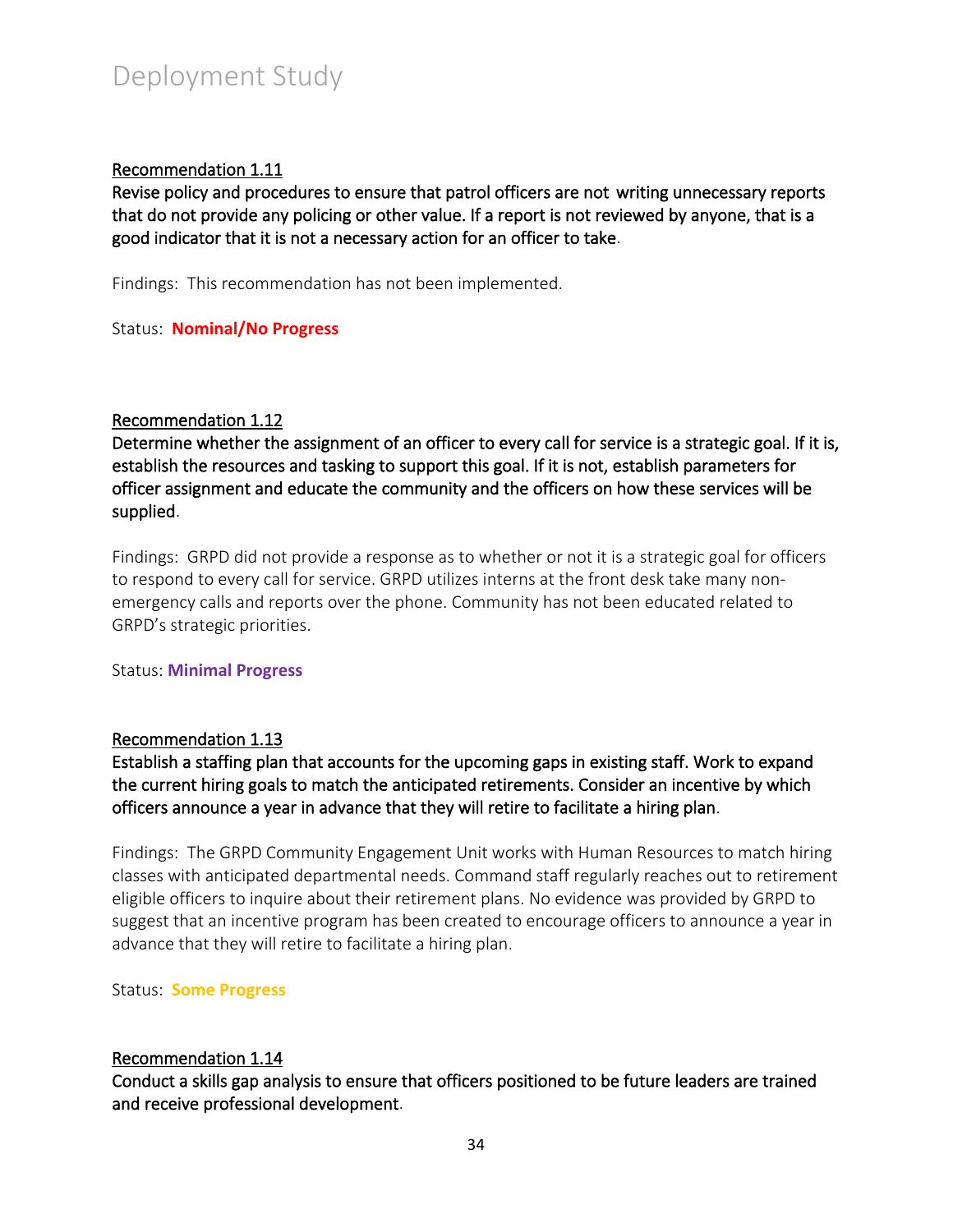Findings: This recommendation has not been implemented.

Status: **Nominal/No Progress**

#### Recommendation 1.15 Establish clear policies on overtime and officer rest.

Findings: Based on information and belief, GRPD is currently creating a policy to address this recommendation.

Status: **Some Progress**

#### Recommendation 1.16

Provide routine command engagement with patrol and investigations through roll-calls, appearance in the field and other opportunities to engage with officers.

Findings: Command staff regularly attends roll-calls and other GRPD functions.

Status: **Completed**

#### Recommendation 1.17

Develop a civilian staffing plan that prioritizes staffing in units that have a direct impact on optimal field resource allocation. Identify strategic data-led policing goals and recruit civilian staff in support of those goals.

Findings: This recommendation has not been implemented.

Status: **Nominal/No Progress**

#### Recommendation 1.18

Hire additional civilian staff for the Records Unit, as the current staffing level is insufficient to ensure a professional, integrated approach to records management and the data that attaches.

Findings: This recommendation is not being implemented at this time. However, it is being considered by departmental leadership.

#### Status: **Nominal/No Progress**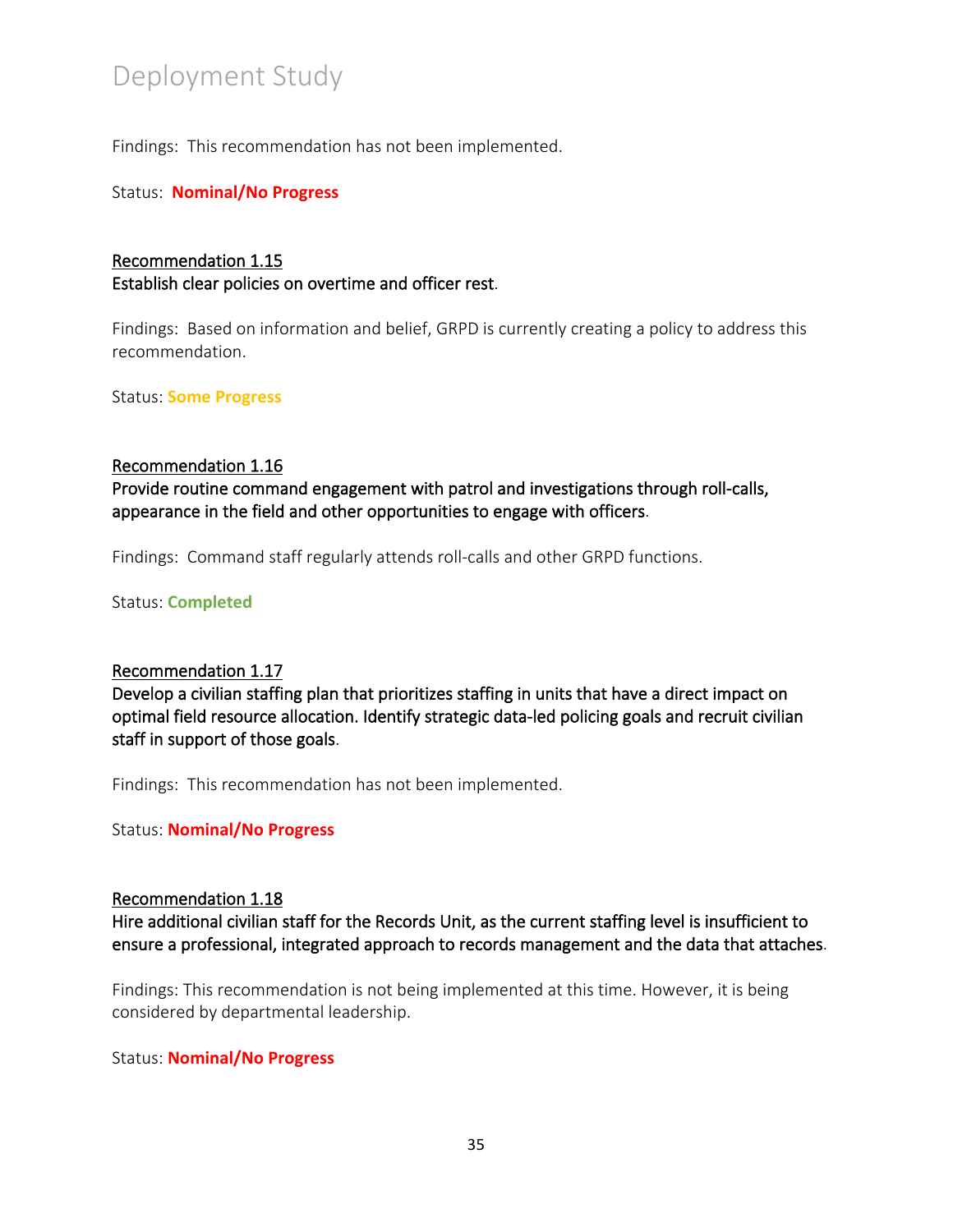#### Recommendation 1.19

Develop a position catalogue with job descriptions and specific skills for each position in the GRPD. Those that do not require sworn powers should be staffed by civilians.

Findings: A job description plan is required in order to maintain CALEA accreditation. GRPD is now in the process of creating the job description catalogue.

Status: **Minimal Progress**

#### Recommendation 1.20

Develop an organizational strategy that seeks to transition officers out of positions and tasks that are administrative and do not require sworn powers.

Findings: The department has begun transitioning some sworn positions to non-sworn positions in order to reallocate sworn positions to perform tasks that can only be **Completed** by sworn staff. An organizational strategy regarding this recommendation has not been created.

Status: **Minimal Progress**

#### Recommendation 1.21 Adopt a work-load based model for allocating Patrol Division resources.

Findings: Based on information and belief, GRPD is currently investigating this model.

#### Status: **Minimal Progress**

#### Recommendation 1.22 Closely examine the use of 4-10 work schedule, and when possible, adopt a more efficient work schedule.

Findings: When asked about this recommendation, GRPD indicated that implementing this initiative would involve negotiations with the Labor Unions and that the Labor Unions prefer retaining their current schedule. Whereas the preference of the Labor Union is a factor that must be considered in determining what is in the best interest of the department, it should not be the sole determining factor. GRPD leadership should adopt this recommendation by reevaluating the use of 4-10 work schedules, and then take the appropriate steps to adopt the most efficient work schedule that best serves the needs of Grand Rapidians.

#### Status: **Minimal Progress**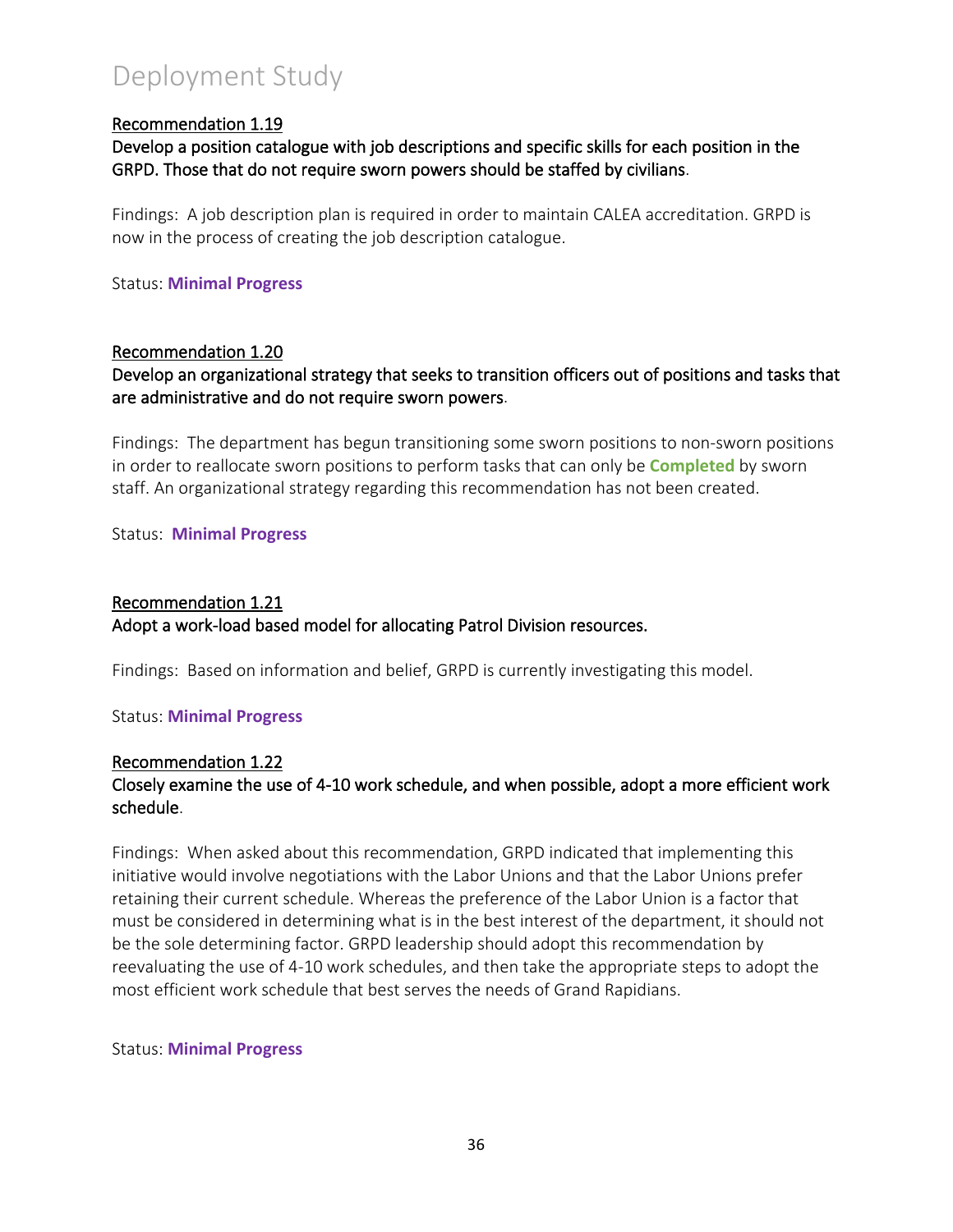# Safe Alliances for Everyone Anti-Violence Strategy Report and Recommendations

Summary: In March of 2015, the Safe Alliances for Everyone (SAFE) Taskforce released a report regarding root causes to the issue of violence in neighborhoods and recommendations that derived from the research of the Taskforce. The Recommendations of the Taskforce were built around 5 Peace Pillars. They are:

- P-Prevention Investment
- E-Eliminate Violent Acts
- A-Activate Economic Opportunity
- C- Community Engagement, Education, and Empowerment
- E- Effect Positive Change in Public Institutions [Local, County, and State]

While geared toward reducing violence, this report provided recommendations that would be implemented at multiple levels of government. This comprehensive report will focus on the recommendations that fall within the general purview or are closely related to the work of the Grand Rapids Police Department.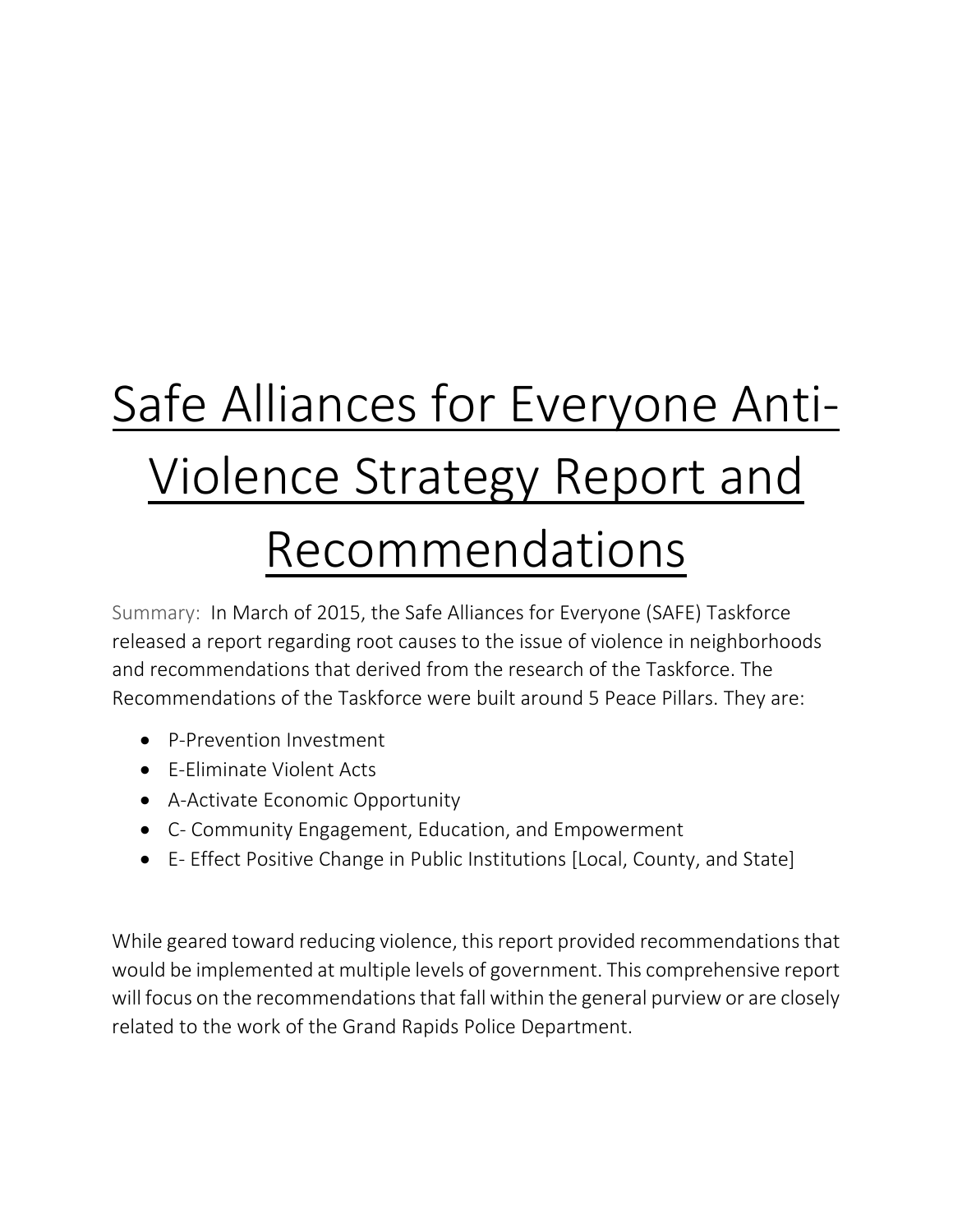## SAFE Report

#### Recommendation P-1

Establish dedicated staff, guided by a local leadership council, to spearhead this work and build partnerships for collective, systemic implementation. Implement the crime reduction strategy of South Bend or NOLA for life. Place all recommendations in the form of a strategy document. Appoint or hire someone with direct access to Mayor and City Manager to oversee violence prevention activities in the community. This person would coordinate activities city or countywide as well as convene regular meetings with representative from law enforcement, mental health, probation, social services and others to coordinate activities and address specific issues and individuals in a proactive manner.

Findings: The Grand Rapids Police Department and the newly established Office of Oversight and Public Accountability have recently committed to working to implement violence reduction programming in Grand Rapids. The City of Grand Rapids has recently announced commitments to expand mental health partnerships to improve public safety outcomes.

#### Status: **Minimal Progress**

#### Recommendation P-2

Educate the public by offering a public training center with experts teaching citizens practical living tools (Know Your Rights, illegal behavior, GRPD systems (technologies, filing citizen complaints), small business development (SBTDC, banking system), silent observer (address reporting concerns).

Findings: Although a public training center was not created, the Office of Oversight and Public Accountability (OPA) has recently been charged with providing programing related to Know Your Rights, illegal behavior, and filing citizen complaints. Prior to the creation of OPA, the City provided some education related to Know Your Right and filing citizen complaints. The work of OPA will improve the City's efforts in this area.

Status: **Minimal Progress**

#### Recommendation E1-1

Support the Restorative Justice/reinstatement training approaches to discipline and provide for interventions when children have been exposed to violence and trauma.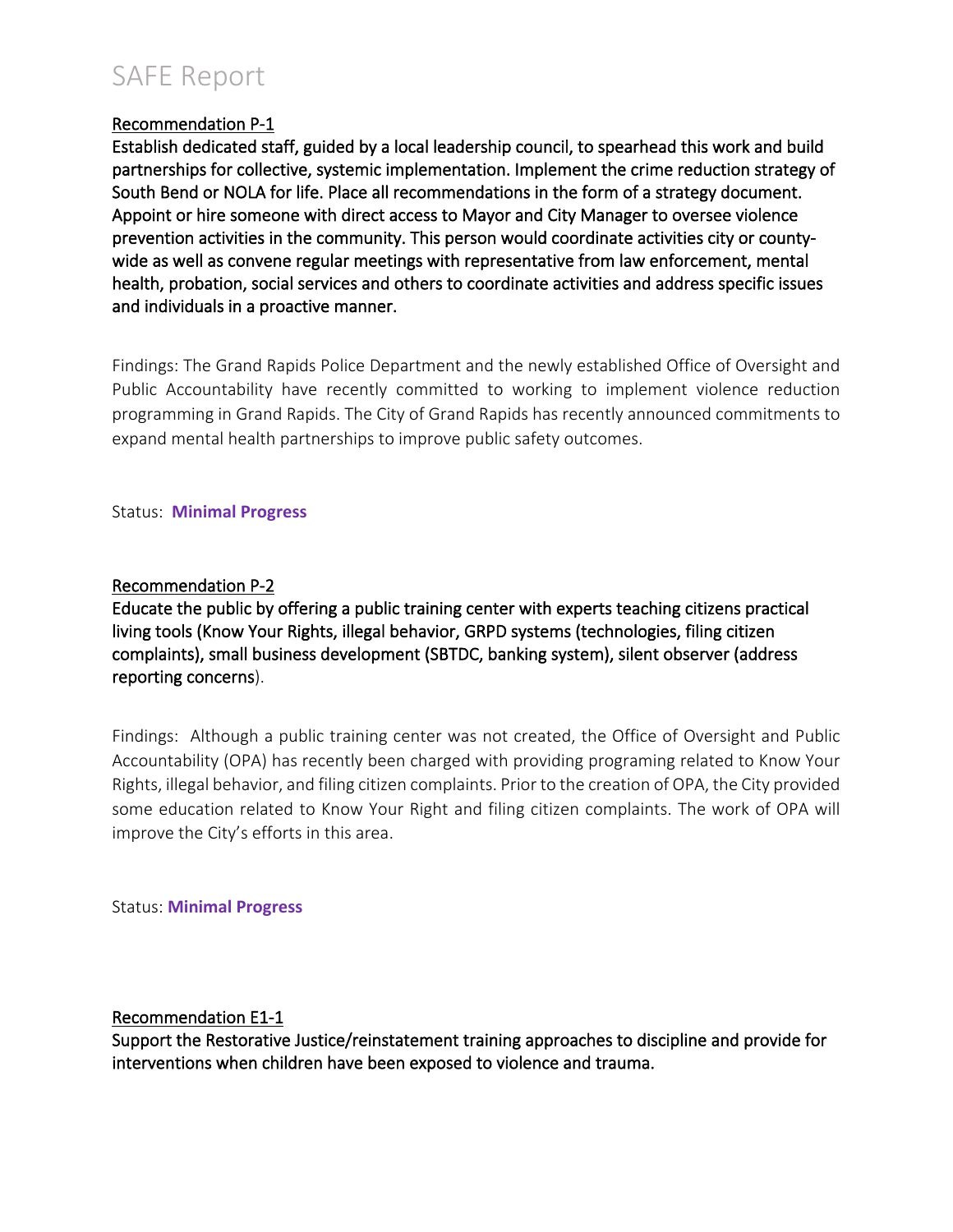Findings: Both the Grand Rapids City Attorney's Office and the Kent County Prosecutor's Office offer restorative justice programming (on a case by case basis) as alternatives to traditional prosecution. In addition to the efforts employed by these departments, in its strategic plan, the Office of Oversight and Public Accountability has committed to implementing extensive restorative justice programing.

Status: **Some Progress**

#### Recommendation E1-2 Deploy Body Cams

Findings: In March of 2015, The Grand Rapids Police Department unanimously voted to approved the City issued an Administrative Order requiring phased introduction of body cameras in the Grand Rapids Police Department. Since that time, the Grand Rapids Police Department has fully implemented its body camera program.

Status: **Completed**

#### Recommendation E1-3

Deploy shot spotter and other practical modern technologies in a way that reasonably protects privacy, builds community-police trust, informs investigations.

Findings: The Grand Rapids Police Department has and continues to consider the implementation of shot spotter and other practical modern technologies to be used to implement this recommendation.

Status: **Minimal Progress**

#### Recommendation E1-4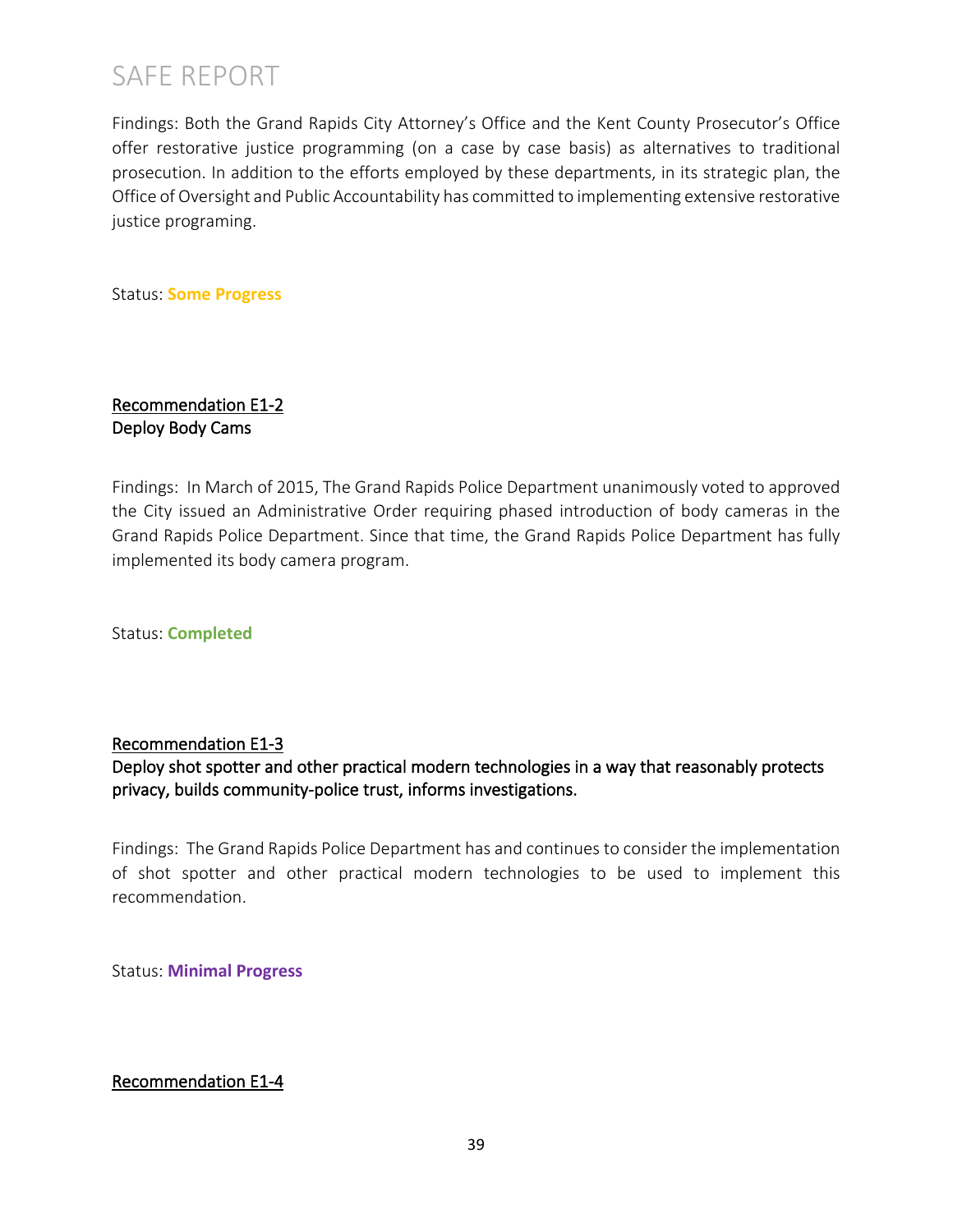Use elements of cease fire strategy to put the community on notice that crime is no longer acceptable. Include members of the community to stand with leaders. Convey this message as often as needed.

Findings: In recent times, the Grand Rapids Police Department has provided messages to community indicating that crime is no longer acceptable. These messages were conveyed in partnership with leaders.

Status: **Significant Progress**

#### Recommendation E-5

Develop a hybrid violence reduction strategy for serious offenders from the following models: South Bend, Safe Communities, Cure Violence, Cease Fire, and Street Soldiers and identify/implement aspects for the city within a framework that gun violence is a public health issue.

Findings: This recommendation has not been implemented. The Grand Rapids Police Department and the newly established Office of Oversight and Public Accountability have recently committed to working to implement violence reduction programming in Grand Rapids.

#### Status: **Minimal Progress**

#### Recommendation A1 Identify, train, and place 15-24 year olds in year round city-related employment opportunities.

Findings: In the Spring of 2020, The City of Grand Rapids announced the Grow 1000 youth employment program to provide employment opportunities to Grand Rapids youth. To date, 320+ youth completed pre-employment training and 220+ youth have been placed in employment opportunities.

Status: **Completed**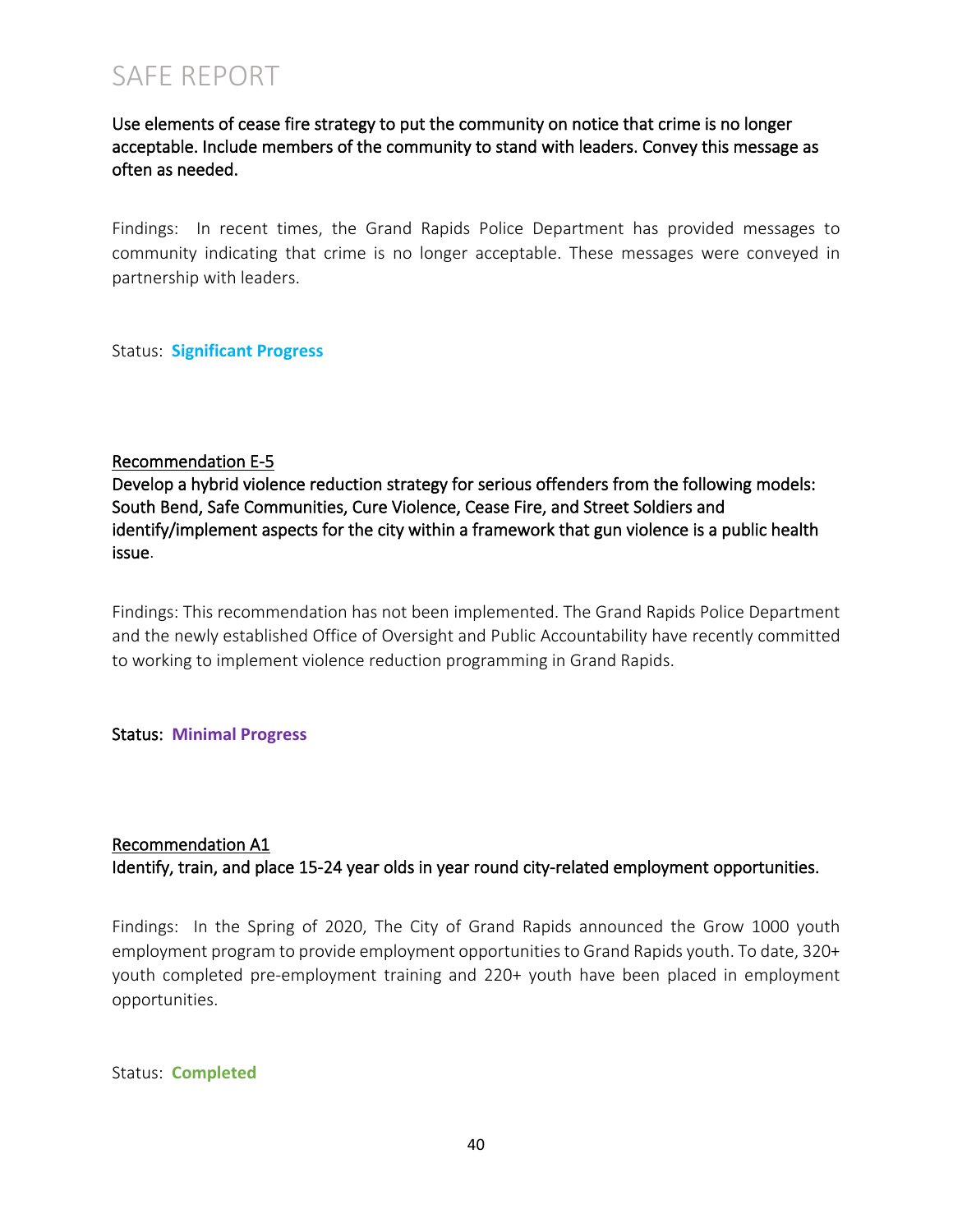#### Recommendation A-2 Support employment/workforce strategies for "At Risk" individuals.

Findings: In the Spring of 2020, The City of Grand Rapids announced the Grow 1000 youth employment program to provide employment opportunities to Grand Rapids youth. To date, 320+ youth completed pre-employment training and 220+ youth have been placed in employment opportunities. Whereas targeting youth is a great start at supporting employment strategies for "at risk" individuals, additional strategies should be employed to positively impact other "at risk" individuals.

Status: **Significant Progress**

#### Recommendation C-4 Launch a city-wide SAFE GR media campaign to inform the community about the SAFE strategies that are being launched.

Findings: Although some grantees have promoted SAFE GR, this recommendation was not comprehensively implemented.

Status: **Nominal/No Progress**

#### Recommendation C-6

#### Racial equity and implicit bias training for all judicial workers, public service, non-profits that serve minorities.

Findings: Since 2016, GRPD has had all personnel trained in Implicit Bias. Some training has been presented by outside experts, and other training has been provided by GRPD personnel trained by Lamberth Consulting as Implicit Bias instructors and/or by Fair & Impartial Policing to spearhead the department's program and efforts. Officers receive a minimum of 3 hours of training on this topic annually. The amount of training given related to these topics is not significant. The nature of the work performed by GRPD requires extensive training in the area of cultural competency and implicit bias. Officers must confront their bias in order to serve impartially. Recently, the Office of Oversight and Public Accountability (OPA) and the Office of Equity and Engagement (OEE) have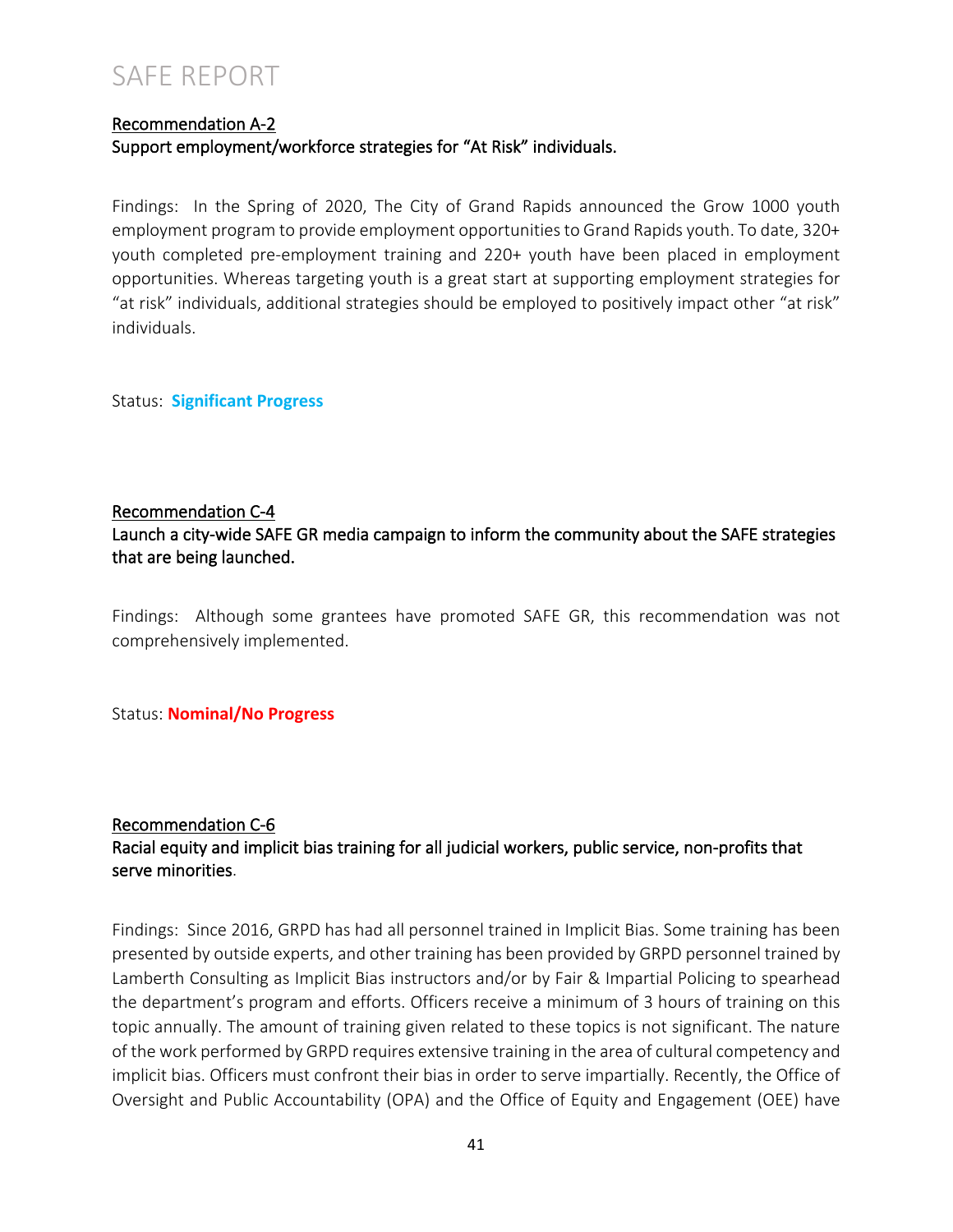been tasked with assisting GRPD in developing/instituting trainings related to implicit bias and other relevant cultural competency topics. Additionally, OEE has worked to provide equity training to Grand Rapids staff and has released a Request for Proposals to further that work.

Status: Although implicit bias training is now mandatory in GRPD, **Minimal Progress** has been made in ensuring that adequate training is given on these topics. The Office of Equity and Engagement has made **Significant Progress** toward instituting equity training throughout the City. Additional work is underway.

#### Recommendation C-8

#### Recommend racial equity and implicit bias training for all judicial workers, public service, nonprofits that serve minorities.

Findings: Since 2016, GRPD has had all personnel trained in Implicit Bias. Some training has been presented by outside experts, and other training has been provided by GRPD personnel trained by Lamberth Consulting as Implicit Bias instructors and/or by Fair & Impartial Policing to spearhead the department's program and efforts. Officers receive a minimum of 3 hours of training on this topic annually. The amount of training given related to these topics is not significant. The nature of the work performed by GRPD requires extensive training in the area of cultural competency and implicit bias. Officers must confront their bias in order to serve impartially. Recently, the Office of Oversight and Public Accountability (OPA) and the Office of Equity and Engagement (OEE) have been tasked with assisting GRPD in developing/instituting trainings related to implicit bias and other relevant cultural competency topics. Additionally, OEE has worked to provide equity training to Grand Rapids staff and has released a Request for Proposals to further that work.

Status: Although implicit bias training is now mandatory in GRPD, **Minimal Progress** has been made in ensuring that adequate training is given on these topics. The Office of Equity and Engagement has made **Significant Progress** toward instituting equity training throughout the City. Additional work is underway.

#### Recommendation C-9

#### Review the State's "Stand Your Ground" law to understand the law and educate the community of the findings.

Findings: This recommendation has not been implemented. The Office of Oversight and Public Accountability (OPA) is now charged with designing and implementing a "Know Your Rights and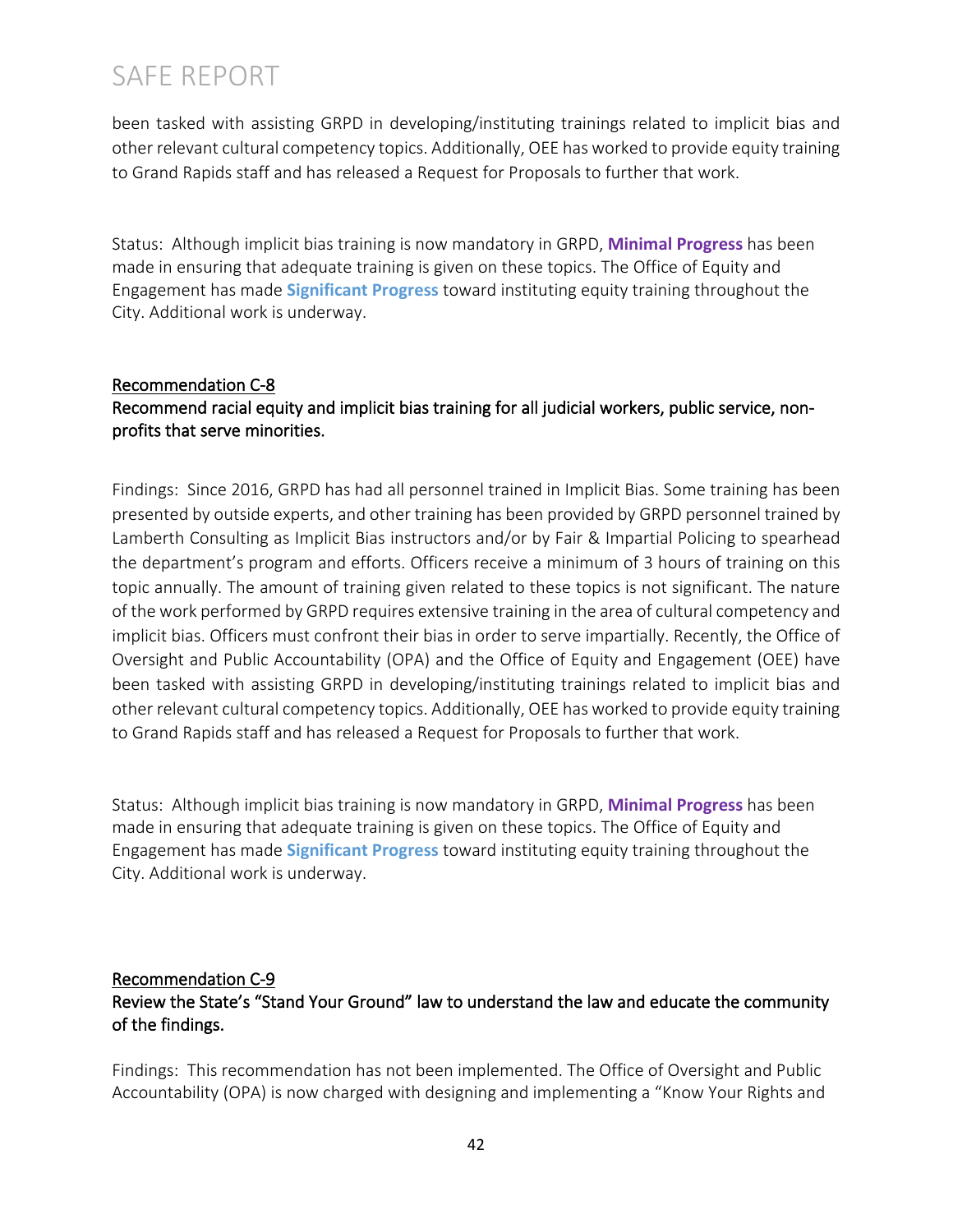Responsibilities" community education campaign that focuses on increasing community understanding of misunderstood ordinances, laws, and responsibilities. This has been incorporated into OPA's Strategic Plan.

#### Status: **Nominal/No Progress**

#### Recommendation E2-1

#### The Police Chief shall review disparities with the arrest rates of African Americans in the city to ensure that equal protection of the law is afforded to all.

Findings: To date, arrest disparities have not been studied by the GRPD. The Office of Oversight and Public Accountability has recently been charged with reviewing disparities in arrests and will conduct this analysis going forward.

#### Status: **Nominal/No Progress**

#### Recommendation E2-2

#### Review all GRPD policies and practices as it relates to "No Trespassing" letters/notices and "Pictures & Prints," along with data for these arrests. Include findings in educational plans for the broader community.

Findings: After the release of the SAFE Report, GRPD has reviewed and updated policies and practices related to No Trespassing and Pictures and Prints. In 2016, the Field Interrogations policy, in the GRPD Manual of Procedure was updated in reference to pictures and prints. Specifically, guidance related to consent was added to the Manual of Procedures. GRPD indicates that there are no arrests typically associated with Pictures and Prints. Officers also received the updated information in training bulletins.

GRPD further advised that no trespass letters have also changed since the SAFE report was released. The department treats situations of people alleged to be trespassing in open businesses as an "unwanted persons call". Individuals must be warned that they are trespassing. Those individuals must be asked to leave and they are then given an opportunity to comply. Officers must document the warning. If enforcement actions are taken (e.g. an appearance ticket or arrest), the incident report must include information about the prior warning. These incidents are documented as trespassing but there is not a specific code to specifically track no trespass letter arrests as they fall under the trespassing ordinance. Community groups were engaged to assist with educating businesses and brochures were also prepared and disseminated.

#### Status: **Significant Progress**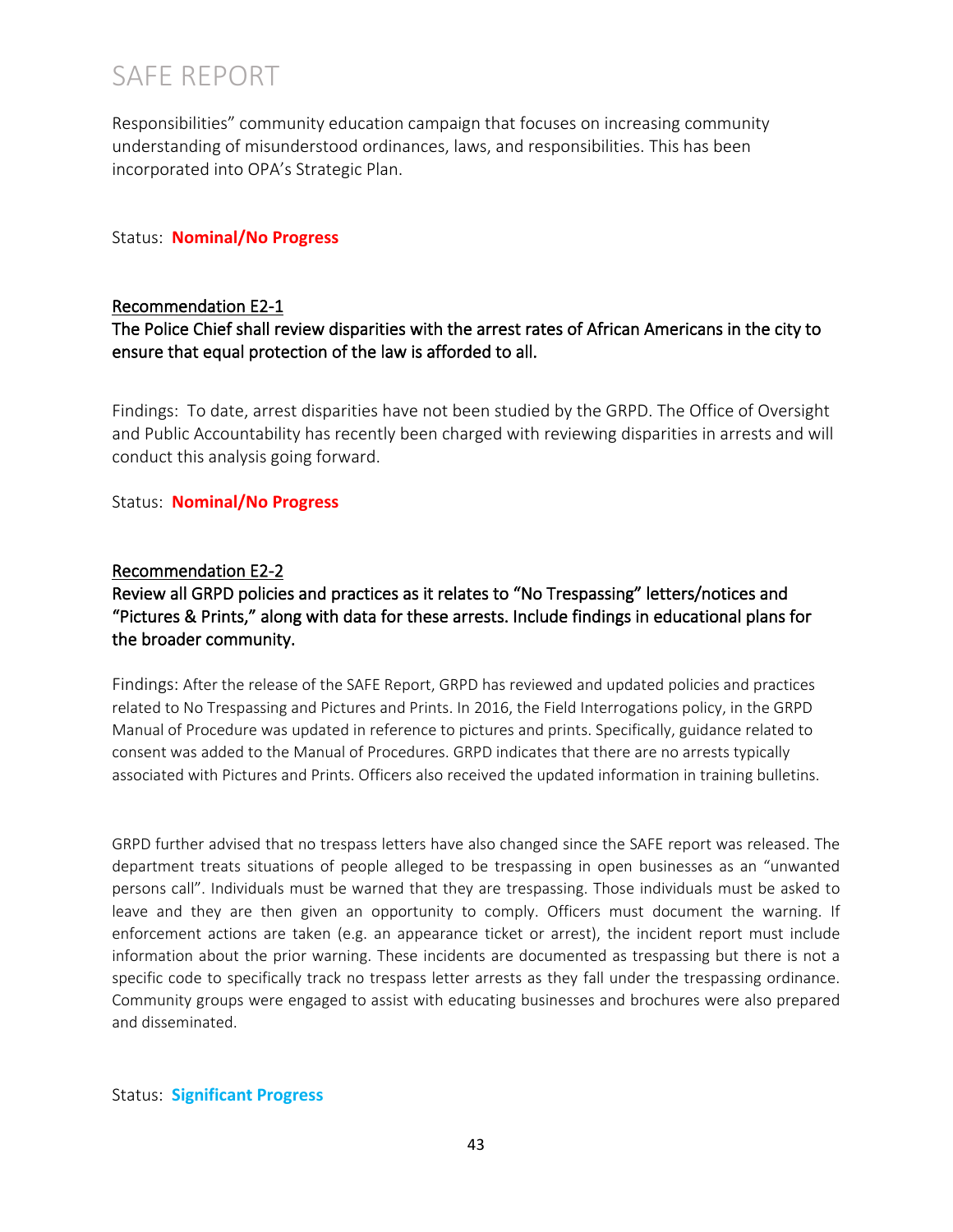#### Recommendation E2-5 Allow 3 citizens to be part of the Commission's Public Safety Committee.

Findings: This recommendation has been implemented.

Status: **Completed**

#### Recommendation E2-6

Enhance training for all city leadership and all police/fire staff (implicit bias, racial equity, police legitimacy, social systems, mental health first aid) which will foster relationship building, respect and understand of cultural difference.

Findings: Since 2016, GRPD has had all personnel trained in Implicit Bias. Some training has been presented by outside experts, and other training has been provided by GRPD personnel trained by Lamberth Consulting as Implicit Bias instructors and/or by Fair & Impartial Policing to spearhead the department's program and efforts. Officers receive a minimum of 3 hours of training on this topic annually. The amount of training given related to these topics is not significant. The nature of the work performed by GRPD requires extensive training in the area of cultural competency and implicit bias. Officers must confront their bias in order to serve impartially. Recently, the Office of Oversight and Public Accountability (OPA) and the Office of Equity and Engagement (OEE) have been tasked with assisting GRPD in developing/instituting trainings related to implicit bias and other relevant cultural competency topics. Additionally, OEE offers multiple training opportunities to City staff including, but not limited to, equity training, cultural competency training and the Racial Equity Cohort. OEE recently released a Request for Proposals to further that work.

Status: Although implicit bias training is now mandatory in GRPD, **Minimal Progress** has been made in ensuring that adequate training is given on these topics. The Office of Equity and Engagement has made **Significant Progress** toward instituting equity training throughout the City. Additional work is underway.

#### Recommendation E2-7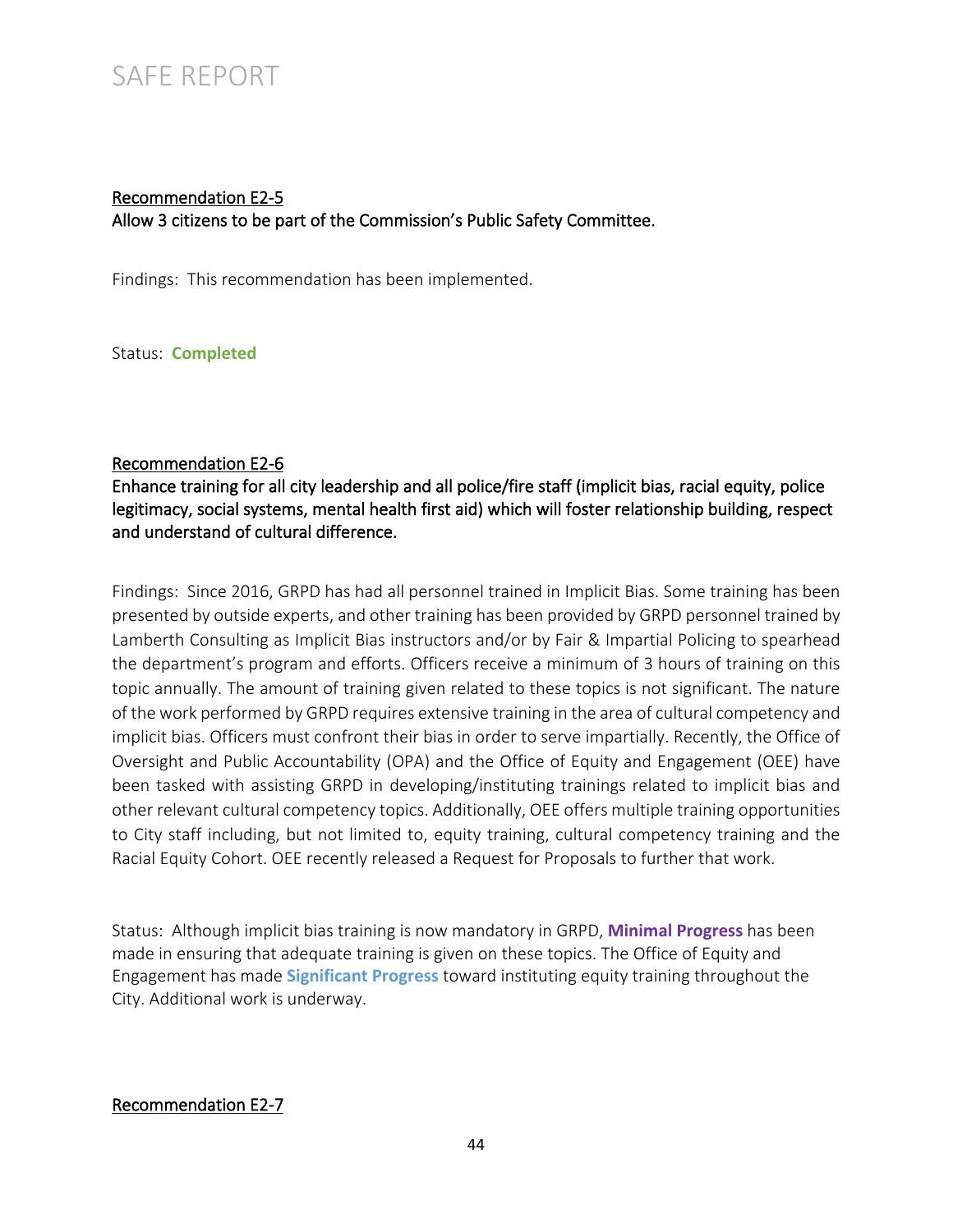#### Conduct an independent audit of police protocols to understand where we can establish community court system for ticket payment to decriminalize certain crimes.

Findings: This recommendation has not been implemented.

Status: **Nominal/No Progress**

#### Recommendations E2-8

Make Law Enforcement data transparent (disaggregate by race, age, gender to discern trends, support policing, equity, transparency, and trust, and measure progress).

Findings: The City has highlighted the need for disaggregation of data in its Strategic Plan. The City's new Police Dashboard, T.R.U.E. Action webpage, and Police Budget breakdown have helped to make law enforcement data more transparent. Additional work needs to be done to ensure that this data is disaggregated by race, age, and gender.

Status: **Some Progress**

#### Recommendation E2-9 Incentivize GRPD, GR City employees to live in the city.

Findings: The City of Grand Rapids offers a down payment assistance program to City employees to incentivize City employees to reside in Grand Rapids. Additional incentives should be explored.

Status: **Some Progress**

#### Recommendation E2-10

Support sensible state efforts to reform policing, parole, and probation policies that keep people locked up way beyond any rational concern for public safety. Establish a city-wide goal of lowering incarceration and recidivism rates. Determine if rules are harming or helping with employment and school.

Findings: A city-wide goal of lowering incarceration and recidivism rates has not been established; however the City is currently considering ways to reimagine policing in Grand Rapids. Based on information and belief, the GRPD Strategic Plan will address these issues in greater detail. Additionally, parole and probation are entities that are managed at the County and State levels.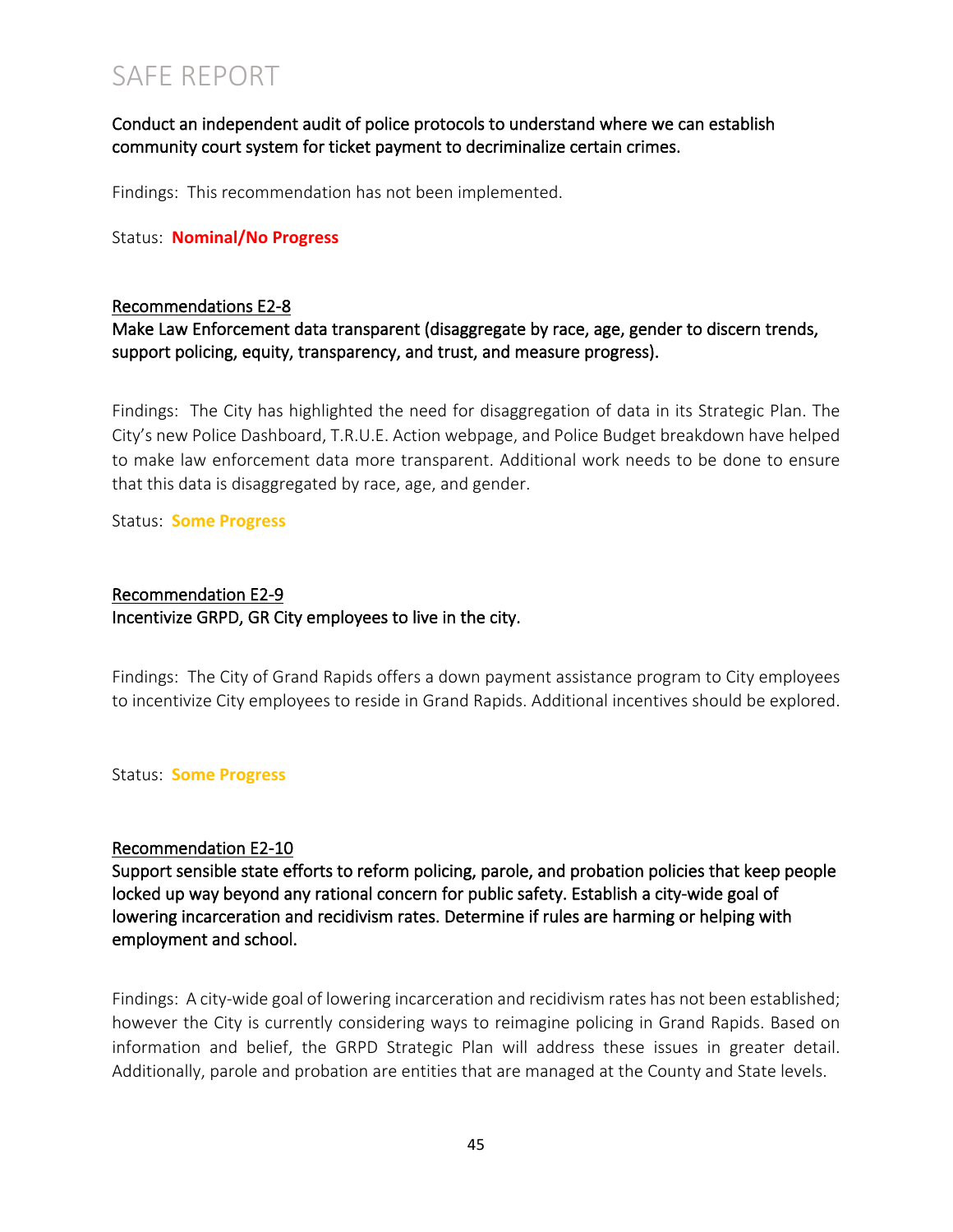Status: **Some Progress**

#### Recommendation E2-13 Promote relationships between police and probation officers.

Findings: The department has continued to promote relationships with not only probation but parole officers through the years. A Kent County Prosecutor has been embedded into the Grand Rapids Police Department. This partnership has assisted in building connections between GRPD officers and probation and parole officers. GRPD's Child Protective Services Officers meet on a quarterly basis with juvenile probation officers. Probation and Parole officers also assist with GRPD's Prisoner Re-Entry program and the Cops for Kids program.

Status: **Completed**